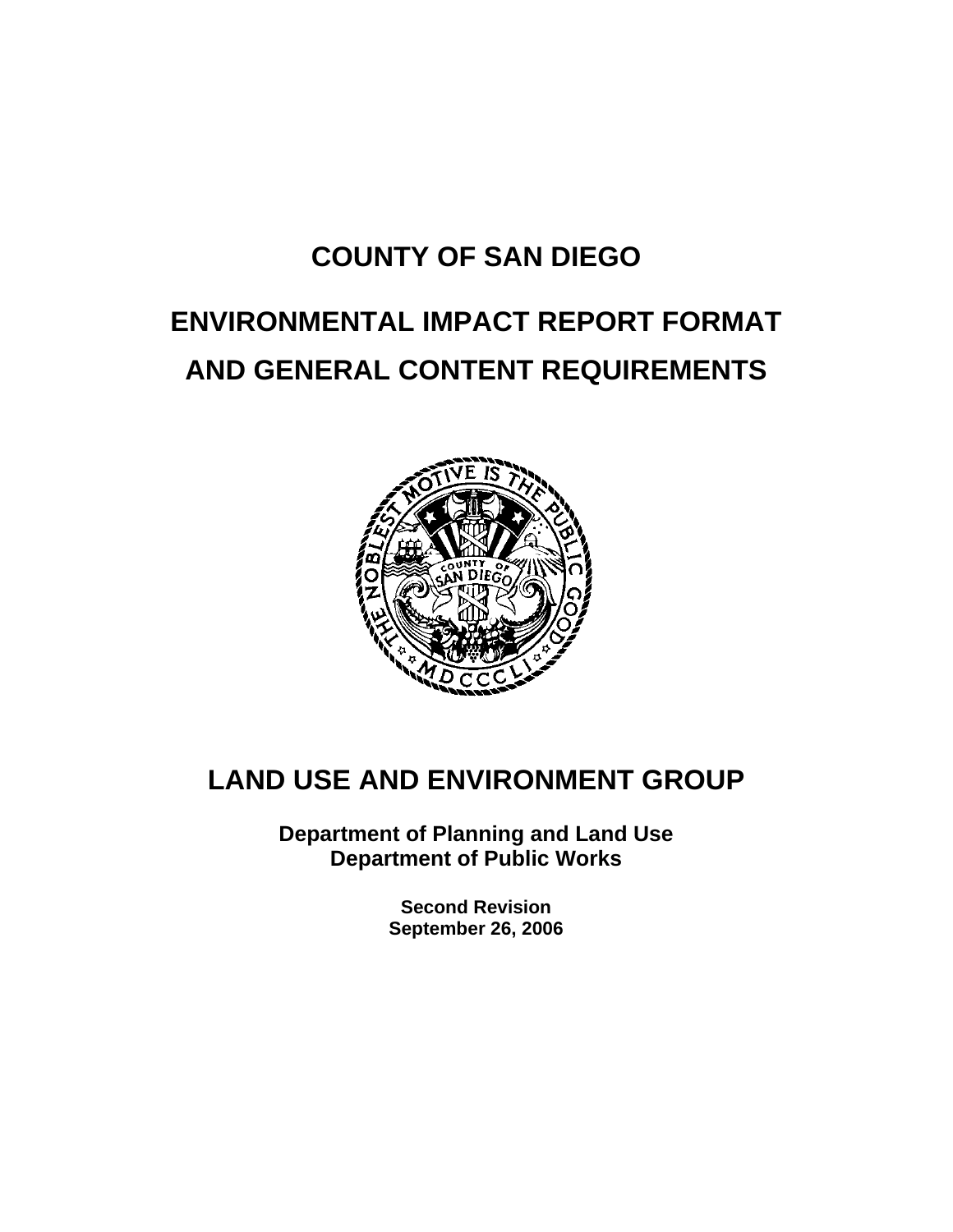#### **APPROVAL**

I hereby certify that these EIR Format and General Content Requirements are a part of the County of San Diego, Land Use and Environment Group's Technical Report Format and Content Requirements and were considered by the Director of Planning and Land Use, in coordination with the Director of Public Works on the 26<sup>th</sup> day of September, 2006.

**GARY PRYOR** Director of Planning and Land Use

JÒHN SNYDER Dire&tor⊿f Public Works

Attest: ERIC GIBSON Deputy Director of Planning and Land Use

I hereby certify that these EIR Format and General Content Requirements are a part of the County of San Diego, Land Use and Environment Group's Technical Report Format and Content Requirements and have hereby been approved by the Deputy Chief Administrative Officer (DCAO) of the Land Use and Environment Group on the 26<sup>th</sup> day of September, 2006.

Approved, September 26, 2006

nandra la

Selle<br>CHANDRA WALLAR Deputy CAO

Text Adopted February 1997

**First Revision June 2004** 

**Second Revision** September 26, 2006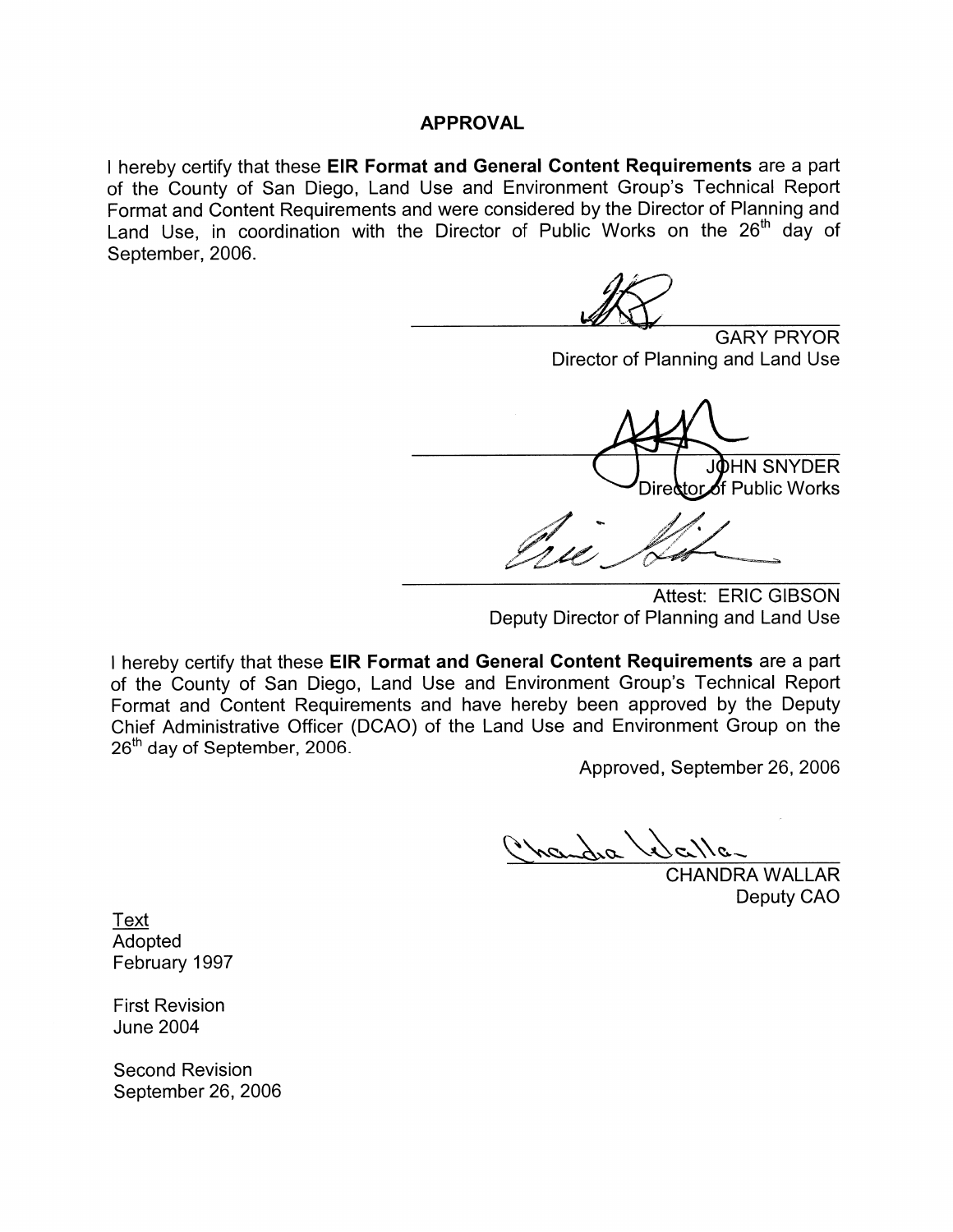#### **LIST OF PREPARERS AND TECHNICAL REVIEWERS**

#### **SECOND REVISION – SEPTEMBER 26, 2006**

#### **County of San Diego**

Jason Giffen, DPLU, Primary Author Eric Gibson, DPLU, Contributing Author Glenn Russell, DPLU, Contributing Author Donna Beddow, DPLU Contributing Author

Esther Daigneault, DPW, Technical Review Nelson Olivas, DPW, Technical Review Maggie Loy, DPLU, Technical Review Cathy Cibit, DPLU, Technical Review Devon Muto, DPLU, Technical Review

#### **FIRST REVISION – JUNE 2004**

#### **County of San Diego**

Eric Gibson, DPLU, Primary Author Lori Spar, DPLU, Contributing Author Jason Giffen, DPLU Contributing Author

Glenn Russell, DPLU, Technical Review Esther Daigneault, DPW, Technical Review Nelson Olivas, DPW, Technical Review Maggie Loy, DPLU, Technical Review

#### **ADOPTED – FEBRUARY 1997**

#### **County of San Diego**

Eric Gibson, DPLU, Primary Author

#### **EIR Technical Review Panel**

Bobette Biddulph, EDAW Inc. Tammy Ching, Helix Environmental Planning, Inc. Bruce McIntyre, Project Design Consultants Alex Jewell, RBF Consulting Charlie Bull, RECON Environmental, Inc. Lee Sherwood, RECON Environmental, Inc. James Greco, T&B Planning, Inc. Jeramey Harding, T&B Planning, Inc.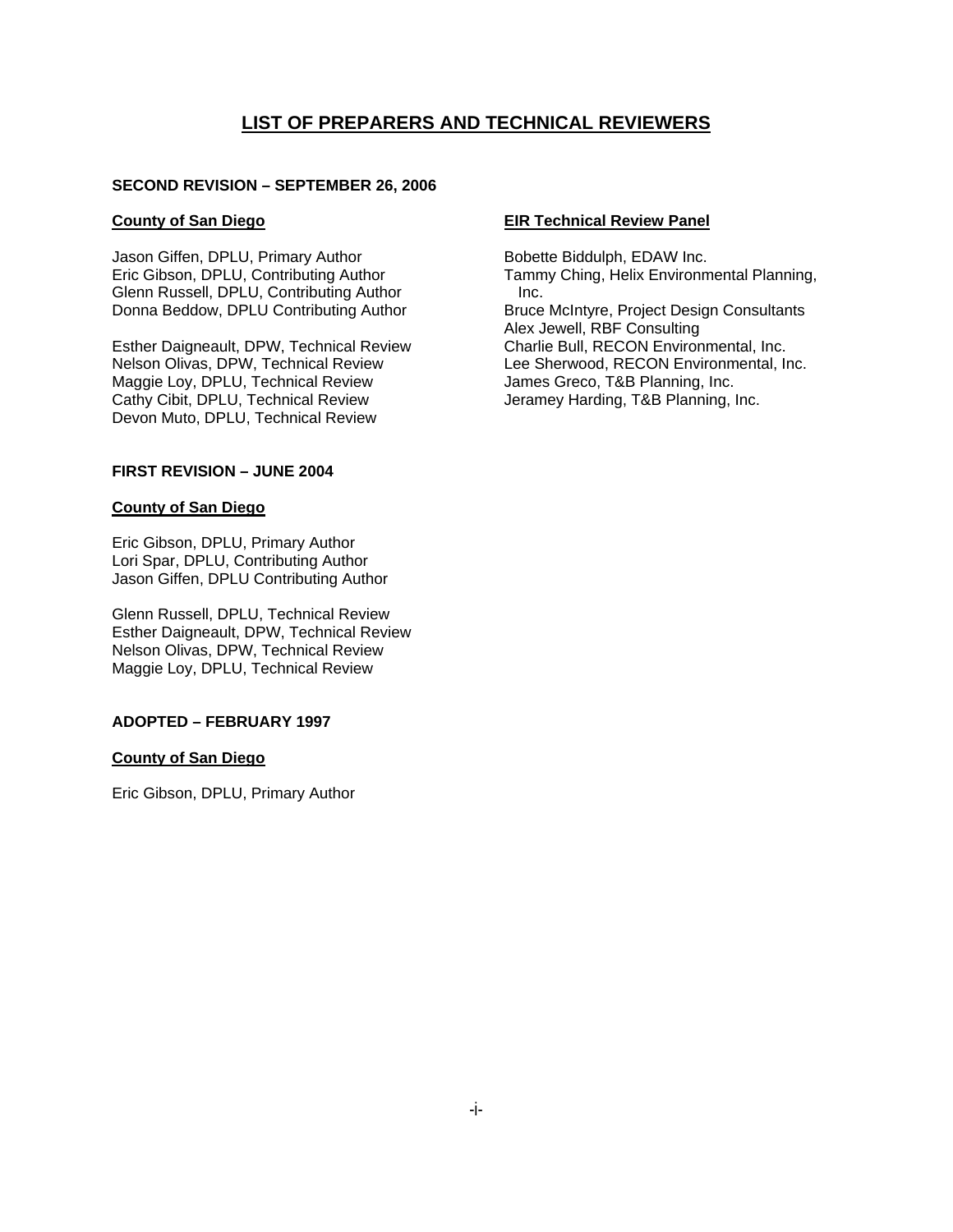## **TABLE OF CONTENTS**

| <b>SECTION</b> |                                                                | <b>PAGE</b> |
|----------------|----------------------------------------------------------------|-------------|
|                |                                                                |             |
|                | GENERAL ISSUES AND GUIDANCE FOR THE WRITING OF DRAFT EIRS 2    |             |
|                |                                                                |             |
|                | GENERAL GUIDANCE AND KEY COMPLIANCE POINTS FOR THE PREPARATION |             |
|                | <b>REQUIREMENTS FOR DRAFT EIR CONTENTS</b>                     |             |
|                |                                                                |             |
|                |                                                                |             |
|                |                                                                |             |
|                |                                                                |             |
|                |                                                                |             |
|                | CHAPTER 1.0 PROJECT DESCRIPTION, LOCATION, AND                 |             |
| CHAPTER 2.0    | SIGNIFICANT ENVIRONMENTAL EFFECTS OF THE                       |             |
|                | CHAPTER 3.0 ENVIRONMENTAL EFFECTS FOUND NOT TO BE              |             |
|                |                                                                |             |
|                |                                                                | 39          |
|                | CHAPTER 6.0 LIST OF EIR PREPARERS AND PERSONS AND              |             |
|                | CHAPTER 7.0 LIST OF MITIGATION MEASURES AND ENVIRONMENTAL      |             |
|                |                                                                |             |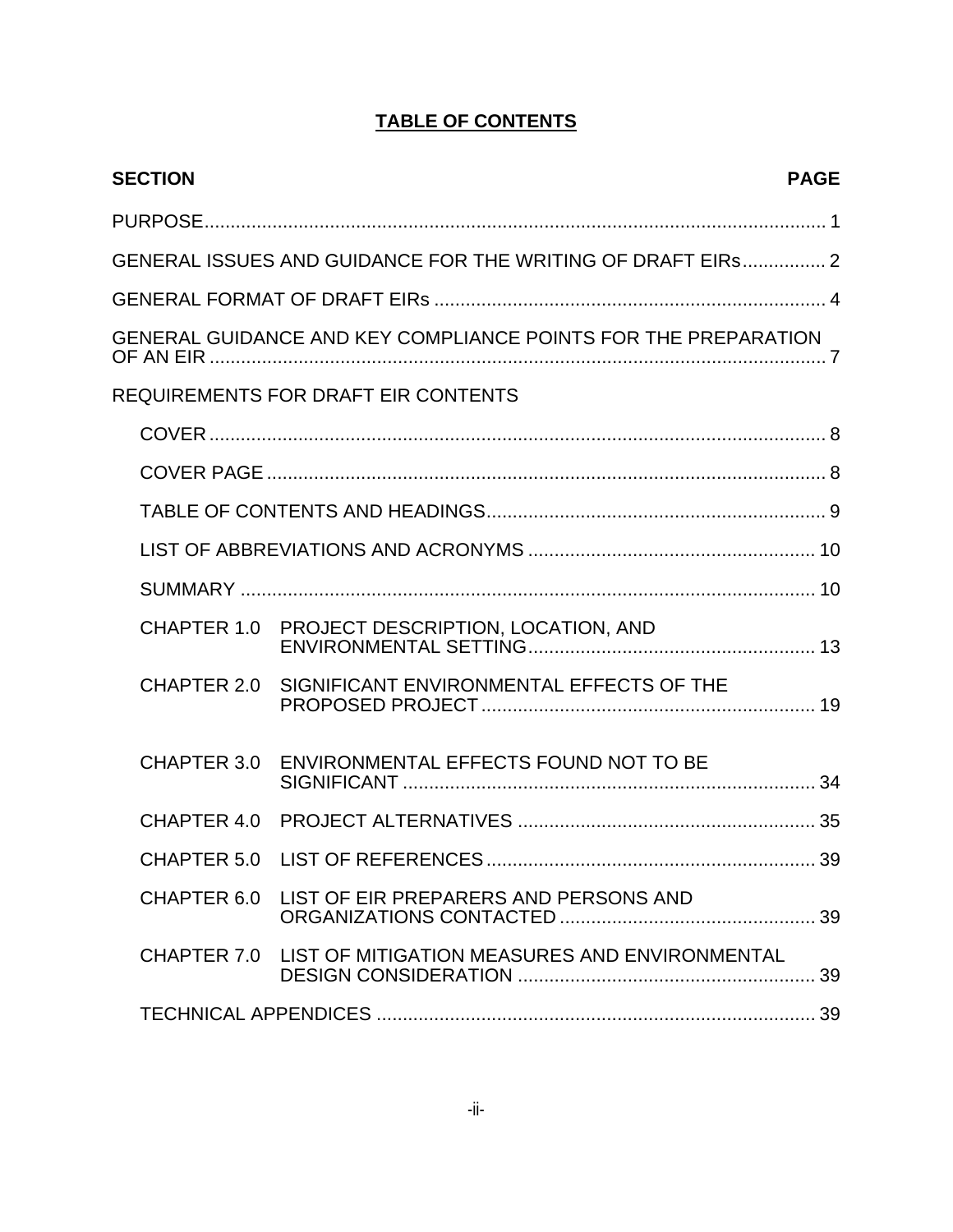## **TABLE OF CONTENTS**

## **(CONTINUED)**

| <b>SECTION</b> |                                                                           | <b>PAGE</b> |
|----------------|---------------------------------------------------------------------------|-------------|
|                |                                                                           |             |
|                | CONTENTS OF THE DRAFT FINAL EIR INCLUDING RESPONSES TO PUBLIC             |             |
|                | CONTENTS OF THE FINAL EIR INCLUDING RESPONSES TO PUBLIC                   |             |
|                |                                                                           |             |
| А.             |                                                                           |             |
| В.             |                                                                           |             |
| C.             |                                                                           |             |
| D.             | Comparison of Project Alternative Impacts to Significant Proposed Project |             |
| Ε.             |                                                                           |             |
| F.             | Subject Area and Focused Subject Area Analysis Format 49                  |             |
| G.             | Guidance and Sample Findings Regarding Significant Effects  51            |             |
| Η.             | Guidance Regarding Evaluation of and Responses to Comments 55             |             |
| Ī.             | List of Persons, Organizations, and Public Agencies that Commented on     |             |
| J.             | Guidance and Sample Regarding Statement of Overriding Considerations 60   |             |
| K.             | Guidance and Sample on the Decision and Explanation Regarding             |             |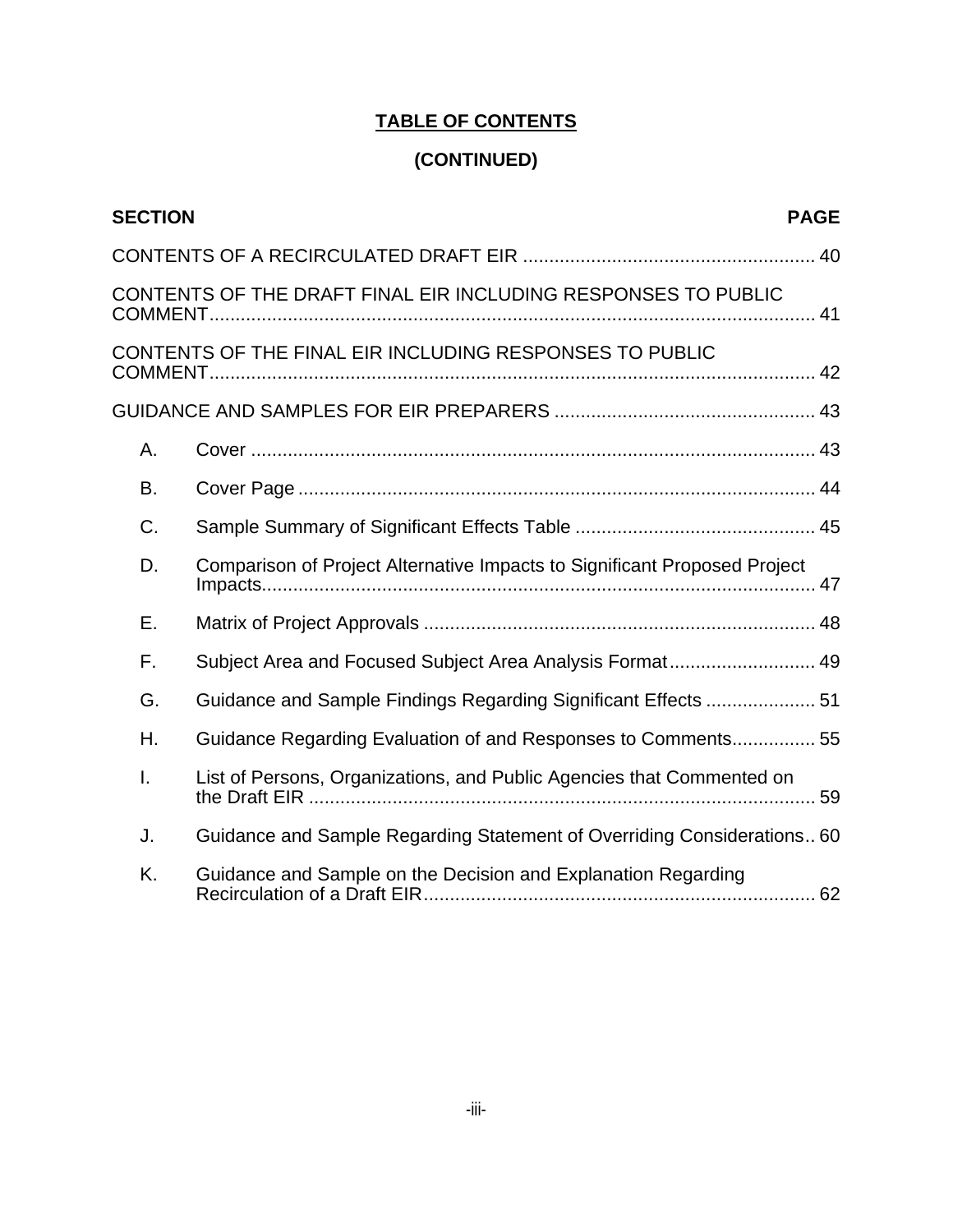#### **PURPOSE**

This document's ultimate goal is to help in the preparation of useful, organized, consistent, and legally adequate Environmental Impact Reports (EIRs) in a timely and cost efficient manner.

This document is intended to complement, not reproduce or replace, pertinent California Environmental Quality Act (CEQA) and State and County CEQA Guidelines sections governing the preparation of EIRs.

For additional and detailed comments regarding formal EIR content and general guidelines relating to preparing adequate EIRs refer to *Guide to the California Environmental Quality Act (CEQA*), Tenth edition (Remy, Thomas, et al.), or *Practice Under the California Environmental Quality Act* (Kostka and Zischke).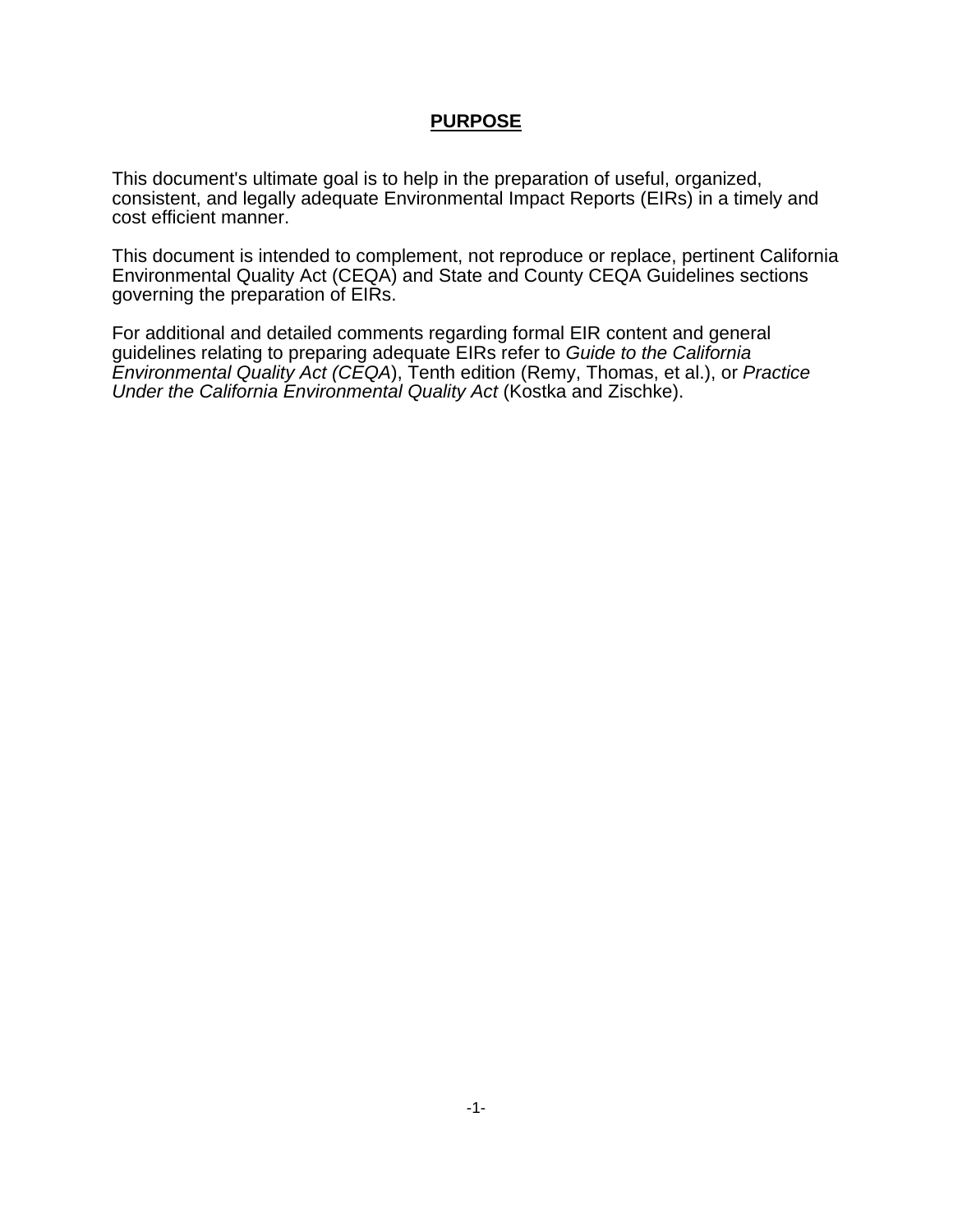#### **GENERAL ISSUES AND GUIDANCE FOR THE WRITING OF DRAFT EIRs**

- 1. CONTENTS:
	- The contents of an EIR required by CEQA and the State and County CEQA Guidelines are hereby incorporated by reference.
- 2. FORMAT:
	- Unless an exception is granted, every draft EIR shall have the components as shown on pages 4 through 6 of this document and as detailed in the following pages.
	- **DOCUMENTS THAT DO NOT CONTAIN ALL OF THE MANDATORY SECTIONS DESCRIBED IN THIS DOCUMENT WILL NOT BE ACCEPTED FOR REVIEW BY COUNTY STAFF UNLESS AN EXCEPTION IS GIVEN BY THE DIRECTOR OF THE DEPARTMENT OF PLANNING AND LAND USE (DPLU).**

 NOTE: The format and content requirements of Supplemental EIRs will be determined on a case-by-case basis from the components listed on pages of this document.

- 3. ELECTRONIC FORMAT
	- Any draft EIR text submitted electronically to the County for comment and review shall be formatted in Microsoft Word (2003 version or later). Staff may also request draft EIR text to be submitted in PDF files. The electronic submission of draft EIR text should be placed on CD. Each chapter should be saved as a separate file with the exception of chapter 2.0 which should have each subject area saved as a separate file.
- 4. DOCUMENT LENGTH:
	- The length of draft EIRs must be kept to the absolute minimum. The document shall be only as long as required to accurately convey the pertinent issues and to contain the level of analysis required to legally comply with the CEQA. Extraneous and "filler" material must always be omitted from EIRs. The State CEQA Guidelines specifies that draft EIR text should normally be less than 150 pages, and that proposals of unusual complexity should normally be less than 300 pages. (State CEQA Guidelines §15141).
	- The County requires the total length of the narrative portion of the draft EIR to be kept below 150 pages. **DRAFT EIR NARRATIVES THAT EXCEED THIS PAGE LENGTH LIMITATION WILL NOT BE ACCEPTED FOR REVIEW BY COUNTY STAFF UNLESS AN EXCEPTION IS GIVEN BY THE DIRECTOR OF THE DPLU.** Although exhibits and tables are page numbered, they are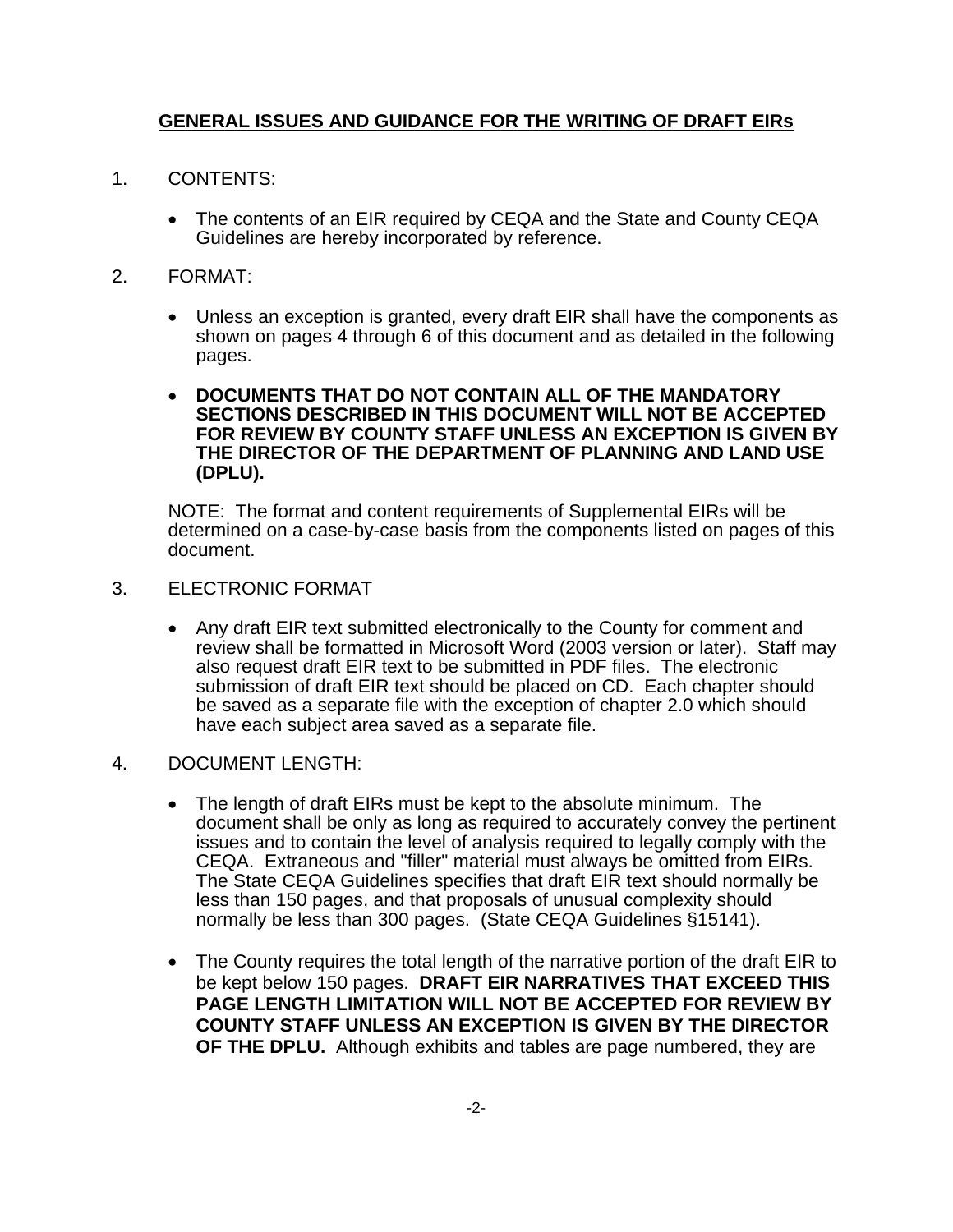excluded from the page limitation. Appendices are also excluded. (State CEQA Guidelines\* §§ 15006, 15141, 15147).

- 5. EDITORIAL MATTERS:
	- It is expected that the draft EIR will be properly edited for correct format, spelling, grammar, page numbering, internal consistency and other editorial matters. The draft EIR must be prepared in a clear format, written in clear language for review and understanding by decision-makers and the public. (§15140.) Complex and extremely analytical materials must be summarized and simplified, with the details and harder to comprehend materials placed in the technical appendices.
	- The EIR must be written in a factual and objective manner. The document must provide a good faith effort of full disclosure.
	- Draft EIRs that attempt to "bias" the document in favor of, or against the project are unacceptable. **COUNTY STAFF WILL REJECT THE DRAFT EIR IF PRELIMINARY REVIEW REVEALS NUMEROUS EDITORIAL ERRORS OR OBVIOUS SLANT.**
	- The EIR shall cite all documents used in its preparation including, where possible, the page and section number of any technical reports. (§15148). Other documents may be incorporated by reference, provided that the referenced document is summarized in the EIR and is made available for public inspection at a public place identified in the EIR, including a County office. (§15150.)
	- The EIR shall be printed double-sided to reduce the amount of paper consumed, where practicable. It is permissible to print certain graphics single-sided and to start major sections, etc., on a front-facing page. Other exceptions may be permitted at the discretion of County staff.
- 6. PROHIBITED MATTER:

 $\overline{a}$ 

• Draft EIRs shall not include "trade secrets" as defined in Government Code §6254.7. Nor shall they include information about the location of archaeological sites or sacred lands, or any information subject to disclosure restrictions under Government Code §6254.

<sup>\* - 14</sup> Cal. Code Reqs. § 15000 et seq.; hereinafter all section references are to the State CEQA Guidelines.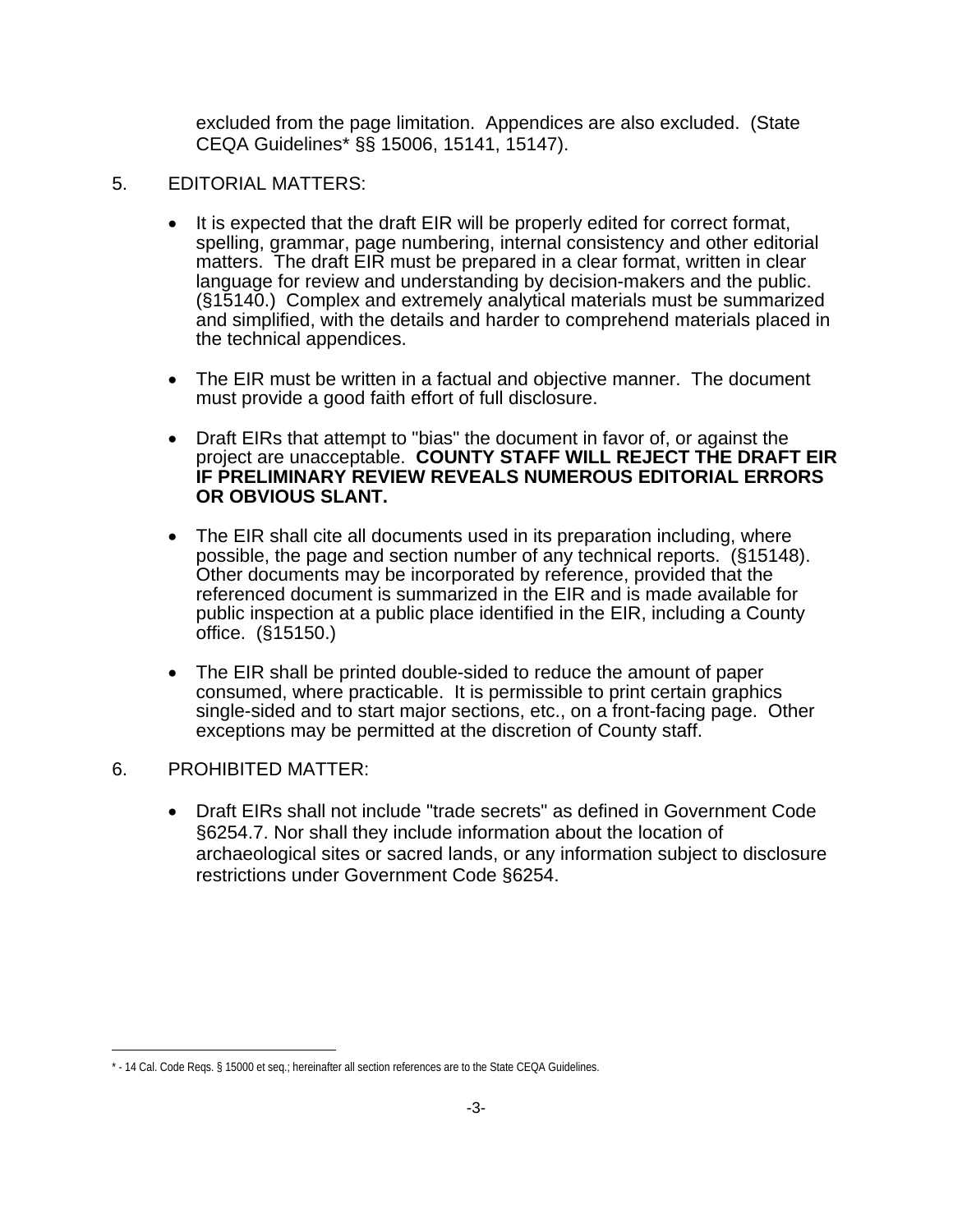#### **GENERAL FORMAT OF DRAFT EIRs**

**COVER** 

**COVER PAGE**

**TABLE OF CONTENTS** 

**LIST OF ABBREVIATIONS AND ACRONYMS** 

#### **SUMMARY**

- **S.1 Project Synopsis**
- **S.2 Summary of Significant Effects and Mitigation Measures that Reduce or Avoid the Significant Effects** [In Tabular Form]
- **S.3 Areas of Controversy**
- **S.4 Issues to be Resolved by the Decision-Making Body**
- **S.5 Project Alternatives**
- **CHAPTER 1.0 PROJECT DESCRIPTION, LOCATION, AND ENVIRONMENTAL SETTING**
- **1.1. Project Objectives**
- **1.2 Project Description**
	- **1.2.1 Project's Component Parts**
	- **1.2.2 Technical, Economic, Environmental Characteristics**
- **1.3 Project Location**
- **1.4 Environmental Setting**
- **1.5 Intended Uses of the EIR**
	- **1.5.1 Matrix of Project Approvals/Permits** [Preferably in Tabular Form]
	- **1.5.2 Related Environmental Review & Consultation Requirements**
- **1.6 Project Inconsistencies with Applicable Regional and General Plans**
- **1.7 List of Past, Present, and Reasonably Anticipated Future Projects in the Project Area** [In Tabular Form] [Unless Summary of Projections is Used]
- **1.8 Growth Inducing Impacts**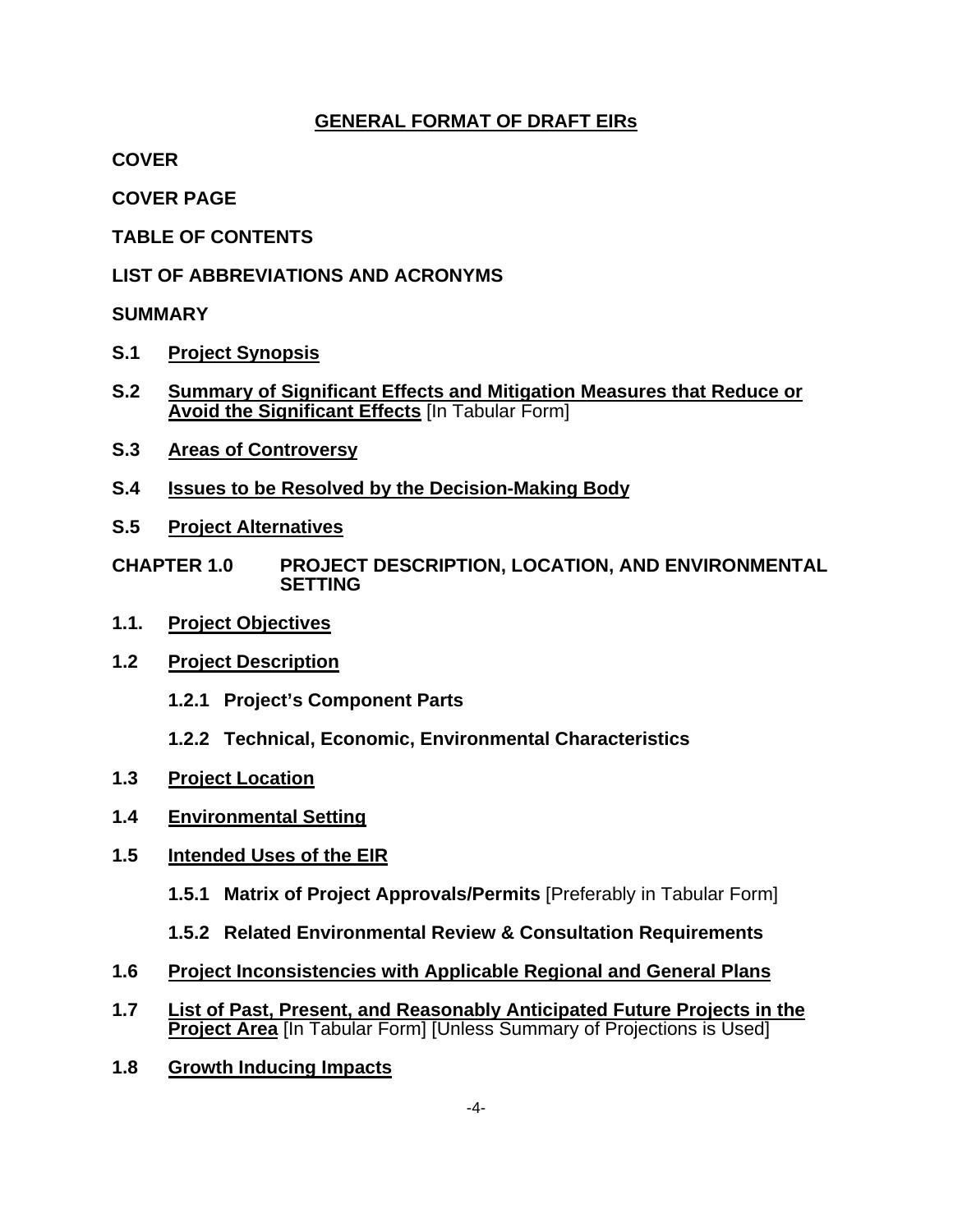#### **CHAPTER 2.0 SIGNIFICANT ENVIRONMENTAL EFFECTS OF THE PROPOSED PROJECT**

- **2.1 Subject Area** [Repeat as necessary. Refer to Sample F for more details.]
	- **2.1.1 Existing Conditions**
	- **2.1.2 Analysis of Project Effects and Determination as to Significance** 
		- **2.1.2.1** *Focused Subject Area* [Repeat as necessary]

Guidelines for the Determination of Significance

Analysis

- **2.1.3 Cumulative Impact Analysis**
- **2.1.4 Growth Inducing Impacts**
- **2.1.5 Significance of Impacts Prior to Mitigation**
- **2.1.6 Mitigation**
- **2.1.7 Conclusion**
- **2.X Significant Irreversible Environmental Changes Resultant From Project Implementation** [Only required for certain projects]

#### **CHAPTER 3.0 ENVIRONMENTAL EFFECTS FOUND NOT TO BE SIGNIFICANT**

#### **3.1 Effects Found Not Significant as Part of the EIR Process**

**3.1.1 Subject Area Analysis** [Repeat as necessary. Refer to 2.1 above for format requirements, excluding mitigation measures section.]

#### **3.2 Effects Found Not Significant During Initial Study**

#### **CHAPTER 4.0 PROJECT ALTERNATIVES**

- **4.1 Rationale for Alternative Selection**
- **4.2 Analysis of the "X" Alternative** [Repeat as necessary, including "No Project" **Alternativel** 
	- **4.2.1 "X" Alternative Description and Setting**
	- **4.2.2 Comparison of the Effects of the "X" Alternative to the Proposed Project**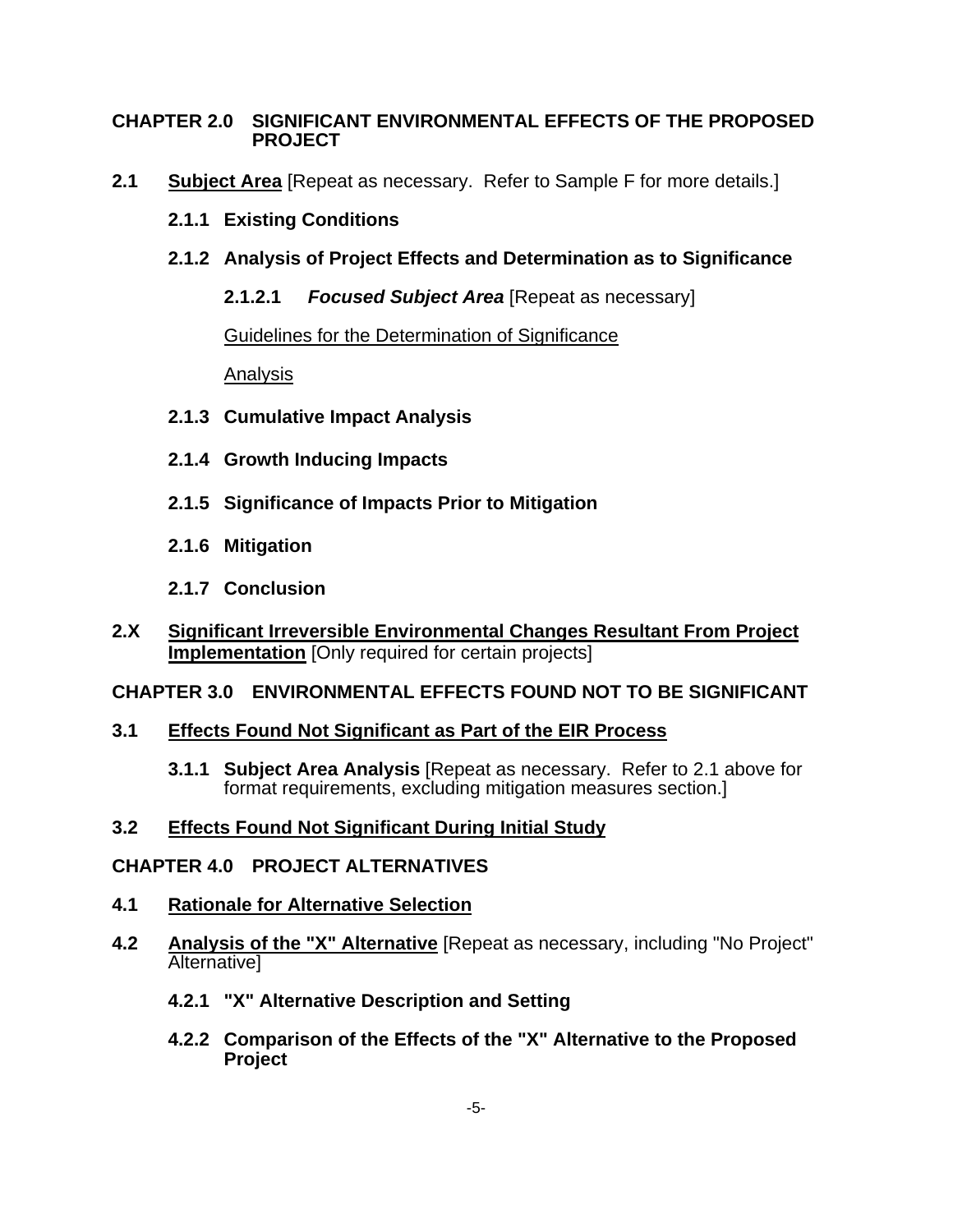- **4.X Environmentally Superior Alternative**
- **CHAPTER 5.0 LIST OF REFERENCES**
- **CHAPTER 6.0 LIST OF EIR PREPARERS AND PERSONS AND ORGANIZATIONS CONTACTED**
- **CHAPTER 7.0 LIST OF MITIGATION MEASURES AND ENVIRONMENTAL DESIGN CONSIDERATIONS**

**TECHNICAL APPENDICES** [Appendices should be identified by letter and subject area]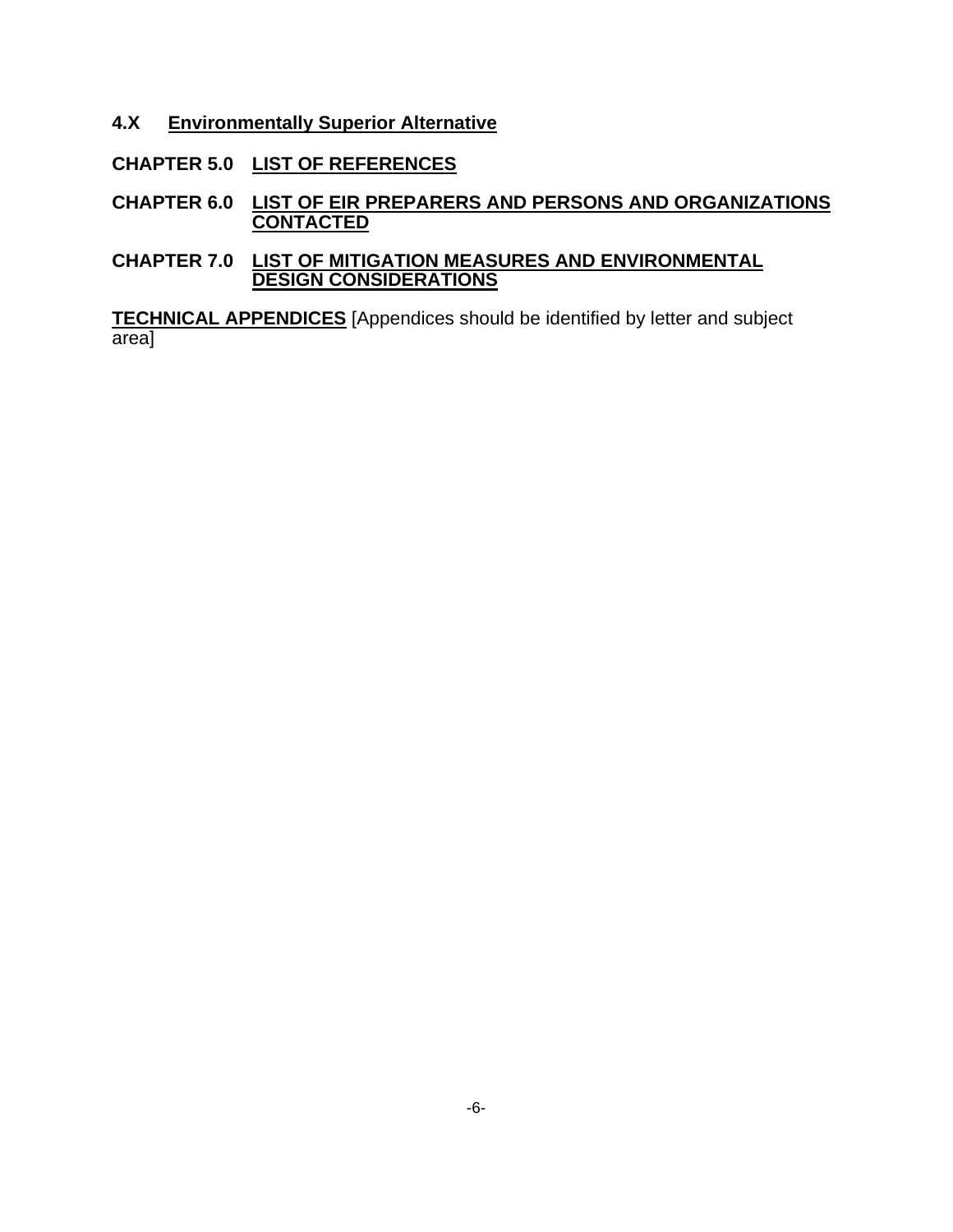#### **GENERAL GUIDANCE AND KEY COMPLIANCE POINTS FOR THE PREPARATION OF AN EIR**

- Do not include extraneous or surplus information, such as an "Explanation of the CEQA Process," "Users' Guide to CEQA" or extensive project history.
- Thoroughly check all references to other pages, sections, chapters or paragraphs of the EIR for accuracy.
- Utilize correct references to laws and regulations. For example, "CEQA" means the statute, and the "State CEQA Guidelines" means the related regulations. Ensure that the *current* version of the statute or regulation is being cited.
- Instead of referring to "County Policy ...," specify whether the cited document is an official Board of Supervisors Policy, a Departmental Policy, or an informal policy or practice.
- Place any applicable findings for County ordinances (e.g. MSCP, BMO, RPO) in a separate document, which may be an attachment to the EIR.
- Maintain consistent terminology. For example, do not refer to the same resource as "Visual Resources" in one portion of the EIR, and as "Aesthetics" in another portion.
- Present discussion and analysis with a tone that is professional, academic and impartial, rather than argumentative or project advocacy.
- Where other documents are incorporated by reference, explain the purpose for doing so and briefly describe or summarize the part or parts incorporated. Such reference should be placed in the applicable narrative sections.
- Provide factual SUPPORT and RATIONALE for all conclusions stated.
- Check the accuracy of all factual statements. For example, it is not acceptable to state that a County regulation sets forth a particular requirement, if in fact it does not.
- Be careful with organizational and topical headings, to assure that they present a logical organization and that they are appropriate for the following text.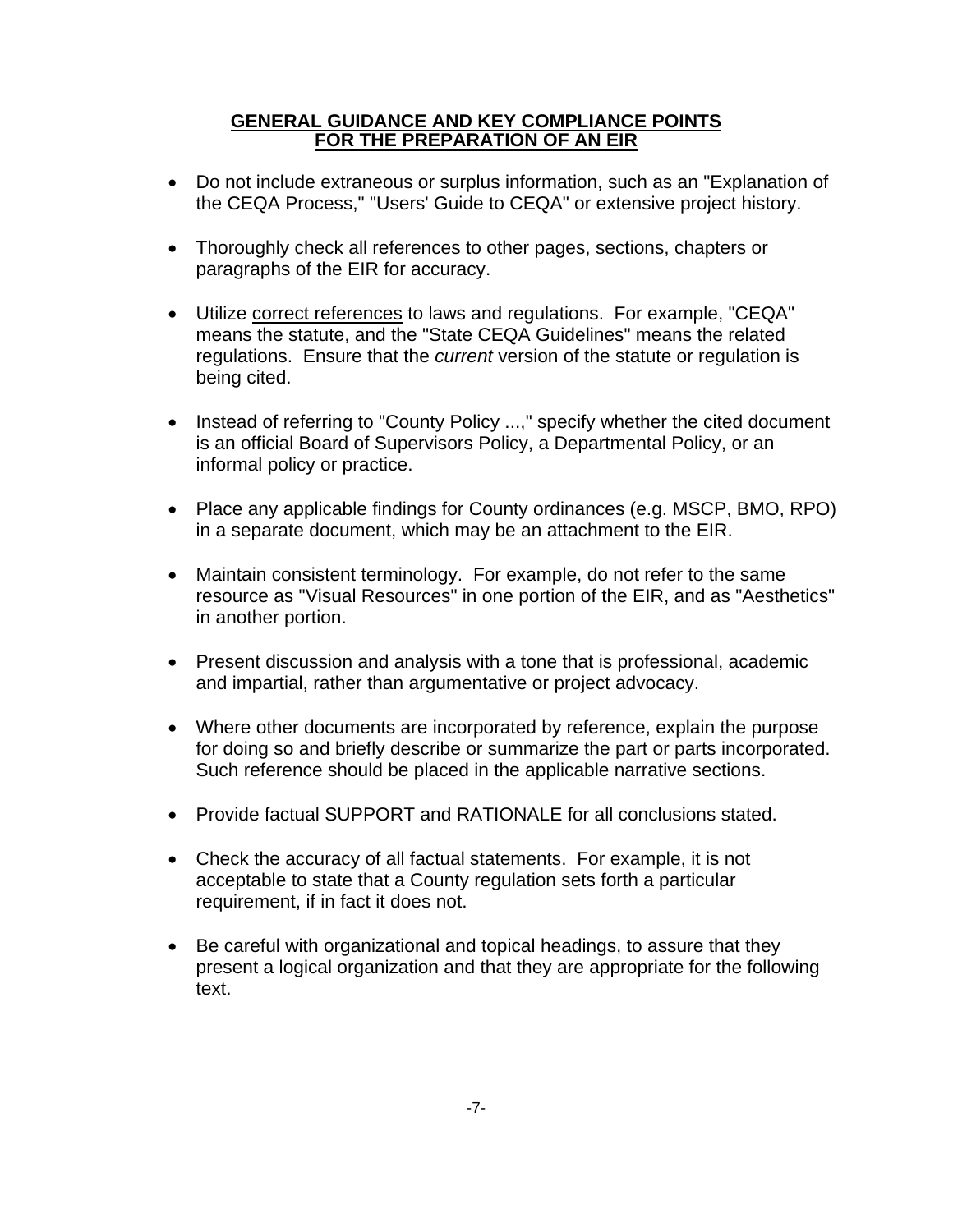### **REQUIREMENTS FOR DRAFT EIR CONTENTS**

#### **COVER**

The cover refers to the front exterior of the EIR. No pictures, slogans, or company logos should appear. The cover shall include only the following information:

- Type of EIR
- Project common name
- Permit number(s) (if applicable)
- DPLU environmental log number, (if applicable)
- State Clearinghouse (SCH) number (if applicable)
- County Department name and address
- Date (must be revised during each edition of the draft EIR)
- Screencheck number, "draft" (for public review) or "draft Final" (for approval hearing)

Refer to Sample A for an example of an acceptable, standard cover.

Based on the point in process, the EIR cover should be printed on the following color cardstock or paper:

- Draft EIR Screenchecks (WHITE)
- Draft EIRs Circulated for Public Review (GREEN)
- Draft Final EIRs (YELLOW)
- Final EIRs (BLUE)

### **COVER PAGE**

The cover page refers to the first page on the interior of the EIR. The cover page must include the following information:

- Project common name
- Permit number(s) (if applicable)
- DPLU environmental log number(if applicable)
- State Clearinghouse (SCH) number (if applicable)
- Date (must be revised for each edition of the draft EIR)
- County Department contact names, address and phone number
- EIR preparer's name, firm name and address
- Project proponent's name and firm name (if applicable)
- EIR Version (i.e. "Draft Screencheck Version Number X," "Draft EIR" (for public review), "Draft Final" (ready for review by County decision maker), or Final (certified by decision-maker and ready for signature)

Refer to Sample B for an example of an acceptable cover page.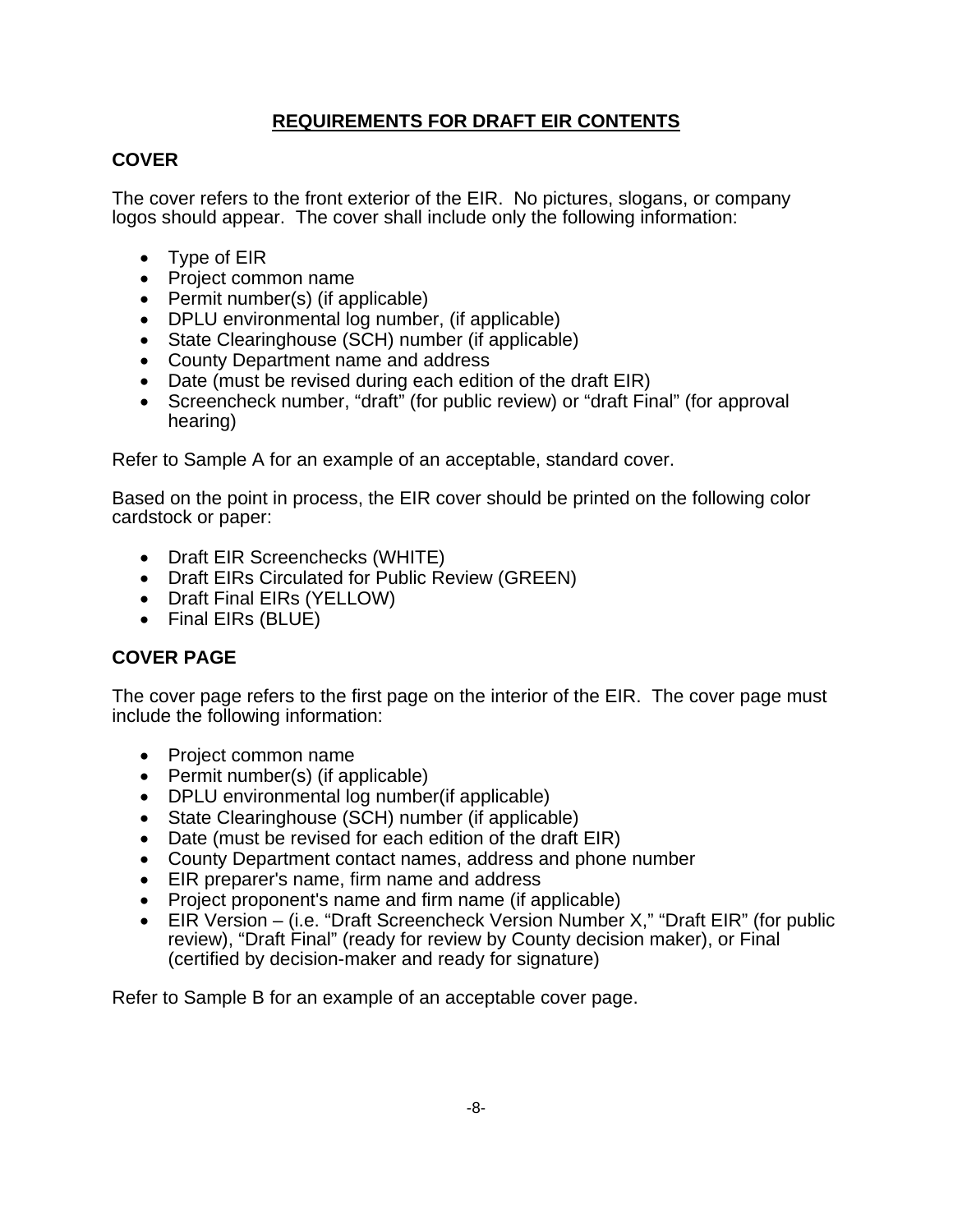#### **TABLE OF CONTENTS AND HEADINGS**

The Table of Contents is a mandatory section pursuant to CEQA Guidelines §15122 and must facilitate use of the EIR. The following discussion details miscellaneous format requirements related to the Table of Contents. Refer to the preceding section (General Format of Draft EIRs beginning on page 4) for additional guidance.

The Table of Contents must be formatted in the following manner:

#### **CHAPTER 1.0 CHAPTERS SHALL BE SPECIFIED BY NUMBER AND SHALL BE PRESENTED IN BOLD AND IN ALL CAPS**

- **1.1 First level subchapters shall be specified by number and shall be presented in upper and lower case, bold, and underlined**
- **1.1.1 Second level subchapters shall be specified by number and shall be presented in upper and lower case, and bold.**
- **1.1.1.1** *Third level subchapters shall be specified by number and shall be presented in upper and lower case, italics, and bold***.**

Additional subchapters should be distinguished by the hierarchy of font variations as shown below:

Upper and lower case and underlined

Upper and lower case only

*Upper and lower case and italics* 

#### **Note: The Table of Contents should only present chapters and subchapters up to three digits only (e.g. 4.3.6).**

#### General Guidance and Key Compliance Points

- Chapter numbers must correspond with chapter numbers as detailed in this document. Subchapters must also follow the prescribed sequence but can be renumbered, if appropriate. Sub-numbers that contain more than four digits (i.e.: 1.1.1.1) are discouraged and formatting should follow the direction provided above.
- Generally, the order of subject areas presented in Chapters 2.0 and 3.0 should follow the order of subject areas listed in the State CEQA Guidelines, Appendix G. Variations may be permitted in consultation with County staff. A typical variation of this order may include placing subject areas with any significant and unavoidable impacts first, followed by subject areas with significant impacts that can be mitigated.
- Figures and tables must be consolidated and placed at the end of the chapter (for the Summary and Chapters 1.0, 3.0, and 4.0) or subchapter (for Chapter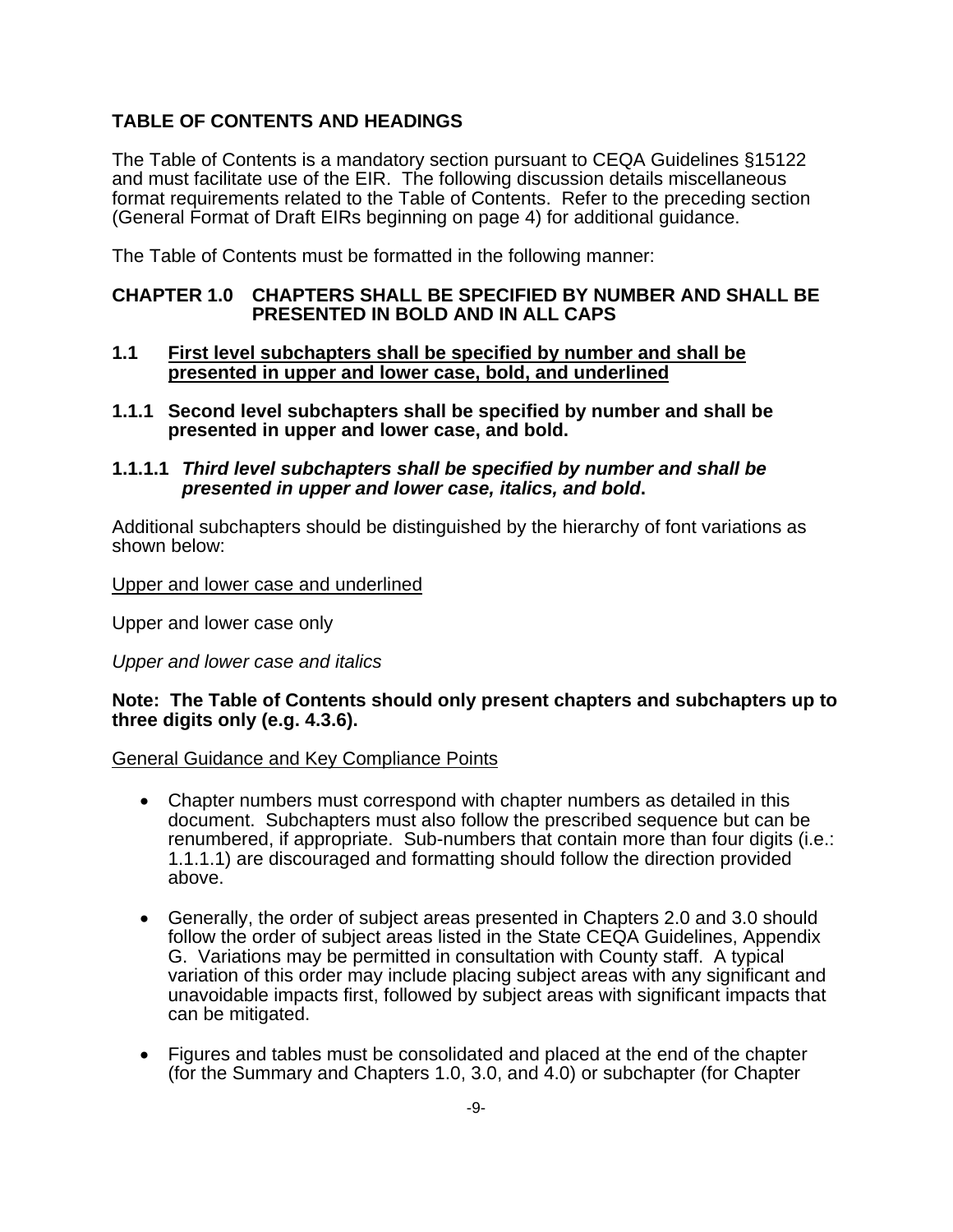2.0). Exceptions to this general rule are figures or tables specifically required to be placed in a particular location (e.g. matrix of project approvals/permits) or other embedded figures or tables that do not interrupt the reading of the text and have been approved by County staff. Such embedded figures and tables should be isolated and should be no longer than half a page in length.

- The Table of Contents must also contain a list of figures, tables, and appendices. Figures and tables must be numbered sequentially by chapter (e.g., Figure 4.1, 4.2, 4.3 or Table 4.1, 4.2, 4.3) or by subchapter for Chapter 2.0 (e.g., Figure 2.11, 2.1,2, 2.1.3 or Table 2.11, 2.1,2, 2.1.3). Technical appendices must be identified by letter and subject (e.g. Appendix B – Biological Resources Report).
- Pages must be numbered sequentially by chapter (e.g., 5-1 through 5-100). An exception to this requirement can be used for Chapter 2.0, which can be numbered sequentially by subchapter, at the consultant's discretion (e.g. 2.1-1 through 2.1-10 or 2.4-1 through 2.4-10 etc).
- After all revisions to the text of the EIR have been made, re-check to assure that chapter, section, page, figure and chart references remain accurate.

#### **LIST OF ABBREVIATIONS AND ACRONYMS**

The List of Acronyms must appear directly following the Table of Contents and contain all acronyms used throughout the draft EIR, including technical, legal and industry related terms. The List must be alphabetical and clearly arranged.

The first time an abbreviation or acronym is utilized within an EIR, provide the full name and then indicate the form of abbreviation that will be used throughout the remainder of the document to represent that name, e.g.: "The project complies with the Multiple Species Conservation Program (MSCP) and the Biological Mitigation Ordinance (BMO), because…"

#### **SUMMARY**

The summary satisfies the requirements set forth in §15123. The summary must be formatted in the following manner, should be as concise as possible, using clear simple language, and in any case, should not exceed 15 pages. **The Summary must be fully consistent with the text of the EIR.** Make sure that the Summary *accurately* "summarizes" the matters stated in the EIR text. For example, assure that the issues identified for discussion in Chapter 2.0 and the conclusions as to significance stated there, match the issues and conclusions stated in the Summary. Failure to assure consistency may result in an inadequate document. The Summary must include the following information:

#### **S.1 Project Synopsis**

• This subchapter must provide a very, abbreviated discussion of the proposed project including project description, location, and setting.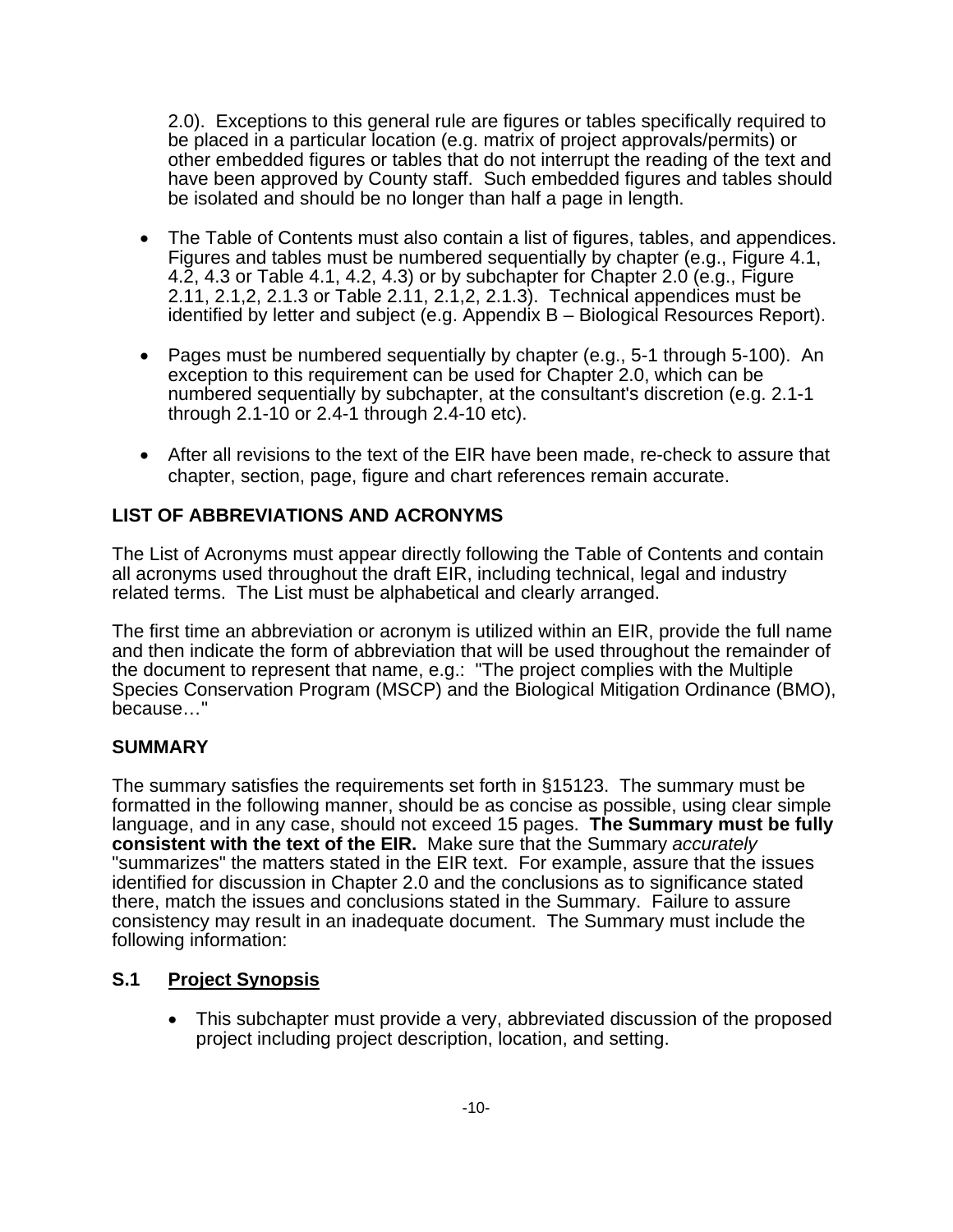#### **S.2 Summary of Significant Effects and Mitigation Measures that Reduce or Avoid the Significant Effects** [In Tabular Form]

- This subchapter provides a brief summary, preferably in a tabular format, of each environmental effect of the proposed project found to be significant, the mitigation measures that would reduce or avoid that effect, and the conclusion as to whether the effect is reduced below a level of significance by applying the mitigation measures (mitigation effectiveness). (§15123(b)(1).)
- This statement/table must also reference the subchapters of the EIR where unavoidable significant effects and significant effects that can be reduced or avoided through mitigation are analyzed. Effects found not to be significant must not be included in this summary. (Refer to Sample C).
- This Table must include all project-related impacts, including direct, indirect, cumulative and growth-inducing impacts.
- Mitigation measures throughout the EIR and in this table must follow the numbering as outlined in Chapter 2.0. See Section 2.1.5 of this document for a description of the numbering that should be used for impacts and mitigation measures.

### **S.3 Areas of Controversy**

• This subchapter must identify issues concerning environmental effects, mitigation, or alternatives known at the time of the writing of the draft EIR. The subchapter must identify issues raised by the applicant, public, and/or by public agencies other than the County of San Diego. Examples include any disagreements among technical experts and the adequacy or necessity of proposed mitigation measures to reduce impacts below the level of significance.  $(S15123(b)(2))$ 

#### **S.4 Issues to be Resolved by the Decision-Making Body**

• This subchapter identifies and summarizes the issues to be resolved by the decision-making body. Examples of typical issues to be resolved include the determination of whether and how to mitigate significant effects, choices among project alternatives, conformance with County ordinances and/or plans, and whether the project should be approved in light of irreversible commitment of non-renewable resources. (§15123(b)(3).)

#### **S.5 Project Alternatives**

• This subchapter provides a brief summary of each alternative, the significant effects associated with the alternatives, and whether or not the project alternative is environmentally superior.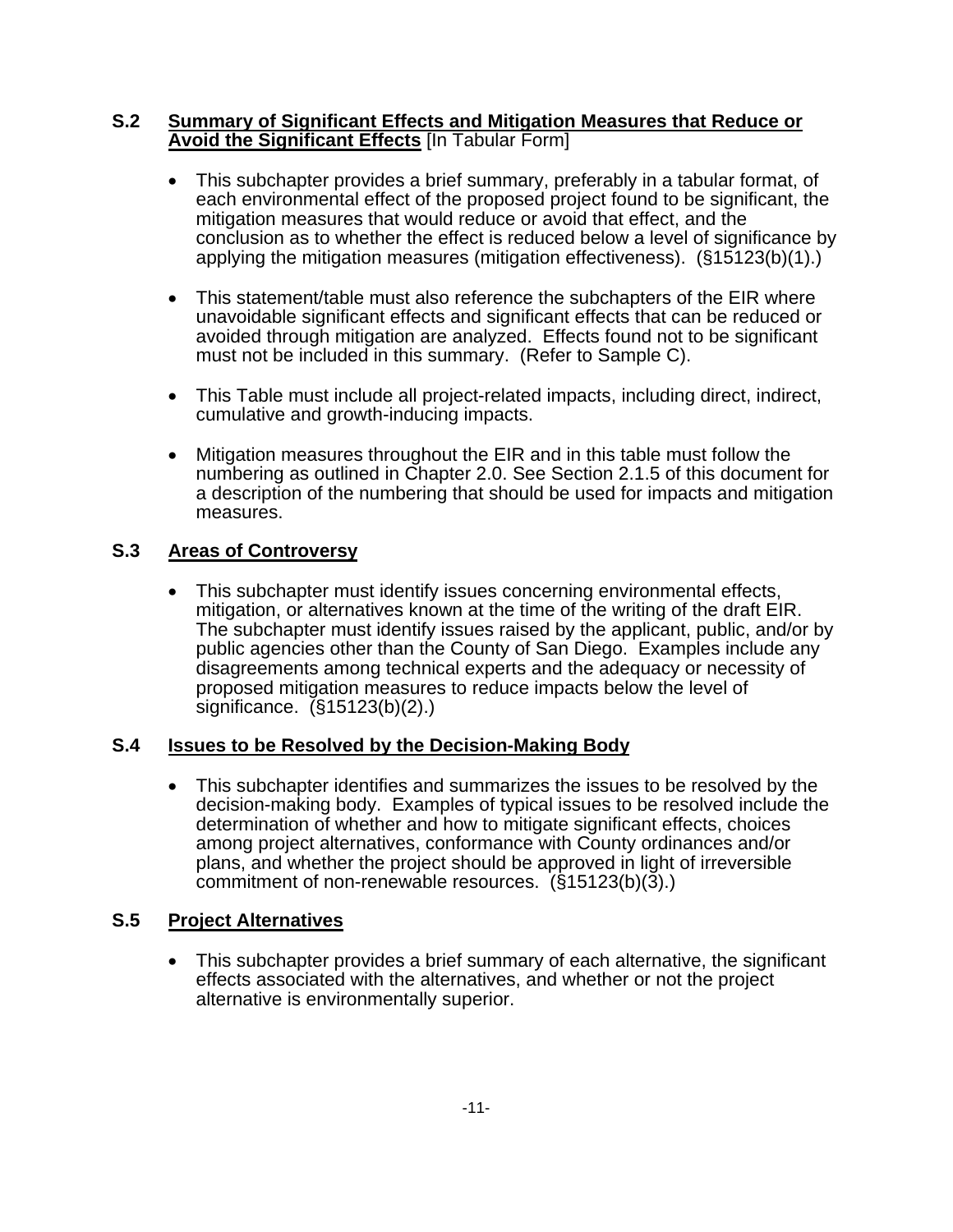• The most superior alternatives must be listed first, followed by any inferior alternatives. This summary must also reference the subchapter of the EIR where alternatives are analyzed in detail. (§15123(b)(1).) This section should also reference the Comparison of Project Alternative Impacts to Significant Proposed Project Impacts matrix. For an example of this matrix refer to Sample D.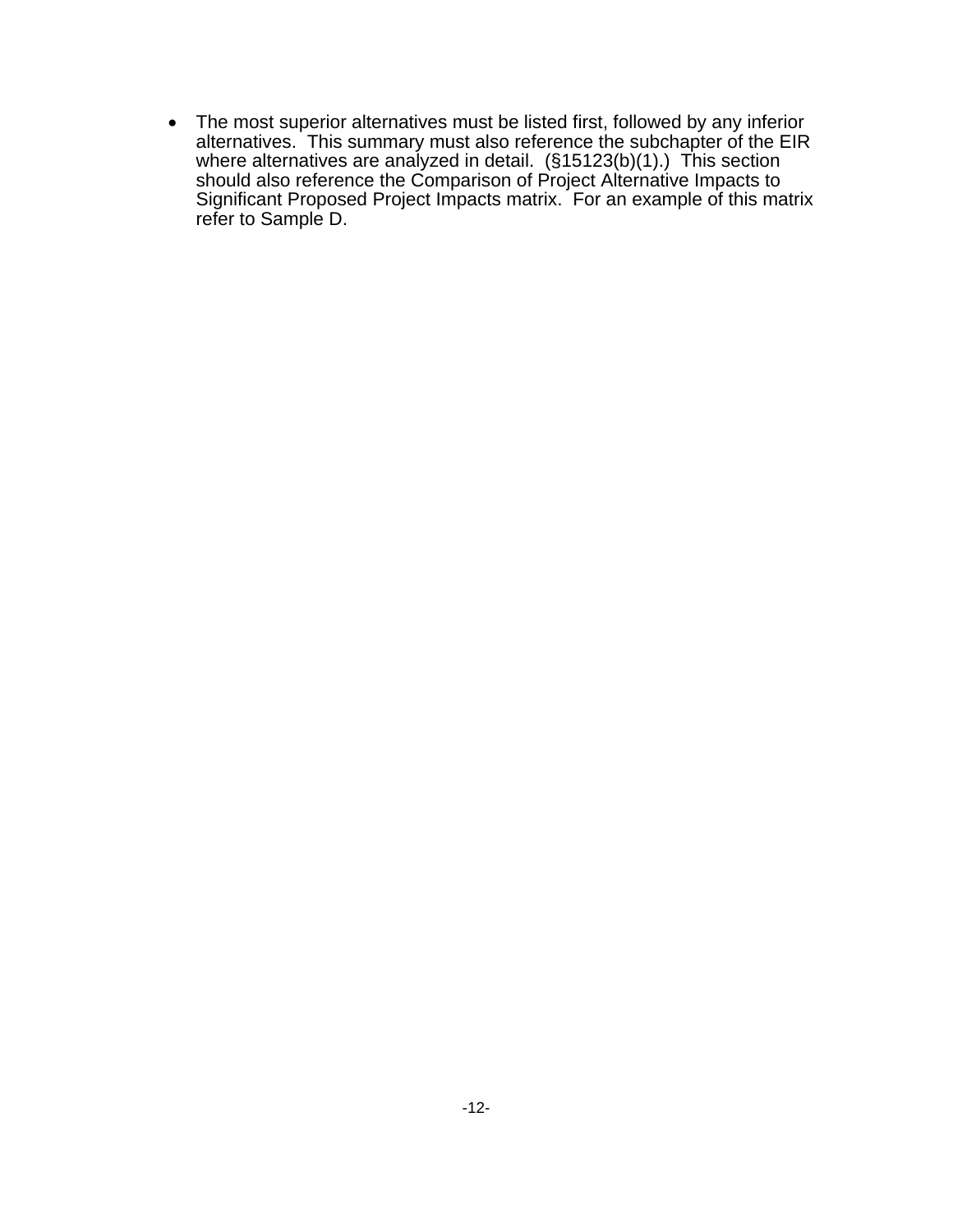#### **CHAPTER 1.0 PROJECT DESCRIPTION, LOCATION, AND ENVIRONMENTAL SETTING**

This chapter implements the majority of the provisions of §§15124 and 15125. It is composed of eight subchapters, which collectively provide clarity for the reader on the questions of why, what, when, and where. The objectives of this section are to assure accuracy, consistency and to identify reasonably foreseeable activities relating to the project.

#### **1.1 Project Objectives**

This subchapter provides the rationale for the proposal in a discussion that identifies **why** the applicant is undertaking the proposed project (e.g., economic gain, provisions of short-term jail facilities to reduce overcrowded incarceration facilities, reduction in traffic congestion, marketability through innovative design, reduction of a flood hazard at a reasonable cost). Obtaining a reasonable return on investment should not be the sole project objective. Project objectives must not be confused with the project description, which is a statement of **what** the project is proposing.

#### General Guidance and Key Compliance Points

- Substantial effort should be expended to identify the project objectives, because they will play a key role in the identification and evaluation of project alternatives.
- Project objectives must not be so narrowly defined as to preclude the analysis of a range of reasonable project alternatives in Chapter 4.0.
- Quantifiable terms should be used as much as possible.
- Project mitigation measures **may not** be included as project objectives.

#### **1.2 Project Description**

This subchapter provides a detailed description of the proposed project. Considerable thought and effort must be expended in developing the project description; otherwise substantial costs and time may be lost later in the project processing while required changes are made to the environmental documents.

This section must discuss what the project is and why it is being proposed. The project description must include project design considerations required to meet regulatory compliance. The project description must contain the following elements: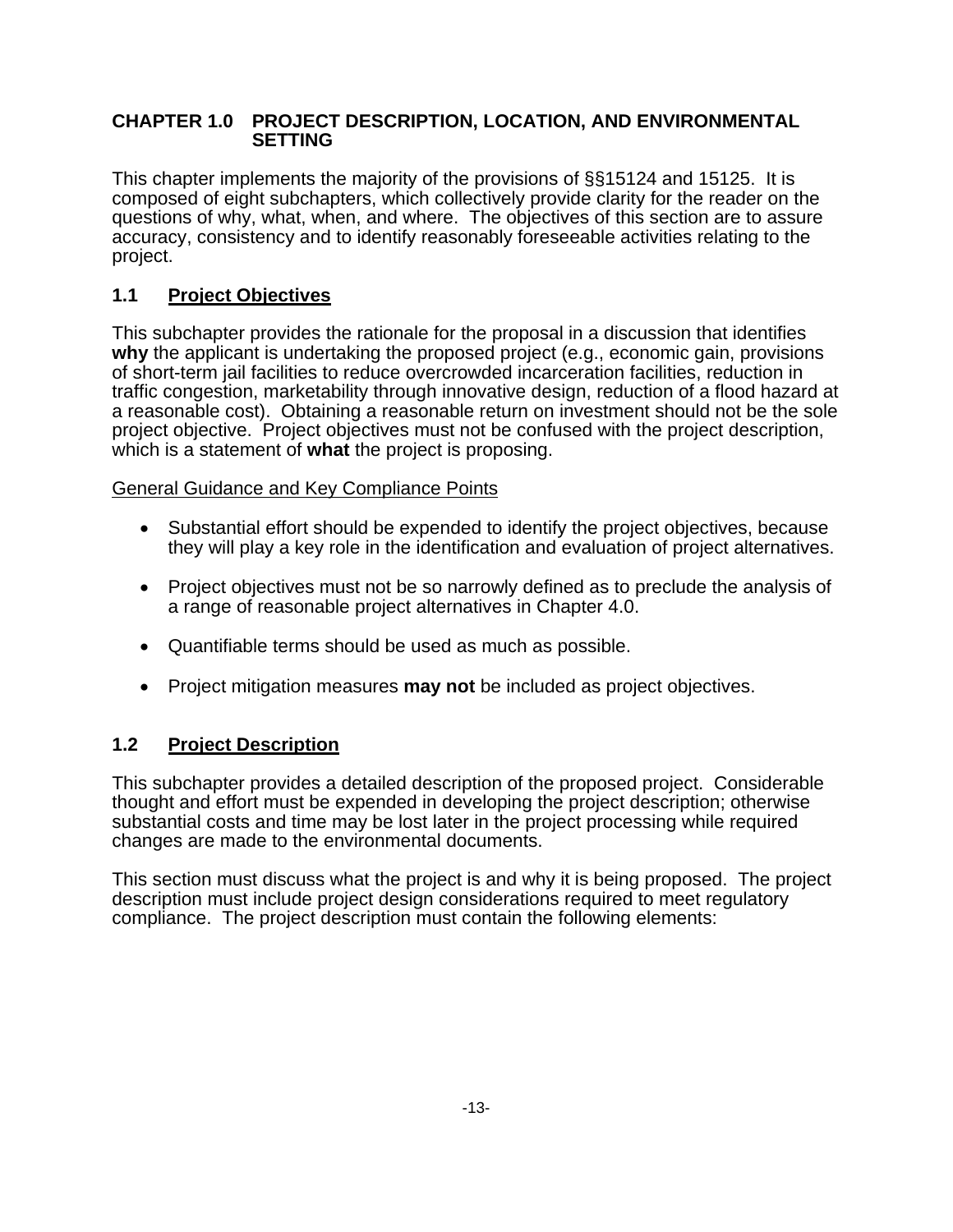### **1.2.1 Project's Component Parts**

The narrative must be supplemented by a project plan or map of appropriate scale and legibility. Details of any project phasing must also be included in this subchapter and must be supported by an illustration on the project plan or map, if possible. All of the steps in project implementation must be described including planning, phasing, steps in project implementation, acquisition, construction, offsite improvements, operation, and decommissioning, if applicable.

#### **1.2.2 Technical, Economic, and Environmental Characteristics**

This section shall include a general description of the project's technical, economic, and environmental characteristics. (§15124(c).) Key considerations may include:

- Technical aspects of the project may include considerations of land use, density and intensity, engineering requirements, and visual or aesthetic features.
- Economic considerations may include project marketability, balanced land use policy (i.e., deficiencies and surpluses of certain types of land uses), and limitations in project funding. (This information is optional at the applicant's discretion based upon whether or not these issues are critical to the proposed project design.)
- Environmental constraints or characteristics, or compliance with environmental regulations/policies which influenced the initial project design (e.g. Resource Protection Ordinance). Examples may include avoidance of geologic hazards known to the site, steep topography, avoidance of impacts to sensitive resources (e.g., biological, cultural, water, or other natural resources), storm discharge requirements, Air Pollution Control District (APCD) permit requirements, project accessibility, or other hazards (e.g., floodway avoidance, 65 dB Community Noise Equivalent Level [CNEL] noise contours), etc. These design considerations that are relied on for regulatory compliance must be discussed and must be listed in the "List of Mitigation Measures and Environmental Design Considerations" at the end of the EIR to make sure that their implementation is included as a condition of project approval.
- Supporting public service facilities shall be considered. (§15124(c).)

#### General Guidance and Key Compliance Points

- The project description is the focus of much CEQA litigation concerning EIRs. Therefore, it is imperative that the above content be included in sufficient detail and that the project description be accurate, complete, and consistent throughout the EIR.
- Care must be taken not to divide what must be considered a single project into multiple projects (i.e., do not "piecemeal" a project).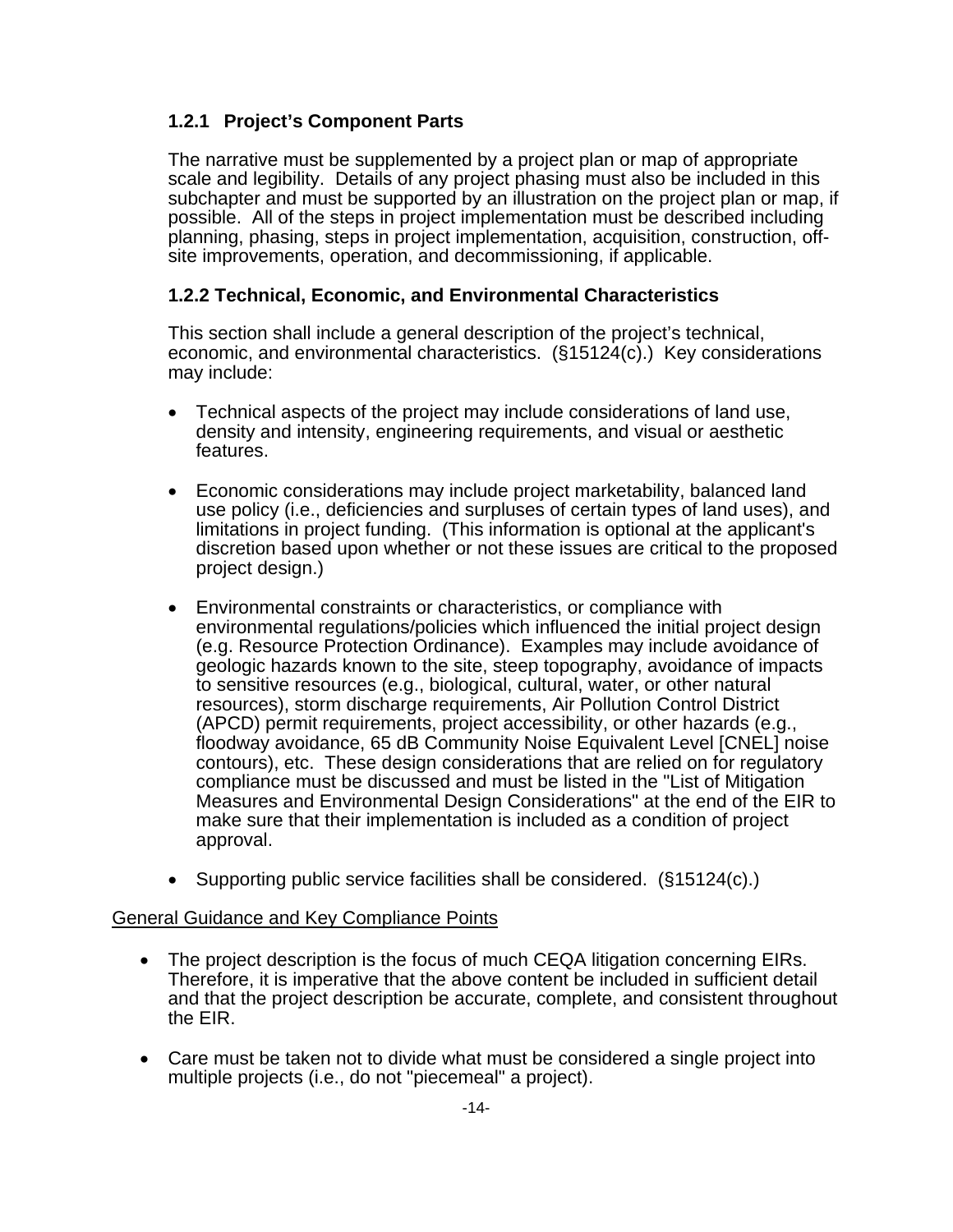- The EIR must not attempt to narrow or limit the scope of environmental review. The project must be analyzed as a "whole", including reasonably foreseeable future expansion of the project. This analysis may include consideration of water/ sewer line expansions, roadway improvements, temporary projects, and/or public improvements.
- If the project involves the construction of public service facilities (e.g., on-/off-site water/wastewater treatment facilities, water reservoir, sewer extensions), such facilities must be described including their location, capacity, and agency responsible for implementation (§15124(c).)
- An explanation of the project background that may include previous projects on the site (e.g., previous approvals/denials) that increase the understanding of the project may also be contained within this subchapter, as necessary.
- Include in the "Project" any "remainder parcel" which is not proposed to be developed currently.

#### **1.3 Project Location**

The precise location and boundaries of the project site must be described. Regional, vicinity, and topographic location maps must be included to show the project's location. (§15124(a).)

#### **1.4 Environmental Setting**

This subchapter generally includes a discussion of "baseline" physical environmental conditions of and in the vicinity of the project, including topography, vegetation/habitats, circulation, surrounding land uses and/or ownerships, geographic features such as lakes, streams, and canyons, and the major infrastructure both serving and in the vicinity of the proposed project.

The "baseline" shall be the environmental conditions as they existed at the time the Notice of Preparation ("NOP") is published, or if no NOP is published, at the time environmental analysis is commenced. (§15125(a).) Unless otherwise directed by staff, the description of the environmental baseline conditions shall be based on the existing legal condition of the property, prior to any unauthorized activities (e.g. grading, clearing) or actions taken in preparation for the project, such as septic testing or geotechnical investigations.

The discussion must start from the regional perspective and then provide site-specific details. In order to avoid repetition, it is acceptable to refer the reader to site-specific environmental setting (existing conditions) discussions in Chapter 2.0. Emphasis must be given to environmental resources that are rare or unique in the region of the proposed project that would be affected by project implementation. (§15125(c).) Adjacent properties and habitats must be included in the environmental setting.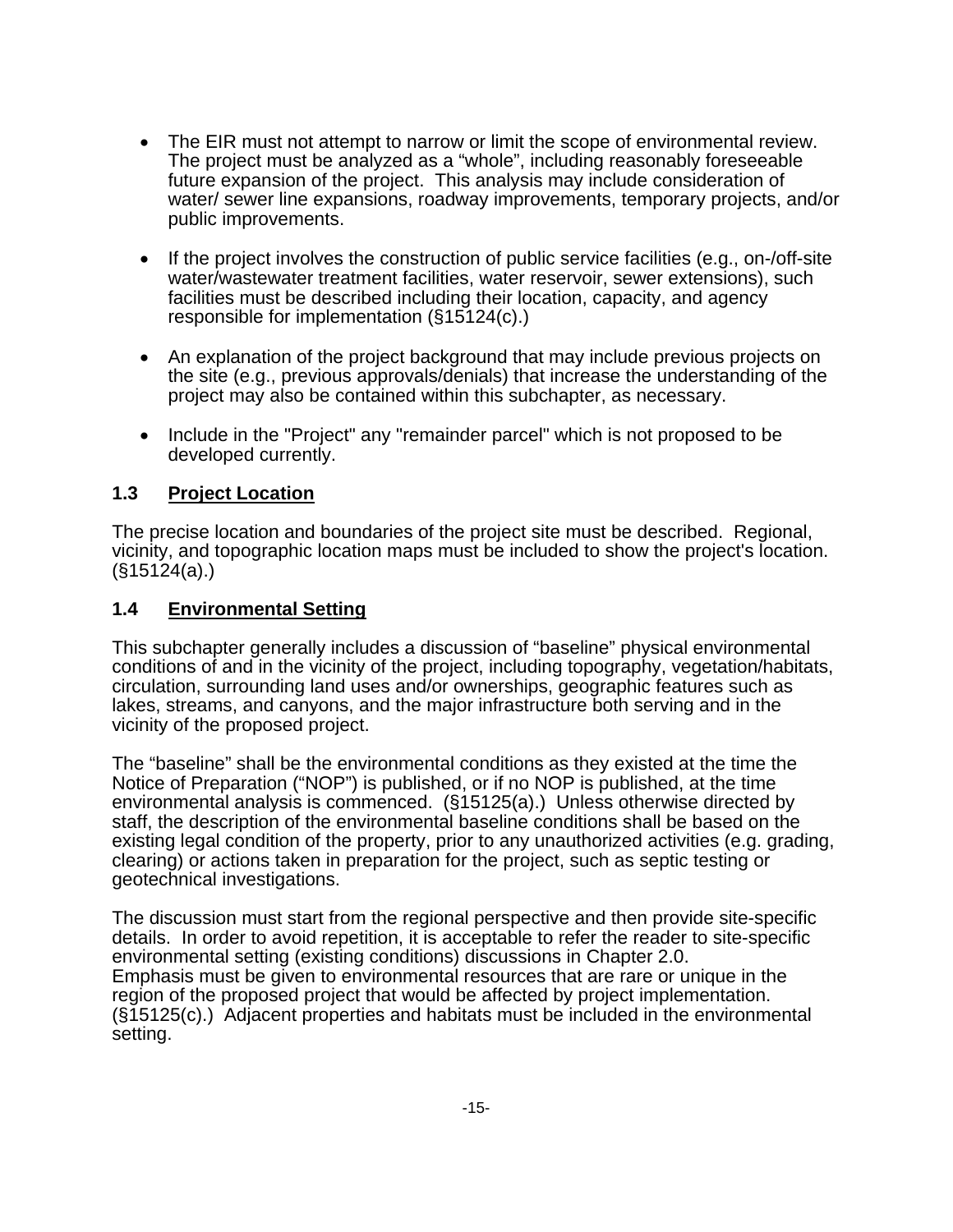#### **1.5 Intended Uses of the EIR**

**This section shall include the following statement : "This EIR is an informational document which will inform public agency decision-makers and the public generally of the significant environmental effects of a project, identify possible ways to minimize the significant effects, and describe reasonable alternatives to the project."** (§15121(a).) This subchapter must contain a brief discussion of the type of EIR (e.g., project, program, supplemental) including the rationale and any limitations for the type of EIR selected. (§15124(d) and §§15160-15170.)

#### **1.5.1 Matrix of Project Approvals/Permits** [Tabular Form]

This subchapter must consist of a table of all approvals/permits for which the EIR is intended to be used and the agencies that are expected to use the EIR in their decision-making. (§§15124(d)(1)(A)-(C).)

The listing of approvals must be categorized by jurisdiction. If multiple approvals are required from the same jurisdiction, the approvals must be listed in the order they are believed to occur. If the EIR type (e.g., program, tiered, staged) will only cover a portion of the required approvals, the subchapter must clearly identify which approvals the EIR is intended to cover. (Refer to Sample E).

#### **1.5.2 Related Environmental Review & Consultation Requirements**

Provide a discussion of how the project is complying with related environmental review and consultation requirements imposed by federal, state or local laws, regulations or policies. (§15124(d)(1)(C).) Provide a brief description of the agency meetings that have contributed to shaping the project description. If any land use violations have occurred since the Notice of Preparation, they should be clearly disclosed here, including their status (i.e. resolved or pending). Examples of consultation may include batching meetings under the NCCP process or State/Federal permit processing for wetlands (CDFG 1600/401 and 404 permits).

#### **1.6 Project Inconsistencies with Applicable Regional and General Plans**

This subchapter should focus on and provide a discussion of the project's **inconsistencies** with regional and/or general plans. The inclusion of a discussion on the project's **consistency** with regional and general plans is not necessary. If no inconsistencies are found, the plans that were reviewed must simply be listed accompanied by a statement that no inconsistencies were found. If inconsistencies with a regional or general plan are found, the effect on the subject resource is usually considered significant and must be addressed in a comprehensive manner in an appropriate subchapter in Chapter 2.0.

The plans that must be analyzed include, but are not limited to, the County's General Plan (including any applicable community/subregional plan), any applicable adopted Specific Plan), any APCD Air Quality Management Plan (Regional Air Quality Standards [RAQS]), any area-wide waste treatment plan or water quality control plans (Regional Water Quality Control Board [RWQCB] Basin Plans), any regional transportation plans (SANDAG Congestion Management Plan), any regional housing allocation plans (SANDAG), habitat conservation plans and natural community conservation plans (e.g.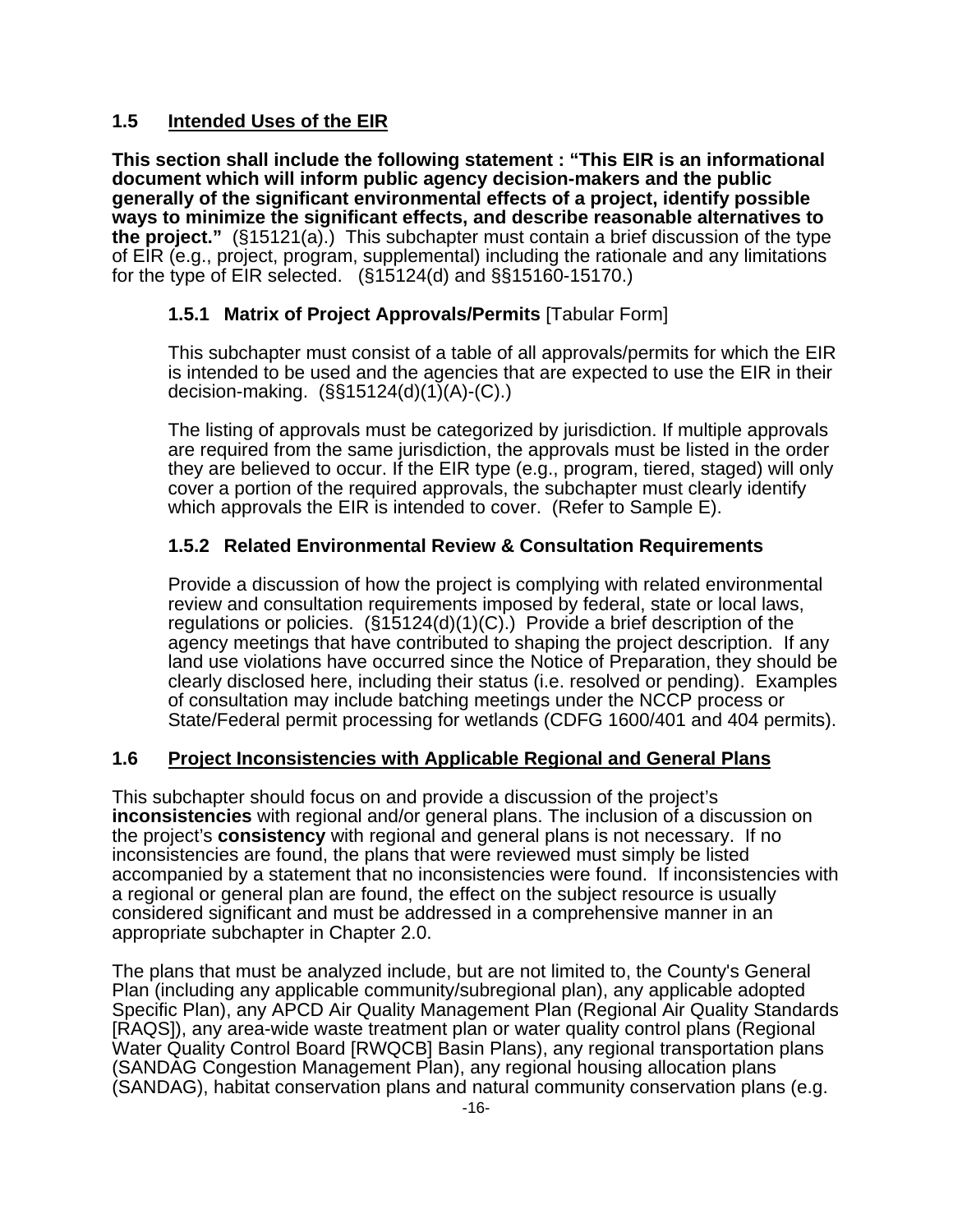MSCP), and regional land use plans for the protection of the coastal zone, which are applicable to the project. (§15125(d).)

#### General Guidance and Key Compliance Points

- In discussing the inconsistencies of a project with an adopted plan, the analysis must include both existing physical conditions and the potential future conditions discussed in the plan.  $(\S15125(e))$ .
- In discussing inconsistencies with applicable regional and general plans, include analysis and explanation, rather than only a concluding statement.
- Review the proposed project for any inconsistency with each Element of the General Plan, not just the Land Use Element.

#### **1.7 List of Past, Present, and Reasonably Anticipated Future Projects in the Project Area** [In Tabular Form] [Unless Summary of Projections is Used]

The EIR must include either: (a) a list of past, present, and "probable future projects" producing related or cumulative impacts, regardless of whether they are under the same jurisdiction as the lead agency; or (b) a summary of projections contained in the General Plan or related planning document, or in a prior environmental document which has been adopted or certified, which described or evaluated regional or area wide conditions contributing to the cumulative impact.

Potential cumulative impacts must be discussed with the appropriate subject based analysis. This subchapter of the EIR provides a discussion of cumulative impacts that may result from the proposed project when added to related projects. Information developed during the Initial Study process, the response period for the Notice of Preparation, scoping meetings, and/or previous public reviews, where applicable, must be included. This subchapter satisfies §15130.

#### General Guidance and Key Compliance Points

List of Projects Method

- If option (a) above is selected, then a map showing the location of the listed projects in relation to the proposed project must also be included. This map shall serve as a "Master List of Projects Map" which includes all selected projects for all subject areas.
- A supporting table should be included that identifies the projects and the potential resources affected. The projects selected shall be keyed to the projects shown on the Master List of Projects Map.
- A reasonable effort must be undertaken to discover, disclose, and discuss related past, present, and future projects including research of related projects within the jurisdiction of other agencies. The scope of area searched will depend on the resource that is significantly affected (e.g., noise vs. air quality).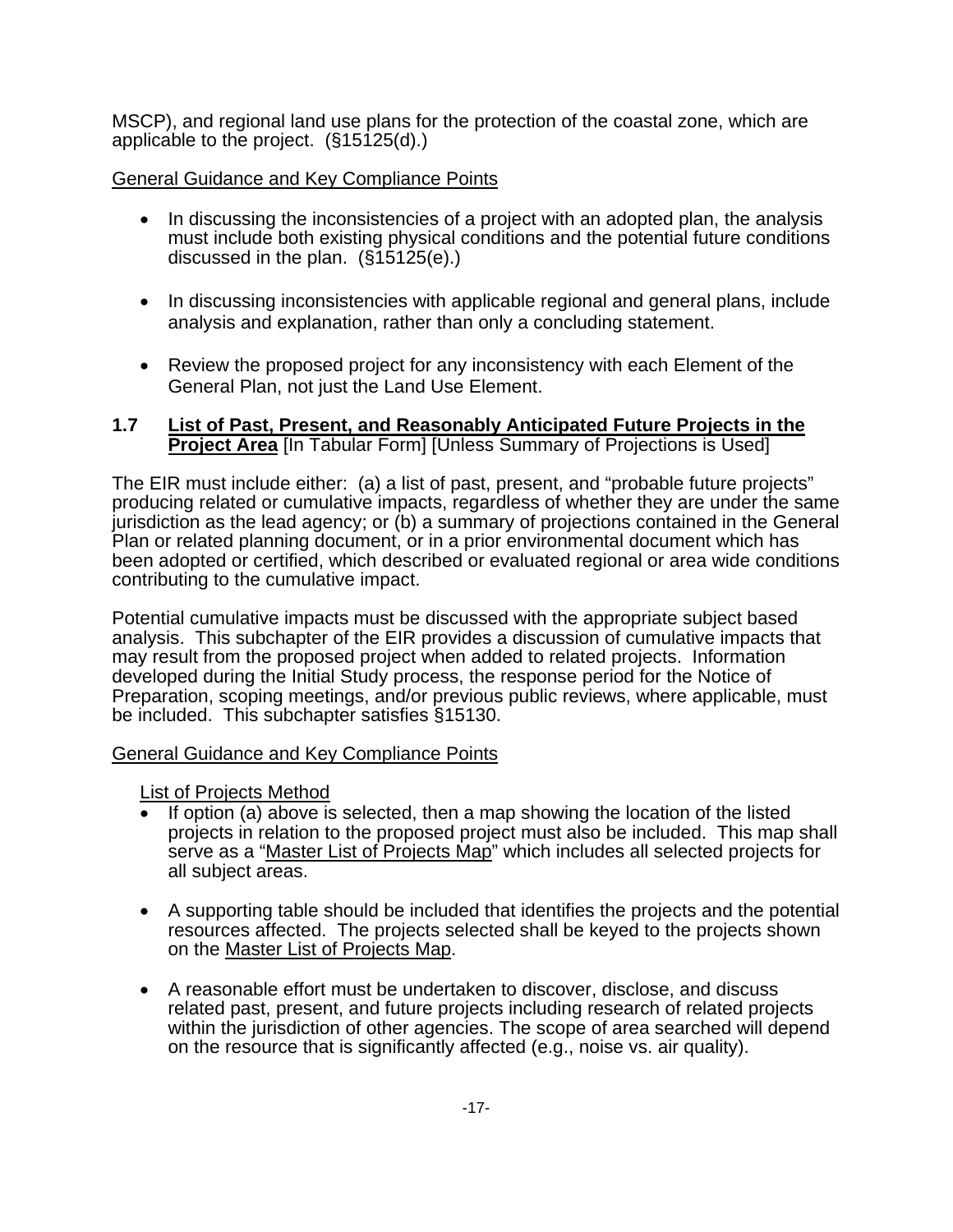- A brief discussion of how the cumulative projects study area was determined and the criteria used in selecting projects must be included.
- This list must include a summary of the expected environmental effects to be produced by those projects with specific reference to additional information stating where that information is available (e.g., project EIRs and Negative Declarations [NDs]).

Summary of Projections Method

If a summary of projections is used instead of a list of projects, this document must be referenced and available to the public. (§15130(b)(1)(B).)

#### **1.8 Growth Inducing Impacts**

This section discusses the ways in which the proposed project could foster economic or population growth, or the construction of additional housing, directly or indirectly, in the surrounding environment. Included in this analysis are projects that would remove obstacles to population growth. Also, the characteristics of the project that may encourage and facilitate other activities that could significantly affect the environment, either individually or cumulatively, must be addressed. It must not be assumed that growth in any area is necessarily a beneficial or detrimental effect on, or of little significance to, the environment.

The purpose of this section is to provide an analysis, supported by substantial evidence, and to draw a clear conclusion as to whether the proposed project will induce growth. If the project is determined to be growth inducing, the potential environmental effects of growth must be addressed in the appropriate subchapters within the subject area analyses in Chapter 2.0.

#### General Guidance and Key Compliance Points

- The growth inducing impact analysis shall follow a 2-step process.
	- STEP 1 Is the impact growth inducing? If yes, provide an analysis to reasonably quantify the induced growth (specify likely location of the growth, if possible).
	- STEP 2 Provide an impact analysis to determine the significance of the associated environmental effects in the "growth inducing impacts" subchapter of Chapter 2.0.
- Examples of growth inducing impacts include the following: extension of utility lines, construction of roads, construction or expansion of wastewater treatment facility.
- Growth inducing impacts may result from projects that encourage growth in surrounding areas through economic stimulus. Examples include construction of golf courses, shopping centers, industrial facilities and residential specific plans.
- Growth inducement may result from revisions to land use policies, such as General Plan amendments, annexations, and rezones.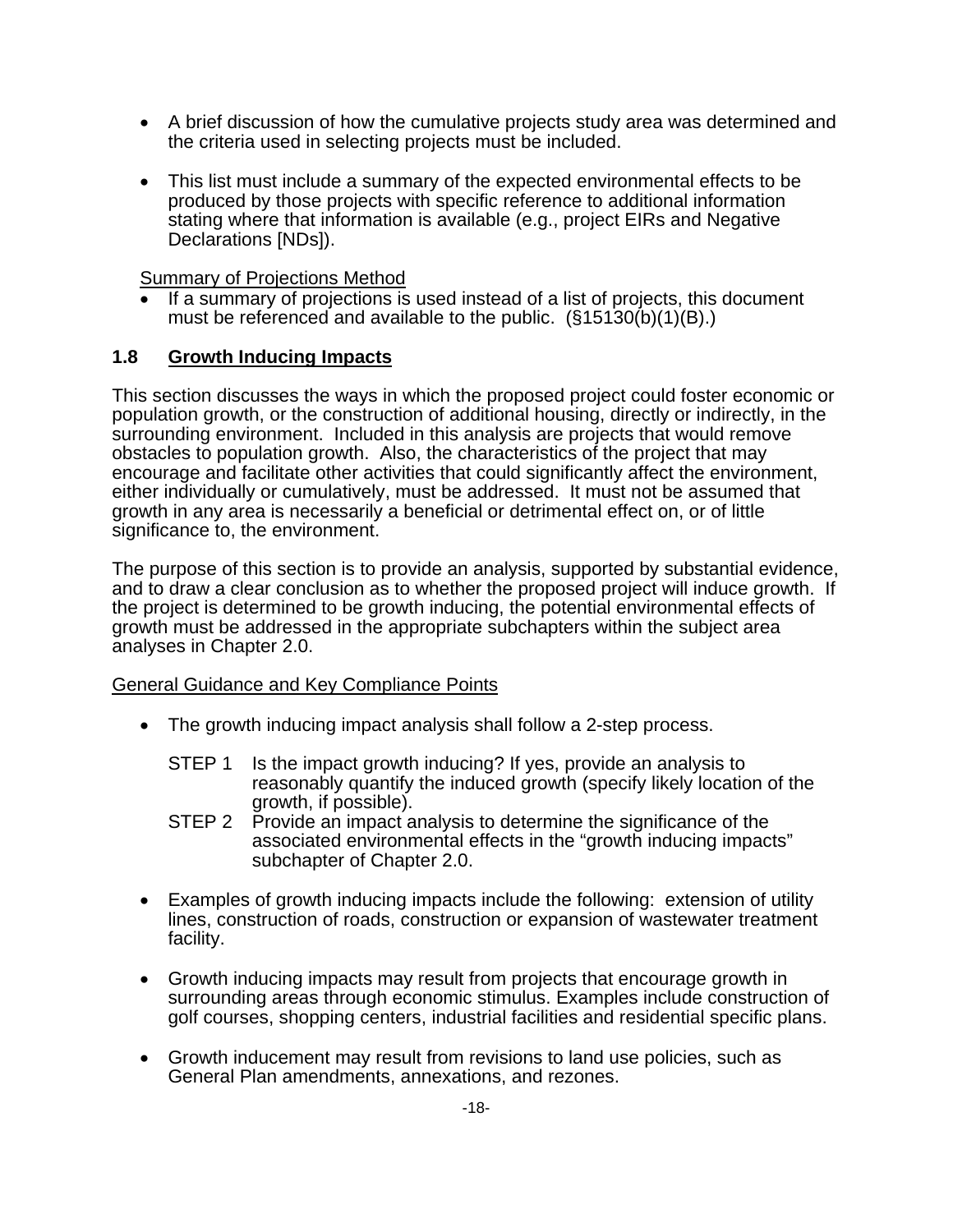#### **CHAPTER 2.0 SIGNIFICANT ENVIRONMENTAL EFFECTS OF THE PROPOSED PROJECT**

This chapter of the EIR provides a detailed discussion of those subject areas for which project implementation would result in either (1) significant impacts that cannot be avoided and/or (2) significant impacts that can be avoided, reduced, or minimized through mitigation measures that would be impacted by the proposed project. This includes information developed during the Initial Study process, the response period for the Notice of Preparation, scoping meetings, and/or previous public reviews, where applicable. Where there are impacts that cannot be alleviated without imposing an alternative design, their implications and the reasons why the project is being proposed, notwithstanding their effect, should be described. This chapter in conjunction with chapter 3.0 satisfies §§15126(a-e), 15126.2, and 15126.4.

#### General Guidance and Key Compliance Points

- Scope of analysis must be consistent with project description.
- It is imperative that this section is written in an objective, specific, clear, and concise manner. The analysis must logically flow from the discussion of existing conditions, guidelines for the determination of significance, analysis of project effects, and mitigation measures so that the logic and rationale for making the conclusion is clear and justifiable.
- The significant effects must be discussed with emphasis in proportion to their severity and probability of occurrence.
- Subject areas dismissed either through the EIR analysis or in the Initial Study as clearly insignificant and unlikely to occur shall be summarized in Chapter 3.0, unless subsequent information is received that is inconsistent with the findings of the Initial Study. (§15143.)
- Technical data, maps, plot plans, diagrams, and similar relevant information must be summarized to permit full assessment of significant environmental impacts by reviewing agencies and members of the public. **Highly technical and specialized analysis and data must be placed in an appendix to the EIR**. (§15147.)
- Confidential exhibits, maps, or data (e.g., specifically archaeological site locations) must be placed in a confidential appendix that is separate from the regular appendix.
- Exhibits, maps, and tables must be used wherever possible to condense and clarify the discussion and avoid wordiness. The narrative must be restricted to the most pertinent information in the exhibits. Repetition of information that can readily be obtained from the exhibits or tables must be avoided.
- An evaluation of the environmental effects of a proposed project need not be exhaustive, but the sufficiency of an EIR is to be reviewed in light of what is reasonably feasible. The EIR must not contain conclusionary statements that are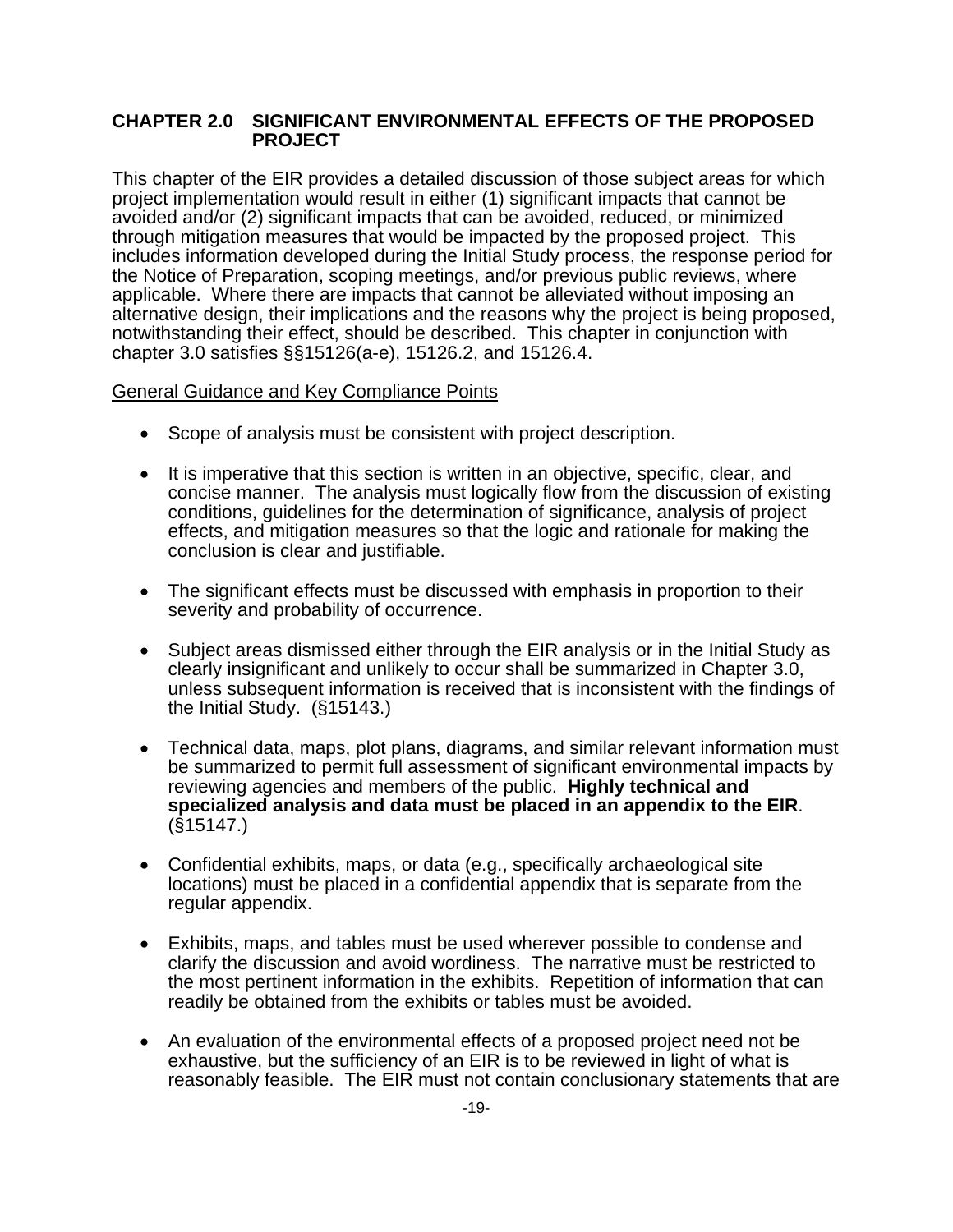unsupported by empirical or experimental data, scientific authorities, or explanatory information.

- Compliance with specific existing regulations (e.g., APCD dust control requirements, grading related erosion control measures, Uniform Building Code requirements, Resource Protection Ordinance compliance) and physical design constraints that shaped the project description (existing open space easements, road alignments, etc.) must be considered part of the project description and **not** used as mitigation. It is generally assumed that compliance with regulations will be achieved; therefore this fact must be taken into account when determining project effects.
- Design considerations that were relied upon in determination of significance of impacts, while not considered mitigation, must be listed in the "List of Mitigation Measures and Environmental Design Considerations" at the end of the EIR to ensure that they are included in the conditions of approval for the project.
- The degree of specificity required in this chapter must correspond with the degree of specificity of the most detailed permit that the EIR is intended to cover. For example, if the EIR is intended to be used for a General Plan Amendment and Tentative Map, as well as grading and improvement plans, then the analysis must be on the grading permit/improvement plan level. (§15146.)
- All phases of the project must be considered unless a tiered, master, staged, or program EIR is being pursued. (§§15126 and 15165.)
- The EIR must analyze effects on existing resources as well as effects on bringing development and people into an area (e.g., both the project's effect on the environment and the environment's effect on the project and its occupants). (§15126.2(a).)
- Drafting an EIR necessarily involves some degree of forecasting. Reasonable effort must be expended to find out and disclose all project impacts. (§15144.)
- An EIR may incorporate by reference all or portions of another document, which is a matter of public record or is generally available to the public in order to reduce the size and scope of the EIR. These documents may include previously certified EIRs prepared for the project site, which remain relevant but incomplete without the preparation of the current EIR. Such documentation must be made available to the public for inspection at the DPLU offices and/or applicable County office during the public review period. The subchapter must state where the incorporated document will be available for review. The incorporated document shall be briefly summarized; or described if the data or information cannot be summarized (§§15148 and 15150).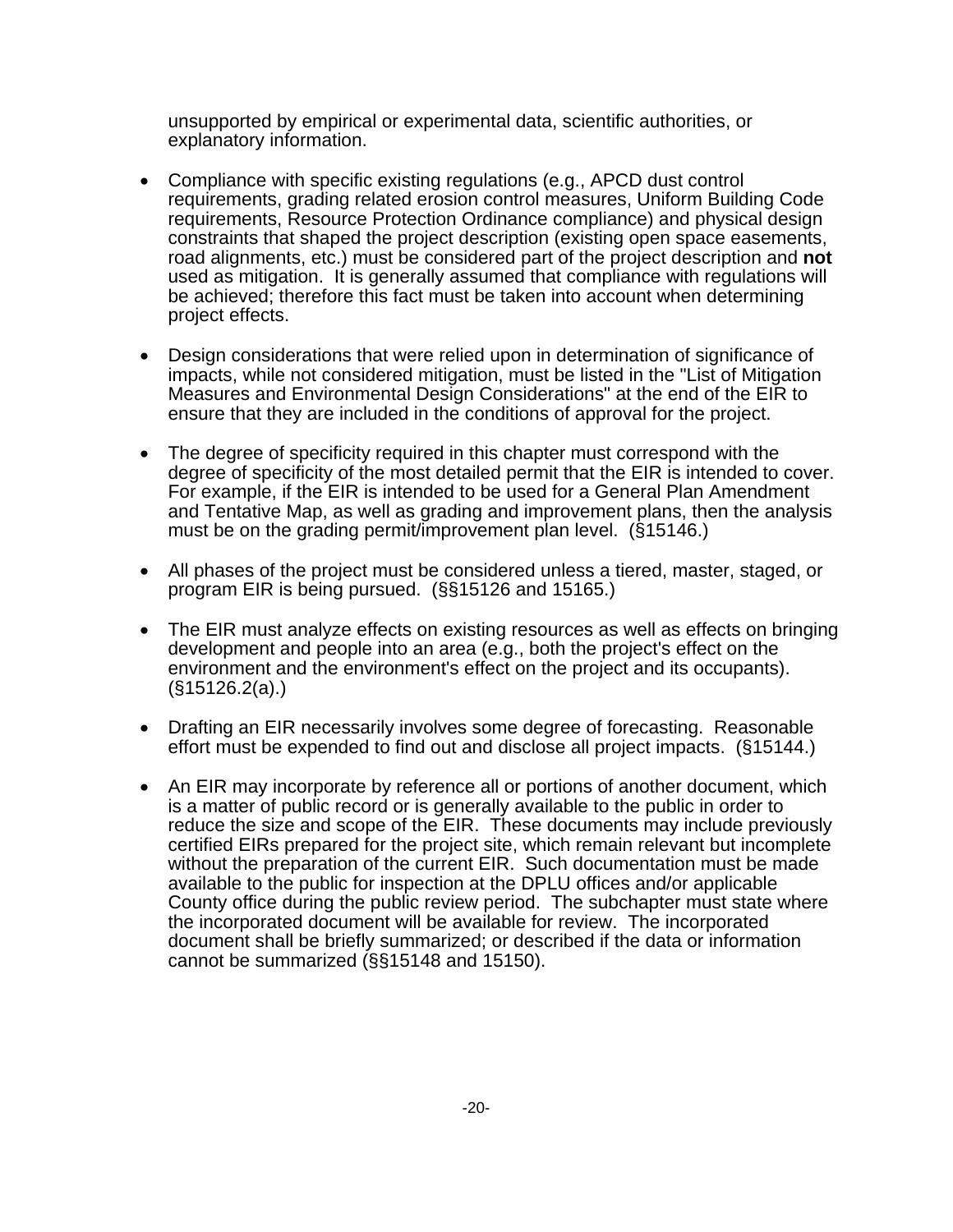**2.1 Subject Area** [e.g. Biological Resources, Cultural Resources, Noise] [Repeat as Necessary. Refer to Sample F for more details]

Discussion shall be by topical subject area and should correspond with the table found in discussed in Section of S.2 of this document. Generally, the order of subject areas presented in Chapters 2.0 should follow the order of subject areas listed in the State CEQA Guidelines, Appendix G. Variations may be permitted in consultation with County staff. A typical variation of this order may include placing subject areas with any significant and unavoidable impacts first, followed by subject areas with significant impacts that can be mitigated. Subject area headings shall conform to the DPLU Environmental Analysis Form.

### **2.1.1 Existing Conditions**

This subchapter describes the relevant existing environmental conditions only in the detail necessary to enable the reader to understand the following discussion of significant effects.

#### General Guidance and Key Compliance Points

- Care must be taken to ensure that all descriptions are accurate and focus on the "baseline" resources/conditions as they existed at the time the Notice of Preparation is published, or if no Notice of Preparation is published, at the time environmental analysis is commenced. (§15125(a).)
- If the project includes the curing of any land use violations, then "baseline" condition assumes environmental conditions before the violation occurred, unless otherwise directed by County staff.
- It is improper to use existing conditions to "trivialize" the project's impact (e.g., a project's effect on the traffic circulation system cannot be trivialized because the existing traffic is already severely congested).

### **2.1.2. Analysis of Project Effects and Determination as to Significance**

Utilizing the existing conditions and guideline(s) for the determination of significance this discussion must analyze in detail each of the significant effects associated with the project under the respective subject area analysis. Additionally, the effect must be identified as either direct or indirect, and either short- or long-term. Each guideline should be analyzed separately, with a discussion for each that starts with the statement of the significance guideline and follows through with an analysis. Similar guidelines may be grouped for the purpose of analysis, within a single discussion.

Each significant effect, also referred to an impact, must be keyed to a subject area abbreviation (e.g., AG, BR, HZ) and an impact number (e.g., 1, 2, 3) for a combined alpha-numeric code (e.g., AG-1, AG-2, AG-3). The analysis of each effect must conclude with a direct and clear statement whether the effect is considered a significant impact. Similarly, mitigation measures must be keyed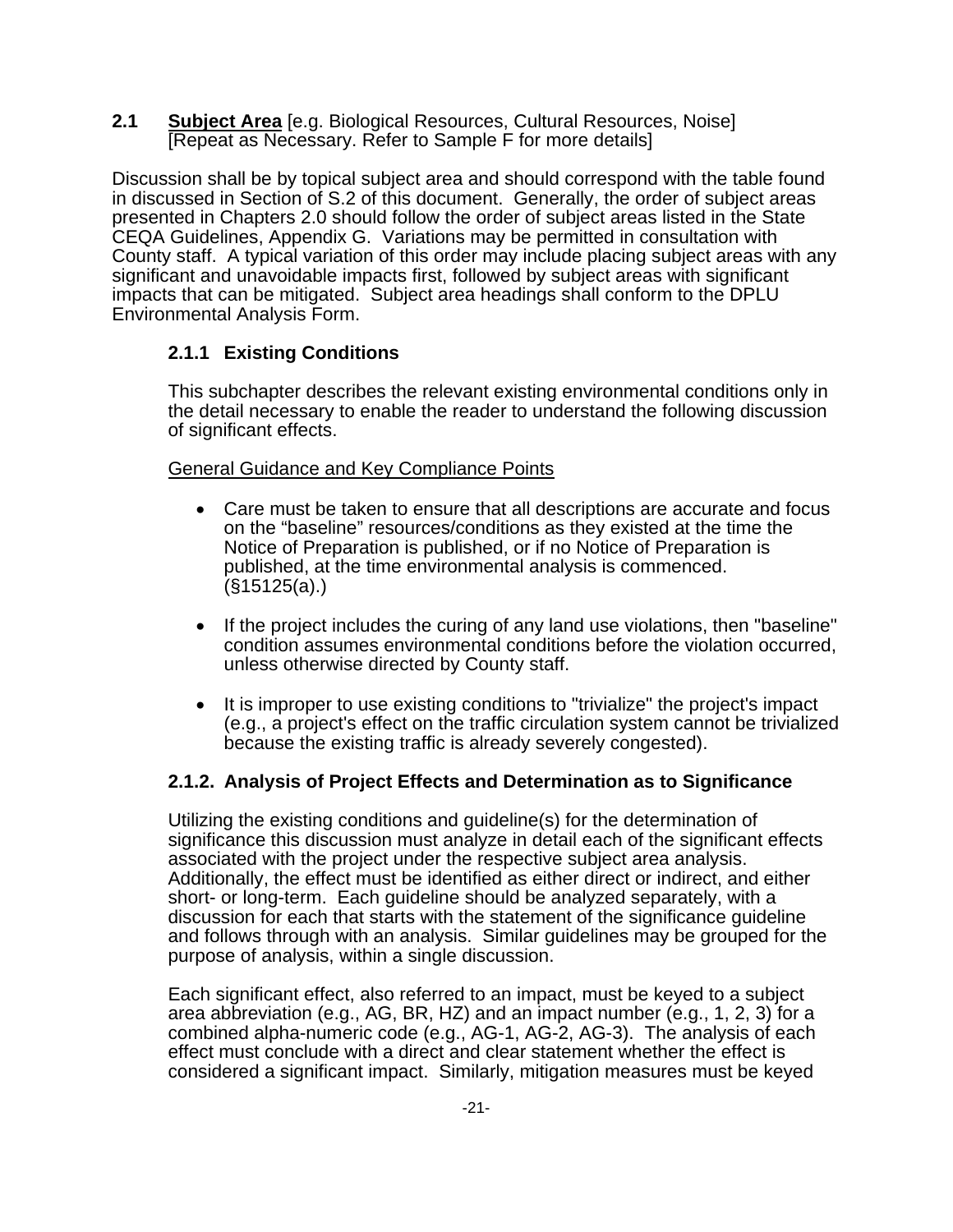with a combined alpha-numeric code with an "M" in front to signify it is mitigation (e.g., M-AG-1a, M-AG-1b for mitigating Impact AG-1).

#### **2.1.2.1** *Focused Subject Area* [Repeat as necessary]

There should be a clear link between the Initial Study analysis that determined an EIR was necessary and the analysis presented in the EIR. To make this link the EIR should present the project-level subject area analyses in separate focused subject areas or subcategories. Typically, these focused subject area analyses should follow the same format included in the County's Technical Report and Format Requirements for the applicable subject area. If Technical Report and Format Requirements have not been adopted for the applicable subject area the questions found in the Initial Study and Ordinance Compliance Checklist may be used to introduce and organize subject area discussions and analysis. Refer to Sample F for an example of typical focused subject area format.

#### Guidelines for the Determination of Significance

This subchapter briefly discusses the guideline(s) for the determination of significance in order to provide a "baseline" for the following analysis of project effects. Guidelines for Determining Significance that have been adopted by the County and are used in the EIR analysis should be referenced in this section of the EIR and a copy placed as an appendix to the applicable technical study.

#### General Guidance and Key Compliance Points

- Guidelines for the determination of significance can be based on appropriate provisions of the County General Plan and Elements thereof; CEQA; County ordinances, policies, and other regulations; adopted Guidelines for Determining Significance; and discussions with County staff.
- The Guidelines must include any relevant ordinance(s), statute(s) or policy(ies) affecting the subject matter and include a discussion of the project's compliance with such ordinance, statute or policy. Also, the project must comply with County ordinances in order to be approvable. Rarely will the Guidelines for the Determination of Significance be limited to only related ordinances.
- The EIR shall provide references and rationales for each guideline discussed. As noted above, if the County has adopted Guidelines for the Determination of Significance the EIR should reference them and a copy should be included as an appendix to the applicable technical study.
- Guidelines for the Determination of Significance should, where possible, present objective and quantifiable standards.
- Regarding the questions found in Appendix G of the CEQA Guidelines, EIR preparers should check with County staff to ascertain whether any particular questions among these should be used as specific guidelines.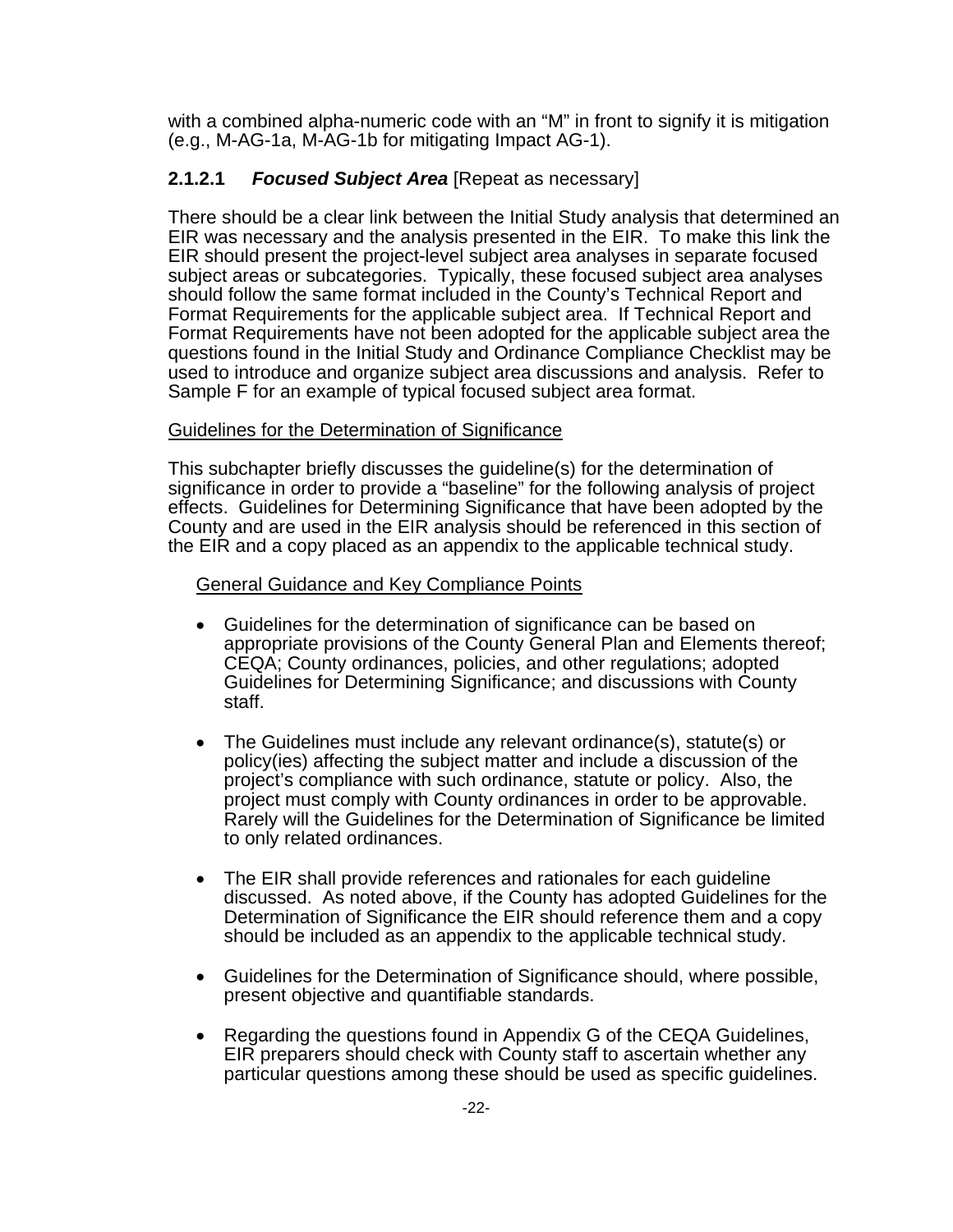- Where Appendix G does contain a guideline appropriate to be used for a given subject, it is NOT permissible to set a more lenient guideline in the EIR.
- Guidelines need to be consistent among direct impact, cumulative impact and growth inducement analyses. If Guidelines are modified for any cumulative or growth inducing analysis the modifications must be discussed in each subchapter, as applicable.
- Do not utilize guidelines that have been adopted by other jurisdictions, which have not been officially adopted by the County, unless the guideline is supported by a factually-based rationale. An exception to this guidance is the use of adopted guidelines to evaluate impacts upon other jurisdictions that are responsible agencies such as a neighboring city or Caltrans.

#### Analysis

This section should provide the methods that were used to evaluate the resource and any effects that will occur as a result of project implementation. The analysis must identify impacts as either direct or indirect, and either short- or long-term. See the impact analysis guidance above for direction.

#### General Guidance and Key Compliance Points

Impact Analysis

- Discuss the effects: the EIR should identify how effects would occur, how severe they would be, etc.
- If the significance after mitigation is not clear, then the EIR must generally conclude that the effect is significant and not mitigated and the impact should be discussed in Chapter 2.0.

Impact Analysis (Whole of the Project)

• Identify impacts and mitigation measures for the *whole project*, including any remainder parcel which is not proposed to be developed currently.

Impact Analysis (Plan-to-Ground Analysis)

• Generally, do not use only a plan-to-plan comparison, but compare the proposed project to what is currently on the ground (a "plan-to-ground" analysis).

Impact Analysis (Deferring Analysis)

The EIR cannot defer analysis of effects into the future and must analyze project effects at the earliest feasible point in project planning. (§15144.)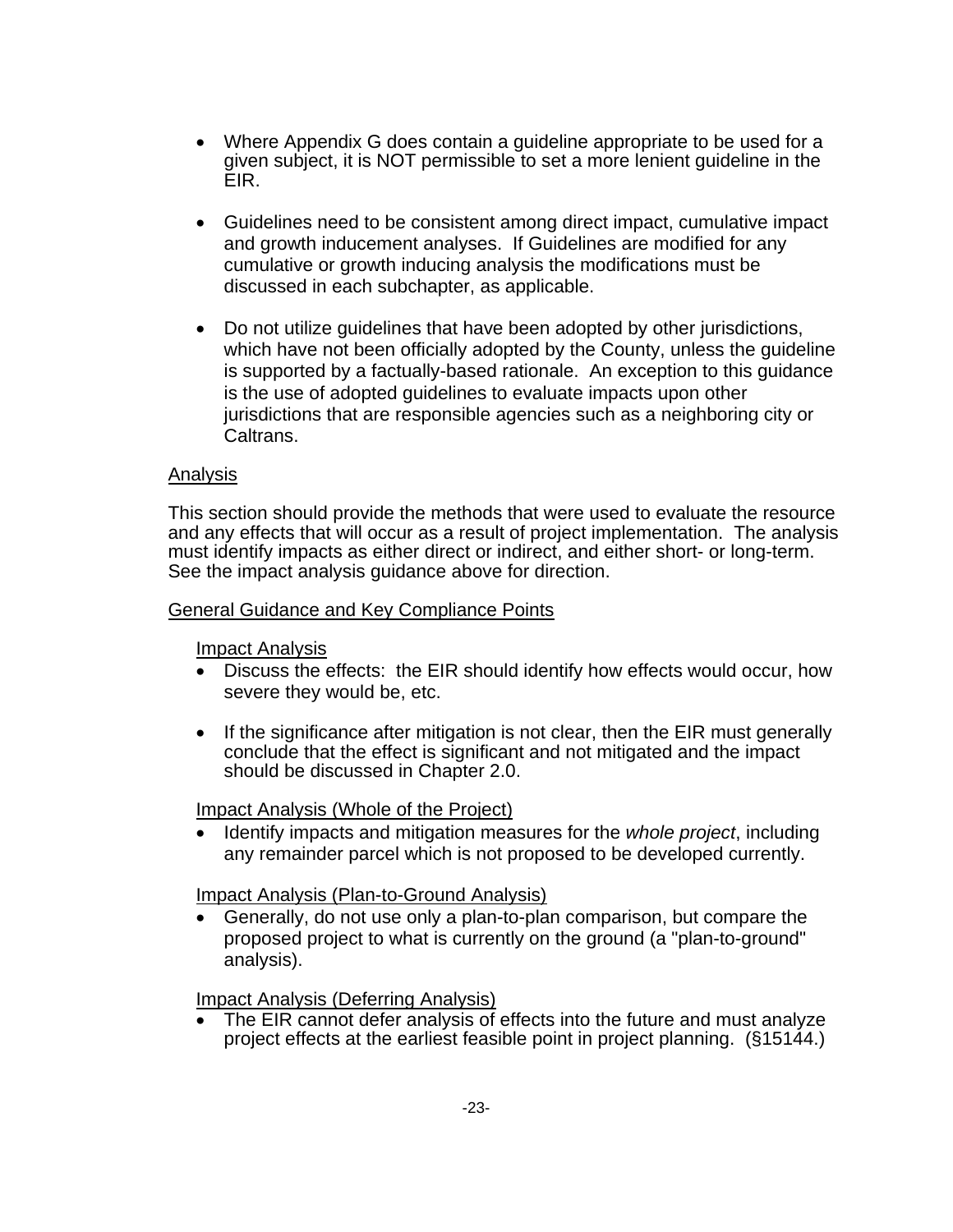Impact Analysis (Reasonably Foreseeable v. Speculative)

• The EIR must analyze all reasonably foreseeable consequences of a project. (§15144.) If, after thorough investigation, a particular impact is too speculative for evaluation, this conclusion must be stated in the EIR and discussion of the impact must be terminated. (§15145.)

#### Impact Analysis (Analysis of Draft Regulation)

• In most cases, it is not appropriate to measure the project's impacts based on, or to evaluate its consistency with, a mere *draft* proposed regulation. Where this is done, be very clear that the regulation being discussed is a mere draft and has not been adopted.

#### Impact Analysis (Pre-Mitigation and Post-Mitigation)

• Provide a clear conclusion as to an effect's significance *prior to* the discussion of mitigation measures, and then provide a subsequent determination in the mitigation section as to whether the mitigation reduces the effect to a level below significance.

#### Impact Analysis (Reliance on Previous Analyses and Mitigation)

- Be sensitive to the *age* of technical studies which are the basis for the analyses. Cultural, biological, land use, visual, or growth induction analyses older than eight years may be unreliable.
- The EIR cannot rely upon the issuance of prior or subsequent discretionary permits for a portion of a project as a basis for concluding that impacts of the entire project will be rendered less than significant.

#### Impact Analysis (Disagreement Amongst Experts)

• Disagreement among experts does not make an EIR inadequate, but the EIR must summarize main points of disagreement and explain the lead agency's reasons, if any, for accepting one set of judgments over another.  $(S$ <sup>15151.)</sup>

#### Impact Analysis (Agency Expertise)

• Pay particular attention to requests and comments from government agencies such as the California Department of Fish & Game, CALTRANS and the U.S. Fish & Wildlife Service. These agencies are recognized by the Courts as having expertise in their respective areas of responsibility, and their positions and inquiries warrant careful attention. If the County disagrees with the agency's approach to evaluating an impact, explain thoroughly why the approach used in the document is more reliable than the agency's approach.

Impact Analysis (Community Expertise)

• Pay particular attention to Planning Group comments. If the County disagrees with the groups approach to evaluating the impact, explain thoroughly why the approach used in the document is more reliable than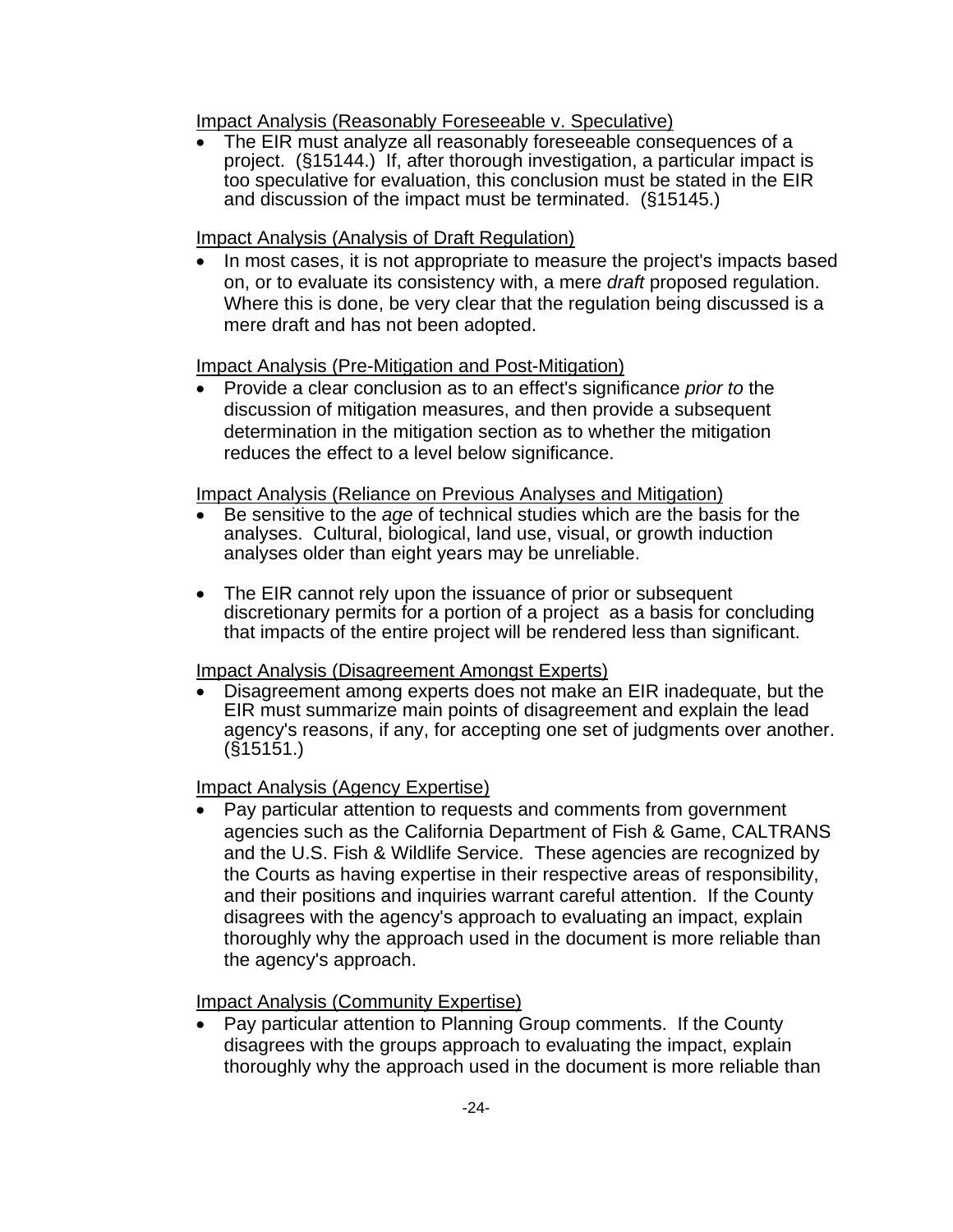the Group's.

Impact Analysis (Economic and Social Effects)

• Economic and social effects are not to be treated as significant effects on the environment, but where there are physical environmental changes, social and economic information may be used to assist in determining the environmental significance of those changes. (§§15064(e) and 15131.)

#### Impact Analysis (Cultural Resources)

• Analysis of significant impacts of historical and archaeological resources must comply with §15064.5.

### Impact Analysis (Land Use – Community Character)

- Determine consistency with community character based on a comparison of the project to the existing character of the community, rather than assuming the project to be part of the character. Community character impacts should be based upon physical changes resulting from the project (drawing information from the traffic, noise, and aesthetic impacts sections).
- All proposed infrastructure should be evaluated for consistency with community design standards.

#### Impact Analysis (Public Services)

• Assure that the analysis of public service impacts is consistent with Appendix G to the Guidelines, Section XIII, Public Services.

#### Impact Analysis (Terminology)

• In stating the conclusion as to significance, use the CEQA terminology "significant" or "not significant" (as opposed to "minimized," "compensated," etc.).

#### Referencing Technical Appendices

• Where the analysis relies on technical studies, that portion of the analysis must be summarized and reference made to the appropriate section of the technical appendix. All analyses and conclusions contained in the technical appendices must be consistent with the discussions contained in the body of the EIR.

#### **2.1.3 Cumulative Impact Analysis**

The discussion of cumulative impacts must reflect the severity of the impacts and their likelihood of occurrence. The discussion must be guided by the standards of practicality and reasonableness. The EIR must examine reasonable options for mitigating or avoiding any significant cumulative effects. (§15130(b).)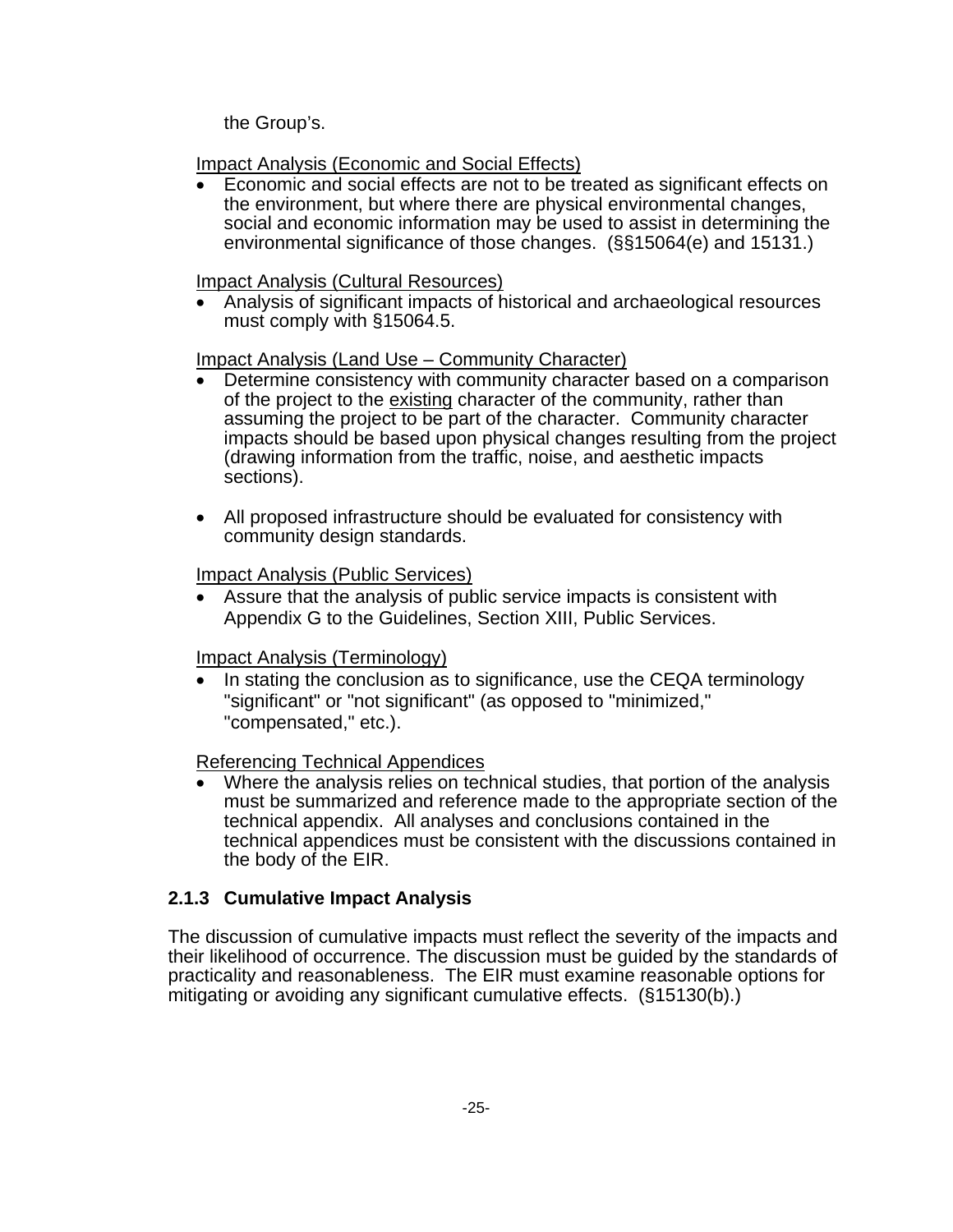#### General Guidance and Key Compliance Points

#### List of Projects

- Either provide a list of past, present and reasonably anticipated future projects producing related or cumulative impacts, or provide a summary of projections contained in an adopted general plan or related planning document. If using the list of projects approach, this section should reference the listing that is in Section 1.7 and not duplicate it.
- Make sure that the list of projects is comprehensive and up-to-date. There is no legal basis for limiting the listed projects to only subdivisions and major use permits.
- If the cumulative impacts analysis is based on past, present and reasonably foreseeable future projects, include all three types of projects, and explain the rationale for selection of the geographic area which was used for identifying those projects ("study area"). In the case of traffic impacts, be careful not to unreasonably restrict this geographical area.
- Do not discuss whether the project alone will cause significant impacts. Rather, discuss whether the project, together with the other projects causing similar impacts in the study area, will cause or contribute to significant impacts. This usually involves an analysis that adds together the impacts of all the projects, and then draws a conclusion as to whether the total impact is significant.

#### Cumulative Impact Analysis (Cumulatively Considerable)

• An EIR shall discuss cumulative impacts of a project when the project's incremental effect is "cumulatively considerable." (§15130(a).) "Cumulatively considerable" means that the incremental effects of a project are considerable when viewed in connection with the effects of past, current and probable future projects. (§15065(c).)

#### Cumulative Impact Analysis

- Efforts must be made to ensure that only cumulative impacts, as defined in State CEQA Guidelines §15355, are discussed in this subchapter.
- An EIR cumulative impact analysis must also include future aspects of the project that are reasonably foreseeable consequences of the project.
- Only discuss in detail significant cumulative impacts. For a project with a cumulative impact that is not cumulatively considerable, the EIR need not consider that effect significant, but shall provide only a brief explanation of the basis for the determination. (§15130(a).)
- The discussion of cumulative impacts shall reflect the severity of their impacts and their likelihood to occur. The discussion shall not provide as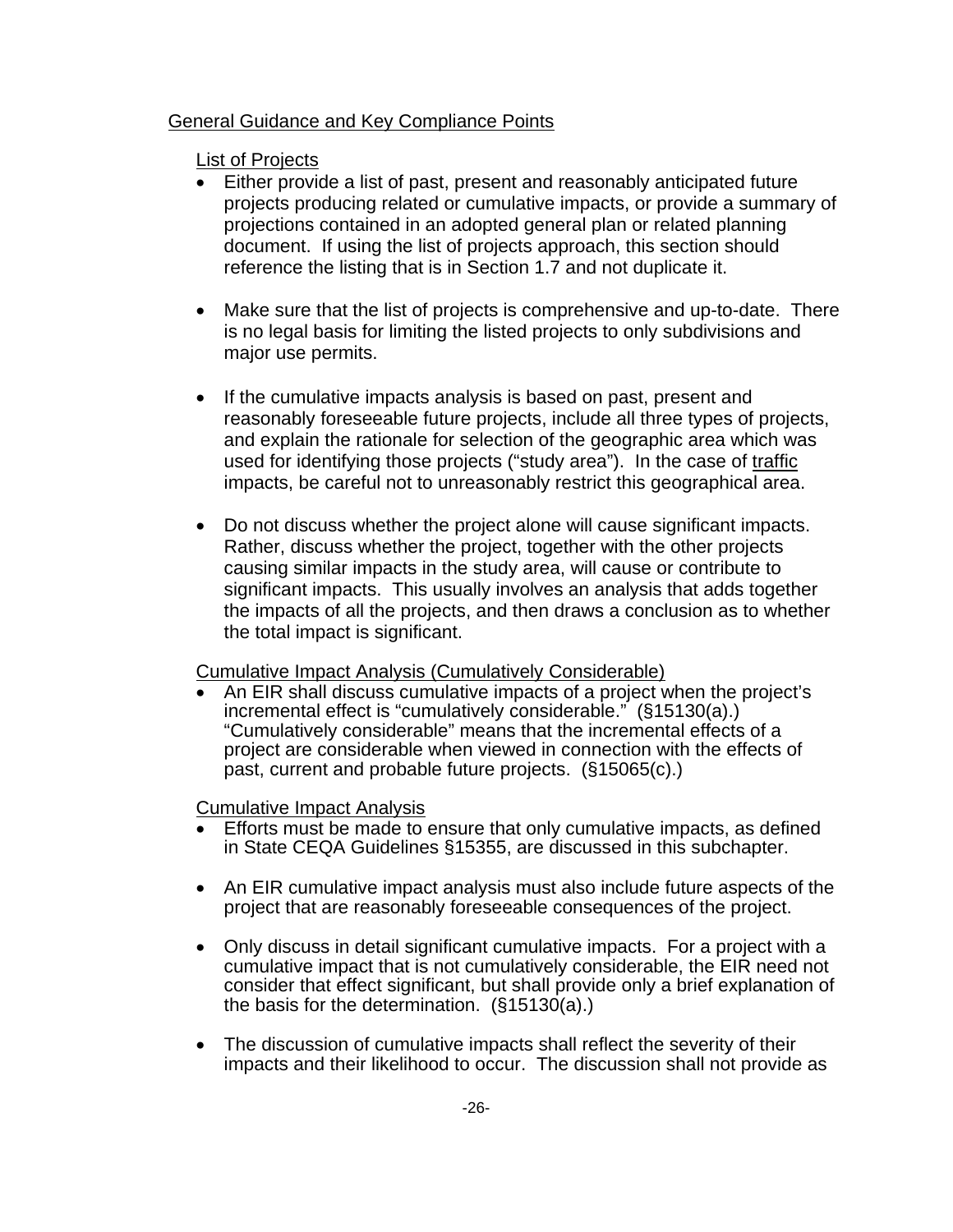great detail as is provided for impacts attributable to the project alone (Chapter 2.0). (§15130(b).)

• A project may have cumulative impacts to a resource even if the EIR finds that the project's individual impact to that resource was less than significant. It would be incorrect to conclude that, because the direct effects of each of the individual projects were individually determined to be below significance, the combined (cumulative) effects of all of the projects are not significant. The fact that all cumulative study area projects have individually mitigated impacts to below a level of significance does not render their cumulative effects less than significant. The EIR must draw an independent conclusion as to whether the combined cumulative impacts are less than significant.

#### Cumulative Impact Analysis (Ratio Theory)

• The County will not accept use of the "Ratio Theory," which rationalizes that a cumulative impact is not significant, because the proposed project's percentage of contribution to the cumulative impact is so small. (For additional discussion of the "Ratio Theory," refer to Kostka & Zischke §13.49) The actual physical effects of the project's contribution to the overall cumulative impact must be considered when determining whether the project's contribution to the cumulative impact is significant. The issue is whether in light of an existing or projected cumulative problem, any increase added by the project to the particular impact should be considered significant. For example, it is necessary to go beyond simply stating that a project contributes a small percentage of overall cumulative traffic. The EIR must analyze how the project's contribution, combined with the traffic added by other cumulative projects, affects future driving conditions.

#### Cumulative Impact Analysis (Traffic)

- The cumulative traffic impact analysis should not discuss "current plus project plus near-term traffic" and "current plus project plus long-term traffic." This analysis is very confusing and much more complex than necessary. Cumulative traffic impact analysis based on a list of projects should discuss the traffic impacts that would result from combining the traffic generated by the proposed project with the traffic generated by the list of cumulative projects.
- The cumulative analysis should incorporate the use of the County's Traffic Impact Fee Program (TIF) as mitigation for traffic impacts. However, not all roads are covered by the TIF, therefore if a project has roads that are not covered by the TIF, the analysis must be detailed and propose mitigation for any cumulative impacts.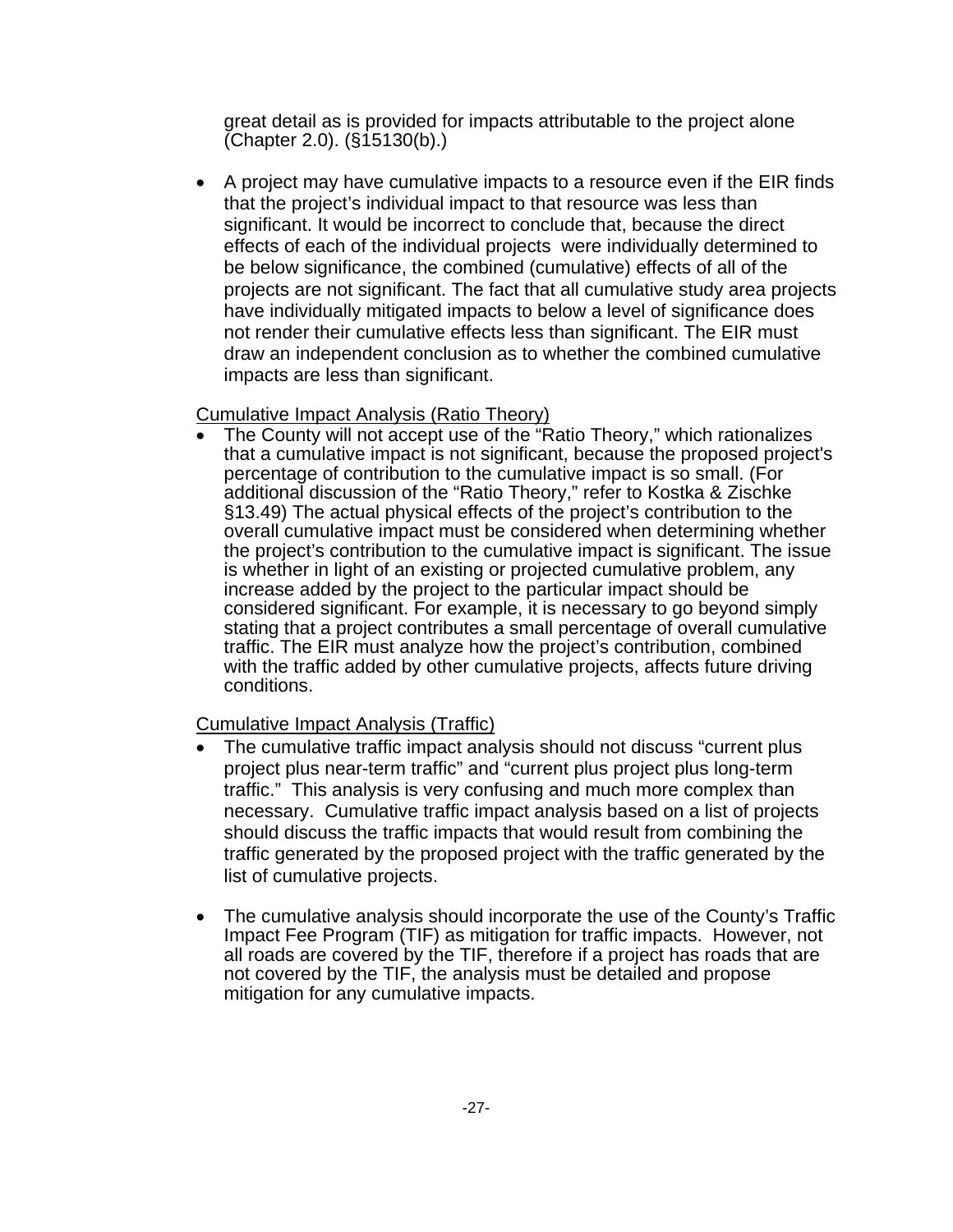**2.1.4 Growth Inducing Impacts** [Only include this section, if the project will be growth inducing per analysis in subchapter 1.8]

If a project is determined to be growth inducing, then the effects of the growth on environmental resources, including effects on existing community services or facilities, must be discussed. If the effects associated with growth are significant, then any feasible mitigation measures and/or any feasible project alternatives must be provided to reduce or avoid these effects. (§15126.2(d).)

#### General Guidance and Key Compliance Points

• Once a growth inducing impact is identified, the EIR must discuss existing conditions, guidelines for the determination of significance (which may be different than the guidelines stated for the focused subject area analyses - Chapter 2.0), the rationale for the guidelines (if different than stated in the focused subject area analyses - Chapter 2.0), analysis of project effects and impact avoidance/mitigation.

#### **2.1.5 Significance of Impacts Prior to Mitigation**

This subchapter shall include a brief summary of all impacts which were determined to be significant in subchapters 2.1.2 through 2.1.4. Each significant effect must be numbered and keyed to the applicable subject area.

The following table provides the letter prefix that shall be used for impacts and mitigation for each subject area. Any deviation from this table requires approval by County staff.

| <b>Subject Area</b>                    | <b>Impact Prefix</b> | <b>Mitigation Prefix</b>     |
|----------------------------------------|----------------------|------------------------------|
| Aesthetics                             | AE-                  | M-AE-                        |
| Agriculture                            | AG-                  | M-AG-                        |
| <b>Air Quality</b>                     | AQ-                  | M-AQ-                        |
| <b>Biological Resources</b>            | BI-                  | M-BI-                        |
| <b>Cultural Resources</b>              | CR-                  | M-CR-                        |
| <b>Geological &amp; Soils</b>          | GE-                  | $M-GE-$                      |
| Hazards & Hazardous Materials          | $HZ-$                | M-HZ-                        |
| <b>Hydrology &amp; Water Quality</b>   | HY-                  | M-HY-                        |
| Land Use & Planning                    | LU-                  | M-LU-                        |
| <b>Mineral Resources</b>               | MR-                  | $\overline{\mathsf{M-MR}}$ - |
| <b>Noise</b>                           | $N-$                 | $M-N-$                       |
| Population & Housing                   | PH-                  | M-PH-                        |
| <b>Public Services</b>                 | PS-                  | M-PS-                        |
| Recreation                             | RC-                  | M-RC-                        |
| Transportation/Traffic                 | TR-                  | $M-TR-$                      |
| <b>Utilities &amp; Service Systems</b> | UT-                  | M-UT-                        |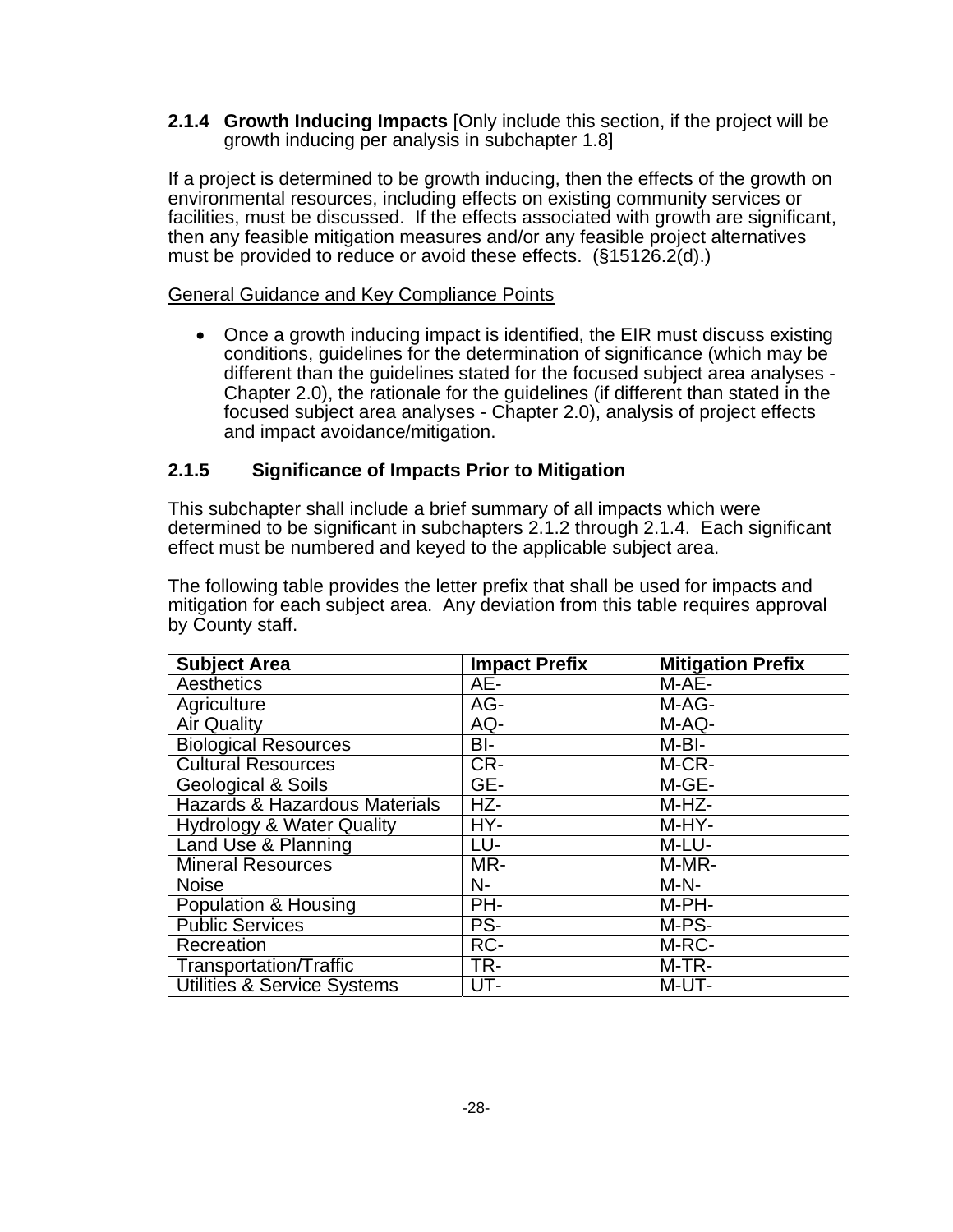#### **2.1.6 Mitigation**

This subchapter must discuss the feasible mitigation scenarios that could avoid, minimize, rectify, and/or reduce over time each of the significant environmental effects identified in subchapter 2.1.2. There must be a clear connection between the proposed mitigation measure and the identified significant effect. The discussion must distinguish between applicant proposed measures and other measures that could reasonably be expected to reduce adverse impacts if included as conditions. (§15126.4(a)(1(a).)

If several different mitigation measures exist, each one must be discussed and the basis for selecting a particular measure, if one is selected, must be given. If the measure, in turn, causes other significant effects, the other effects must be discussed, but in less detail in the appropriate subject area discussion within Chapter 2.0. (§15126.4(a)(1)(D).)

If it is concluded that there are no feasible mitigation measures that reduce an effect to a level below significance, the EIR must discuss any infeasible measures that could reduce the significant effect to a level below significance. The EIR must then discuss why these measures are infeasible.

As outlined in Section 2.1.2 and 2.1.5 mitigation measures must be keyed with a combined alpha-numeric code with an "M" in front to signify it is mitigation (e.g., M-AG-1a, M-AG-1b).

#### General Guidance and Key Compliance Points

Applicability and Appropriateness of Mitigation

- Measures must be appropriate, feasible, enforceable, and implementable by the lead or responsible agencies.
- When approving projects that are general in nature (e.g., a General Plan), the County must develop and approve whatever general mitigation measures are feasible to lessen or avoid the project's significant impacts. The County cannot defer the obligation to formulate and adopt mitigation until specific development is proposed.
- The County cannot refuse to consider mitigation measures simply because a responsible agency, with subsequent permitting authority, has power to address certain significant impacts.
- With respect to housing development projects, the County cannot reduce the number of proposed housing units allowed by the underlying General Plan or zoning designations, unless the applicant agrees or the County determines that there is no other feasible mitigation that provides a comparable level of mitigation. (§15092[c].)
- Do not specify mitigation measures or design features for effects which have not been identified and analyzed.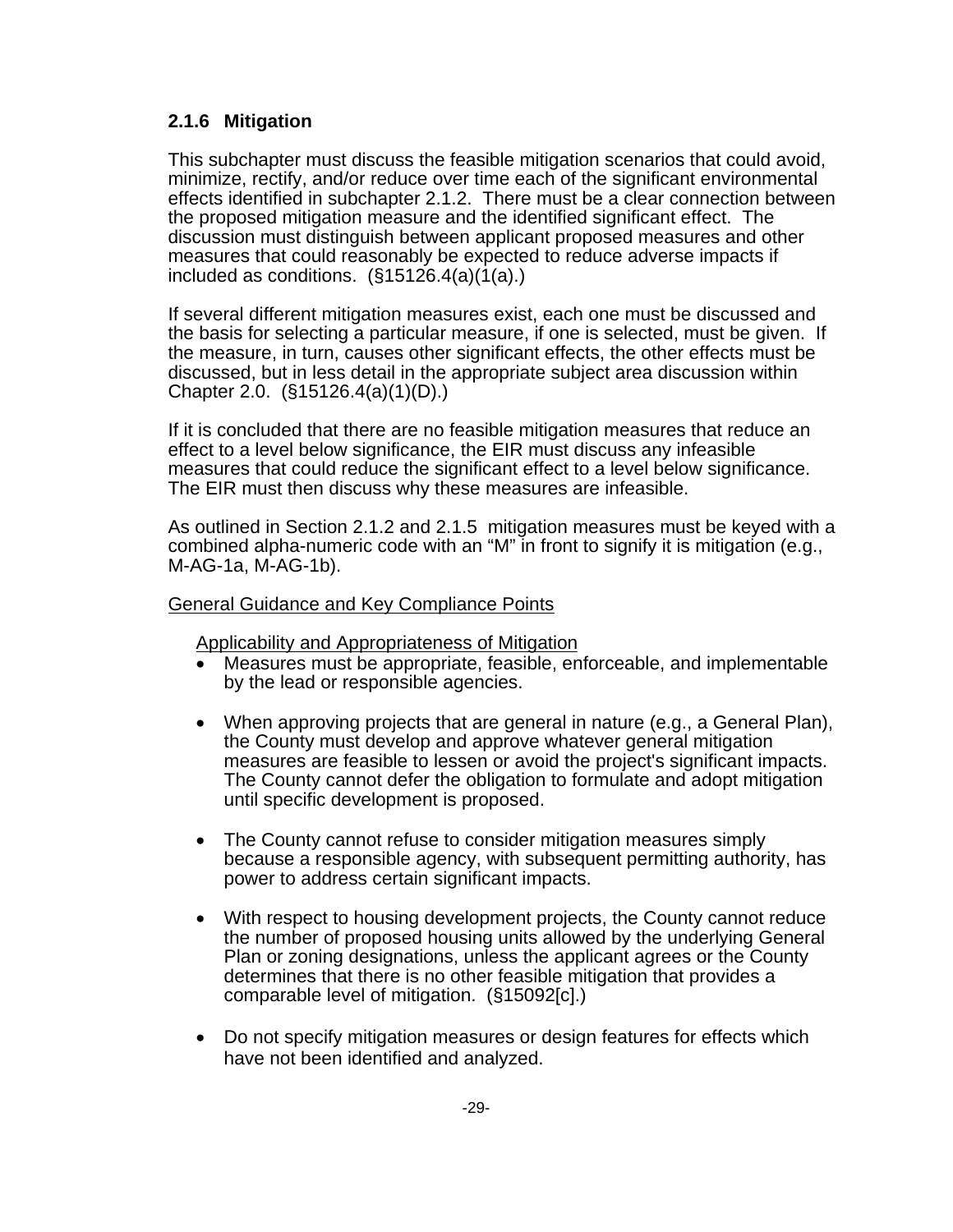- Generally, do not propose mitigation measures for a private development project, which would require the *County* to perform a task. (e.g., "the County shall inform lot purchasers of ...[a limitation]...") Mitigation measures should be things the *applicant* can accomplish.
- State mitigation measure requirements in clear and direct language that makes it clear that the measure is necessary in order to mitigate; avoid using weak terms like, "The project should..." or "the situation would be improved by…"

#### Relationship Between Impacts and Mitigation

- Measures must actually relate to the significant impact caused by the project. Additionally, care must be taken to ensure that there is a clear "nexus" between the impact and the required mitigation. Also, the required mitigation must be "proportional" to the level of impact.
- Adverse effects must be mitigated to the maximum extent feasible, even if the effect is still concluded to be significant after mitigation.
- Consider whether implementation of the mitigation measures themselves would cause any significant effects.

#### Fair Share Mitigation

• Generally, the payment of "fair share" contributions or other partial or proportional payments should **not** be proposed as mitigation, other than contributions to an officially adopted fee program such as the TIF. The mere collection of fees generally does not mitigate an impact. In most cases, it is the actual construction, institution, or completion of an improvement, program, or other solution that in fact mitigates the environmental impact.

#### Rationale for Mitigation

- Deviation from mitigation recommendations in technical studies must be identified and discussed.
- If a mitigation measure such as a "special area designator" is proposed, describe that measure in detail.

#### Feasibility

- If potential mitigation is infeasible, explain *why*.
- Where significant impacts are identified, feasible alternatives or mitigation measures that would reduce significant impacts shall be included in the EIR.
- Do not summarily state that no mitigation measure is available to alleviate an identified impact. Generally, mitigation measures must be identified for each significant effect of a project. If it is later found that such mitigation measures are infeasible, the County may adopt findings to that effect,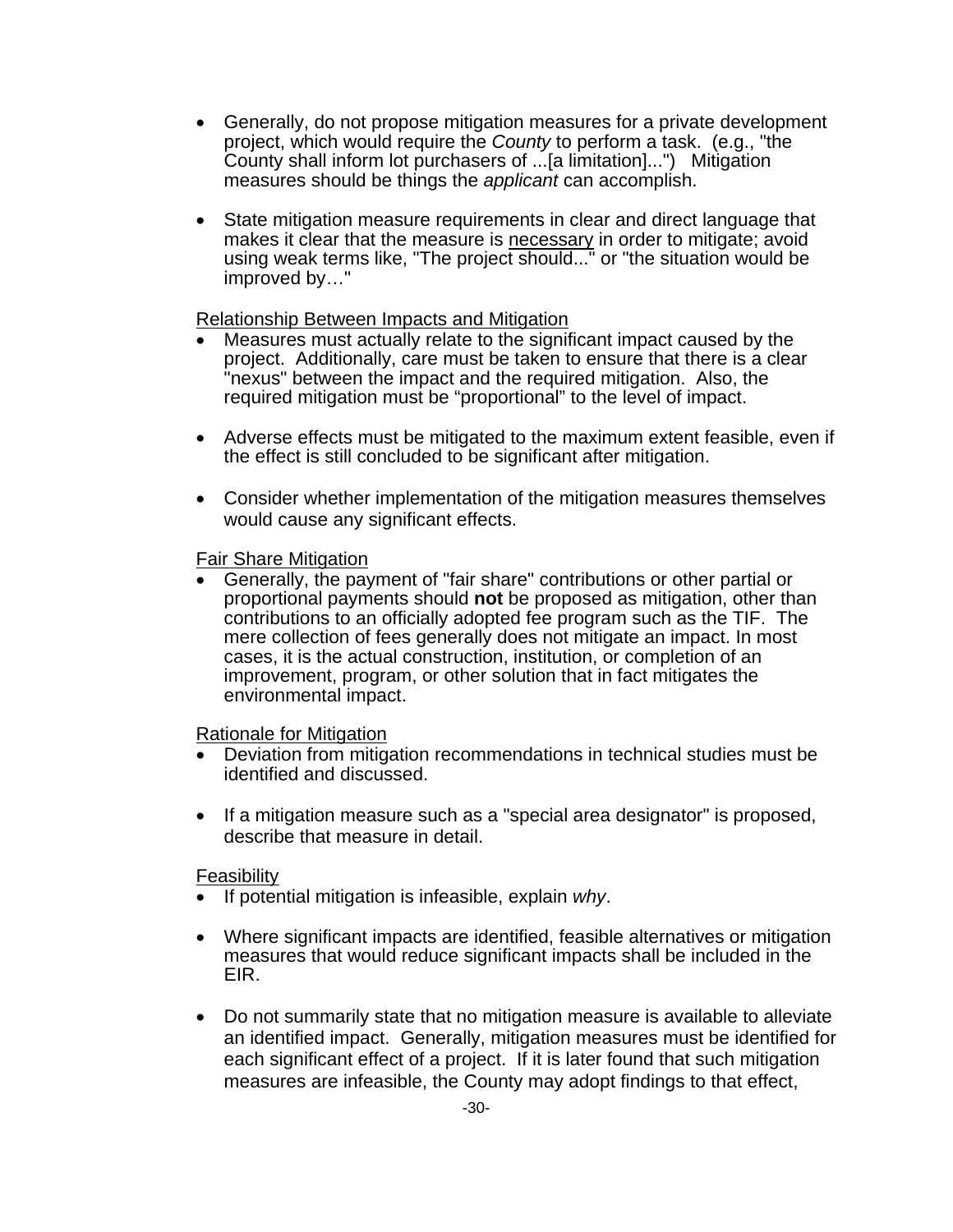pursuant to Section 15091(a).

- Mitigation measures must be feasible.  $(\S15126.4(a)(1))$  "Feasible" is defined by Section15364 to mean "capable of being accomplished in a successful manner within a reasonable period of time, taking into account economic, environmental, legal, social, and technological factors."
- Information and data as to anticipated project costs and profits needed to demonstrate economic infeasibility of mitigation must be provided to the decision-maker to support a finding of infeasibility. However, information that constitutes a "Trade Secret" as defined at Government Code Section 6254.7, it will not be included in the EIR. (§§21160, 15120(d).)

**Enforceability** 

- If there is no feasible enforcement mechanism for a mitigation measure, the findings under Section 15091(a)(1) cannot be made. In proposing mitigation measures, be sensitive to the nature of the approvals or permits which are involved, and assure that they are capable of being used as enforcement mechanisms. For example, a mitigation measure which requires long-term ongoing maintenance or monitoring would not typically be feasible as a tentative map condition, because tentative map conditions lose their enforceability after a final map is approved.
- In the definition of the mitigation measure, identify the "hook" or enforcement mechanism that will insure implementation (e.g., "prior to approval of the Final Map", "Cause to be placed on the grading and improvement plans", etc).
- Merely including mitigation measures in the mitigation monitoring and reporting program does not assure that they are enforceable. Mitigation measures must be enforceable via mechanisms outside that program.

Reliance on Performance Criteria or Other Related Projects

- Do not rely upon a mere requirement that performance criteria (e.g. Best Management Practices) be developed and complied with, without stating what the performance criteria will be and whether the project can meet the criteria.
- The EIR can rely on subsequent approvals of permits or plans only if there are specific "performance criteria", it is clear that the plan is achievable, and it is clear that the level of significance will be reduced.
- When justified, mitigation for other related projects can be used to mitigate for a subsequent project's impacts. (However, the conditions of approval of the other related projects must guarantee that the measure is in place prior to the project impact).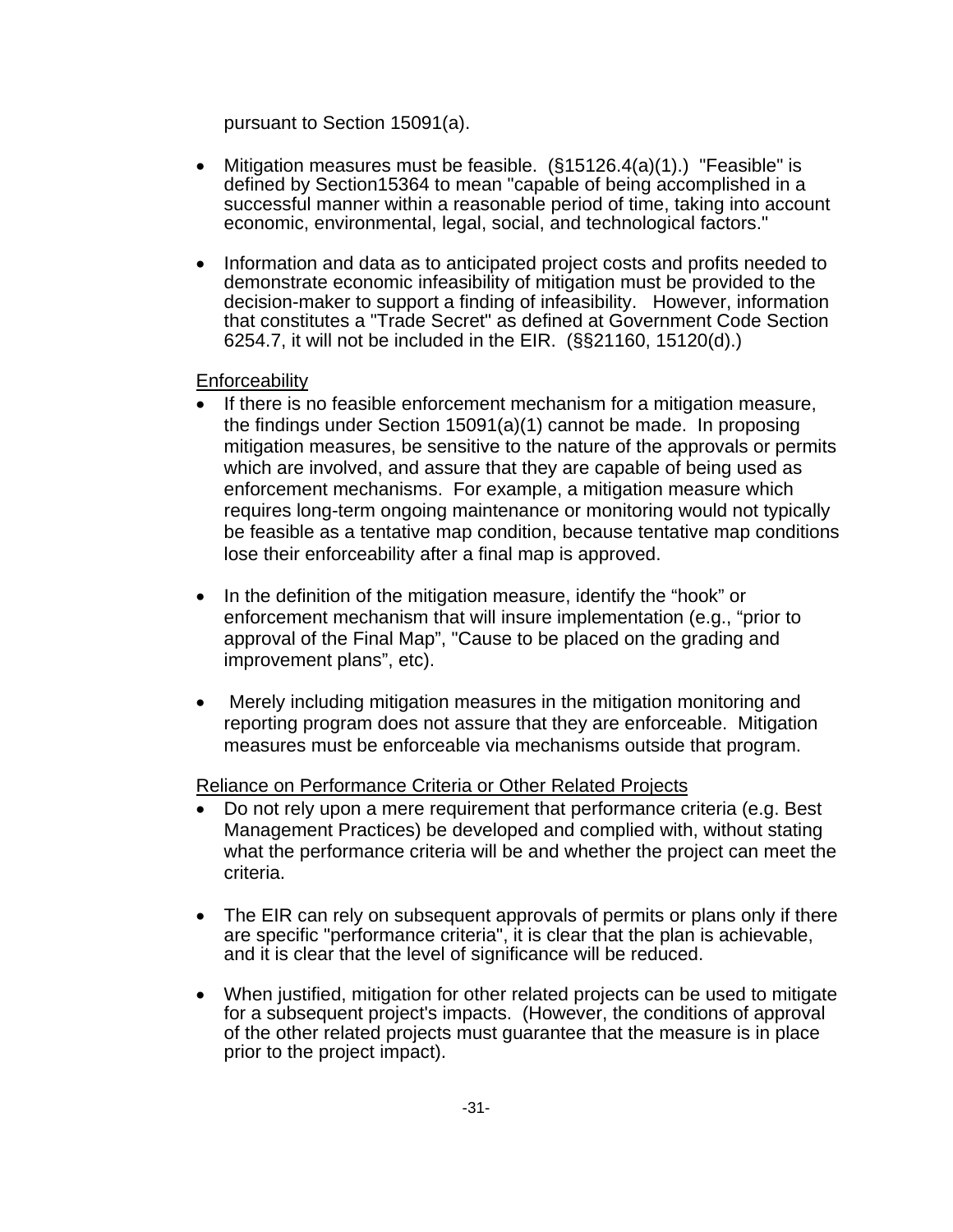Cumulative Impact Mitigation

- Sometimes the only feasible mitigation for cumulative impacts will involve the adoption of ordinances or regulations, rather than project specific mitigation. If this approach is used, the adoption of the ordinance or regulation should generally be concurrent with, or prior to, project approval and not be deferred into the future. (§15130(c).)
- Examine "reasonable options for mitigating or avoiding any significant cumulative effects of a project."  $(\S 15130(\bar{b})(3))$

Biological Resources Mitigation

• Do not rely exclusively upon compliance with the MSCP as cumulative biological impact mitigation under CEQA.

#### Mitigation Language

• Rather than providing the *exact wording* of proposed project approval conditions which will be used to implement mitigation measures, describe the *specific concept* of the proposed mitigation and specify how it must *function* to be effective. County staff will draft the exact wording to implement the requirement at later stages in project processing. For example, do not set forth the entire terms of a required open space easement, but rather state that an open space easement will be required over ... [state the area]...which will prohibit…[specify prohibited uses and activities]...but may permit ...[state any exceptions].

### **2.1.7 Conclusion**

This subchapter must clearly state a conclusion as to whether each of the project's significant environmental effects, discussed and analyzed in this portion of the focused subject area analysis, have or have not been reduced to below a level of significance through mitigation. The discussion must be supported by a synopsis of the rationale for the conclusion.

Where the EIR concludes that there are unmitigated adverse impacts, their implications and the reasons why the project is still being proposed without an alternative design, notwithstanding their effect, must be described. (§15126(b).) This conclusion shall be supported by a discussion of why the impact could not be mitigated or otherwise reduced to a level below significant.

General Guidance and Key Compliance Points

- Provide the rationale as to why a mitigation measure will work.
- At the conclusion of each subject area subchapter state clearly whether the impact remains significant or is mitigated to a less than significant level.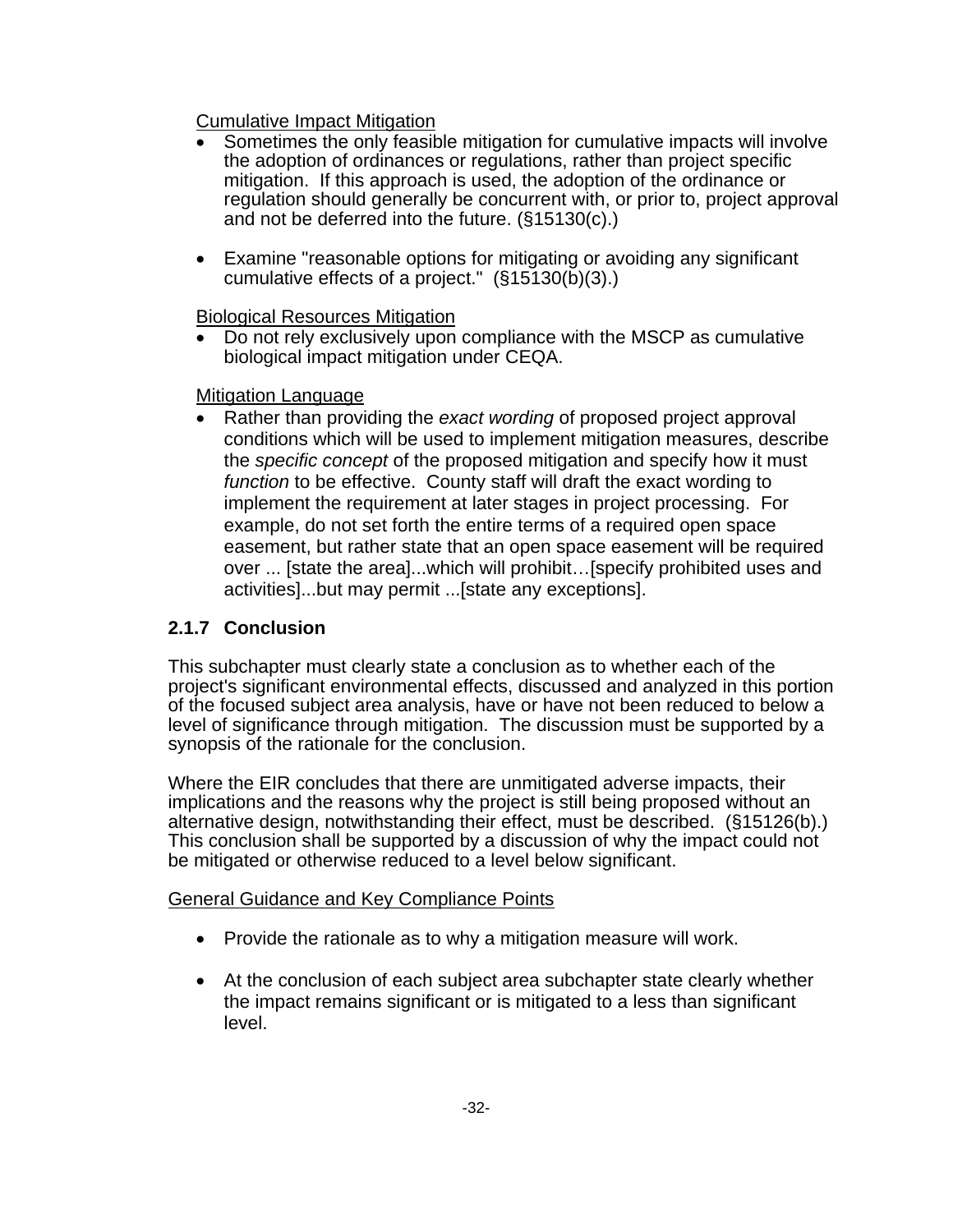#### **2.X Significant Irreversible Environmental Changes Resultant From Project Implementation** [Only Required for Certain Projects]

This subchapter is only required for a draft EIR prepared for the adoption, amendment, or enactment of a plan, policy, or ordinance for a public agency, the adoption of a Local Agency Formation Commission (LAFCo) Resolution, or a project subject to Environmental Impact Statement pursuant to the National Environmental Policy Act. (§§15126.2(c) and 15127.)

#### General Guidance and Key Compliance Points

- Always include an Irreversible Environmental Changes section; see Section 15127, which limits this discussion to certain types of projects, but the related discussion required by Sections 15126(c) and 15126.2(c) is not so limited.
- Any significant irreversible environmental changes which would be caused by the proposed action, should it be implemented, must be disclosed.
- Any uses of non-renewable resources or limitations on future uses of non-renewable resources, if the proposed project is implemented must be disclosed (example: placement of a residential land use designation in an area of a known mineral resource). Irretrievable commitments of resources must be evaluated to ensure that the project's consumption is justified.
- Any primary and secondary impacts that commit future generations to similar uses must be disclosed.

#### Irreversible Environmental Effects Mitigation

• Mitigation measures should include measures to reduce wasteful, inefficient, and unnecessary consumption of energy. Increased energy consumption related to mitigation measures must be addressed, if relevant. CEQA Guidelines Appendix F contains general examples of mitigation measures for a project's potentially significant energy impacts.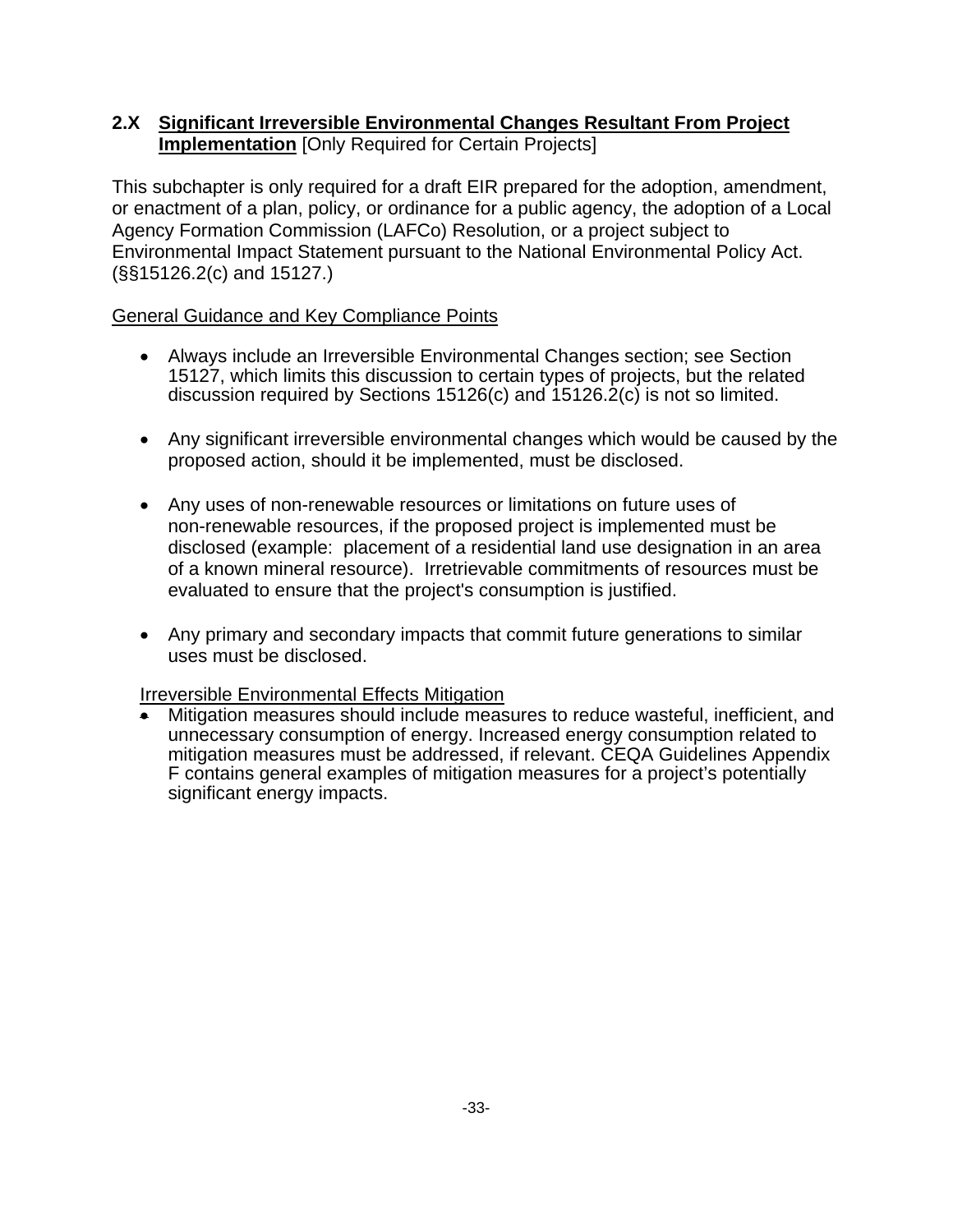### **CHAPTER 3.0 ENVIRONMENTAL EFFECTS FOUND NOT TO BE SIGNIFICANT**

### **3.1 Effects Found Not Significant as Part of the EIR Process**

Include a brief discussion of the effects identified as potentially significant during the Environmental Initial Study or Notice of Preparation process but were concluded not to be significant after further analysis. Include technical studies in appendices, as necessary. (§§15128 and 15143.)

#### **3.1.1 Subject Area Analysis** [Repeat as Necessary]

The discussion should generally be concise and should follow the format as shown in subchapter 2.1, except there will be no discussion of mitigation measures.

#### **3.2 Effects Found Not Significant During Initial Study**

Briefly state which environmental effects were determined not to be potentially significant during the Environmental Initial Study and reference a complete copy of the Environmental Initial Study attached as an appendix. (§§15128 and 15143.)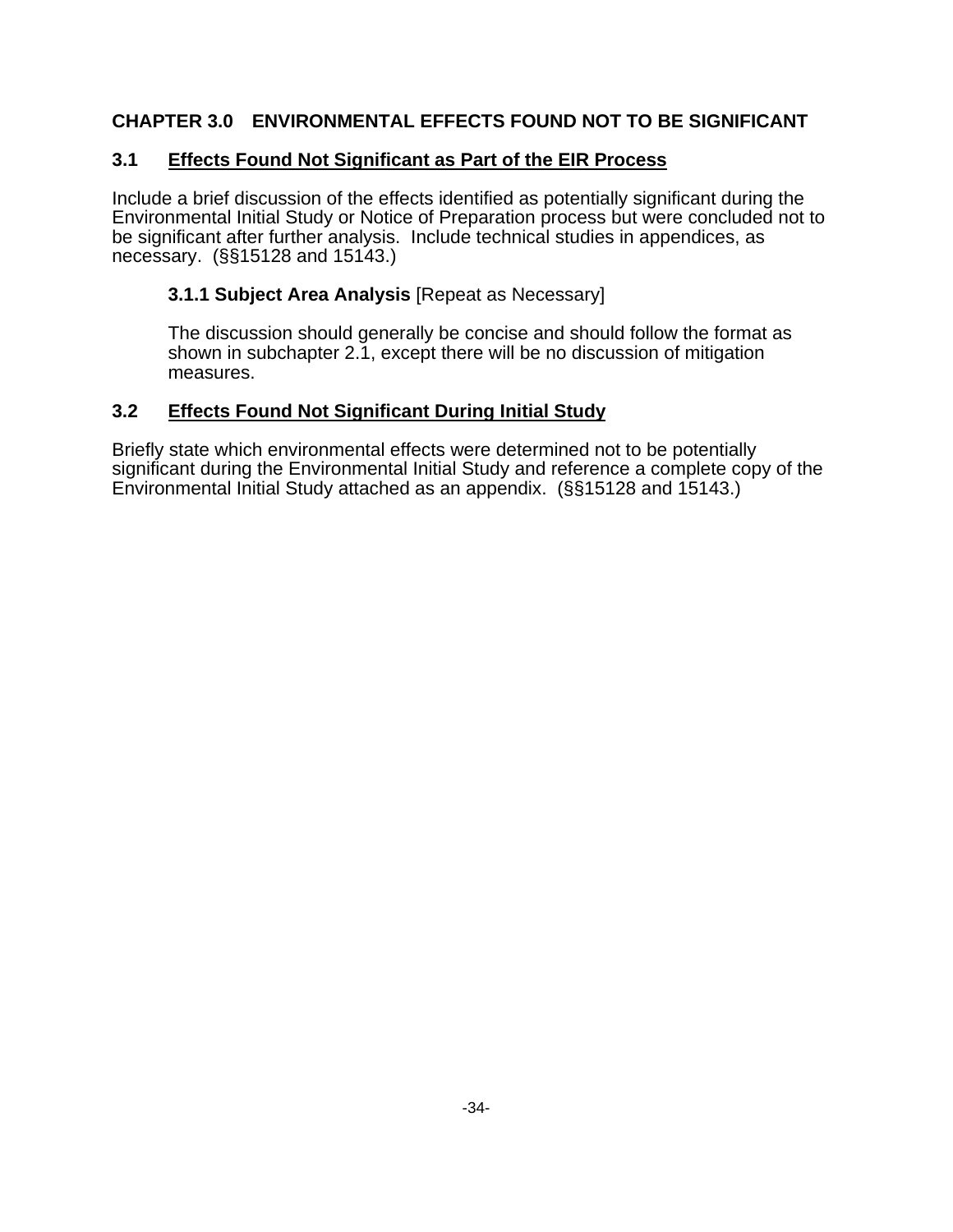## **CHAPTER 4.0 PROJECT ALTERNATIVES**

This chapter of the EIR is intended to implement the requirements set forth in §15126.6.

#### **4.1 Rationale for Alternative Selection**

The EIR must describe a range of reasonable alternatives, and must briefly describe the rationale for alternative selection based upon the requirements described below. (§15126.6). This discussion must also identify alternatives seriously considered (including proposals by the public or other agencies) but rejected as infeasible including the rationale for rejection. Factors that may be used to eliminate an alternative from detailed discussion include: failure to meet basic project objectives, infeasibility, and/or inability to avoid significant environmental impacts. (§15126.6(c).) Selection of any reduced alternative must occur in consultation with County staff. Generally, selection of any reduced project alternative will not occur until after review of the 1<sup>st</sup> Draft EIR screencheck.

#### General Guidance and Key Compliance Points

#### Appropriateness

- The discussion shall focus on alternatives that are capable of avoiding or substantially lessening any significant effects of the project, even if the alternatives may impede to some degree the attainment of project objectives, or may be more costly. (§15126.6(b).) This applies even if the project effects can be mitigated through the imposition of mitigation measures alone. Note that defining the project objectives narrowly in an attempt to severely limit the scope of potential alternatives is not permissible.
- Alternatives that do not reduce at least one of the significant effects of the proposed project must not be included in the EIR.
- Avoid "poison pill" alternatives which reduce only one or a few significant effects while greatly increasing other significant effects.
- Do not include a "straw man" version as the proposed project or an alternative, which does not comply with County general plan or ordinances. The proposed project and all alternatives should be realistic and comply with all fundamental requirements.
- Briefly explain why each alternative was selected. Merely stating that the alternative was selected based on discussions with County staff is not sufficient.

#### Range of Reasonable Alternatives

• Include a *reasonable range* of alternatives, which: (1) offer substantial environmental advantages over the project proposal; and (2) may be feasibly accomplished in a successful manner considering the economic, environmental, social and technological factors involved.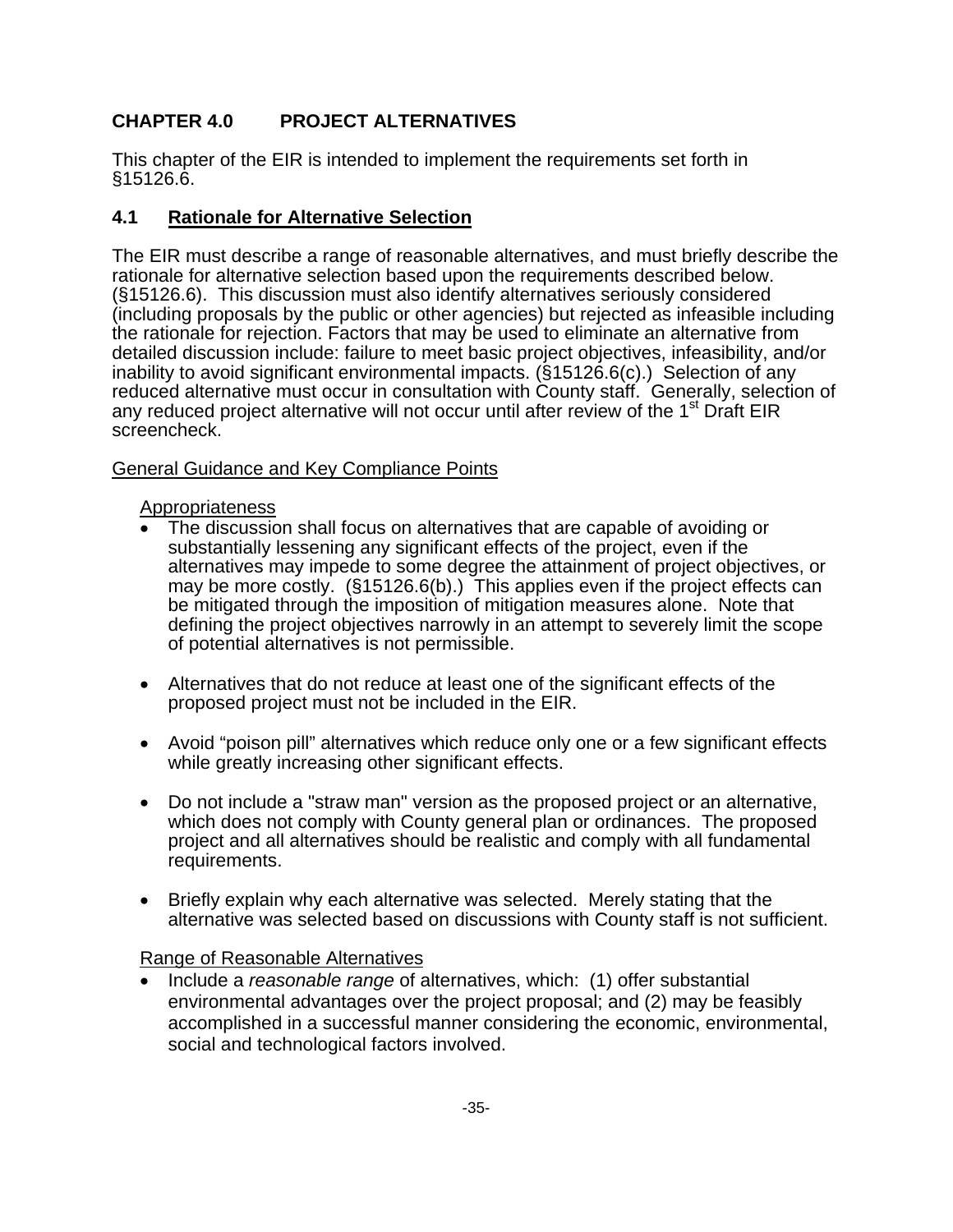- Feasible Planning Group alternatives which are consistent with the County General Plan, regulations, and policies should be considered and discussed, as a part of the range of alternatives.
- The range of alternatives cannot be limited by the fact that the project applicant has made substantial investments, agreements, or contracts in the proposed project before obtaining approval by the decision-making body.
- If there is any question as to the significance of an effect after mitigation, it is appropriate to develop an alternative that clearly and unequivocally avoids or reduces the effect to less than significant. In such cases, the choice between the proposed mitigation and the alternative should be identified as an issue to be resolved by the decision maker.
- If it is determined as part of the EIR process that a proposed project cannot be approved because of its failure to comply with the County's General Plan, ordinances, policies, or other legal deficiency, the EIR must provide a minimum of two feasible reduced project alternatives to comply with the CEQA requirement for a range of reasonable alternatives.

#### Feasibility

- Where an alternative was considered but rejected as infeasible, that fact should be mentioned briefly in the introductory portion of Chapter 4.0 and the rejected alternative should not be included among the alternatives discussed under subchapter 4.2.
- Criteria that can be taken into consideration in determining the feasibility of various alternatives include: site suitability; economic viability; availability of infrastructure; General Plan consistency; other plans or regulatory limitations; jurisdictional boundaries (depending on project scale); and whether the project proponent can reasonably acquire, control, or otherwise have access to the alternative site. (§15126.6(f)(1).)
- If any alternatives are considered infeasible due to the above criteria, the EIR must provide factual support for this conclusion. If an alternative is rejected because of financial infeasibility, then evidence of the infeasibility must be included in the record (e.g., project file). (*Goleta I*.) The rationale must be based on fact, not speculation or opinion.

#### Alternative Analysis

• Do not include "side-by-side" alternative discussions or alternative conclusions (e.g. "applicant's version" vs. "staff's version"). The EIR should present one analytical approach and conclusion, approved by County staff.

#### Reduced Project Alternative

• Multiple variations of this alternative are often included and consist of reducing the overall project scale or specific elements of the project. For a residential subdivision, at least one (and preferably more than one) alternative with a reduced number of lots is usually in order.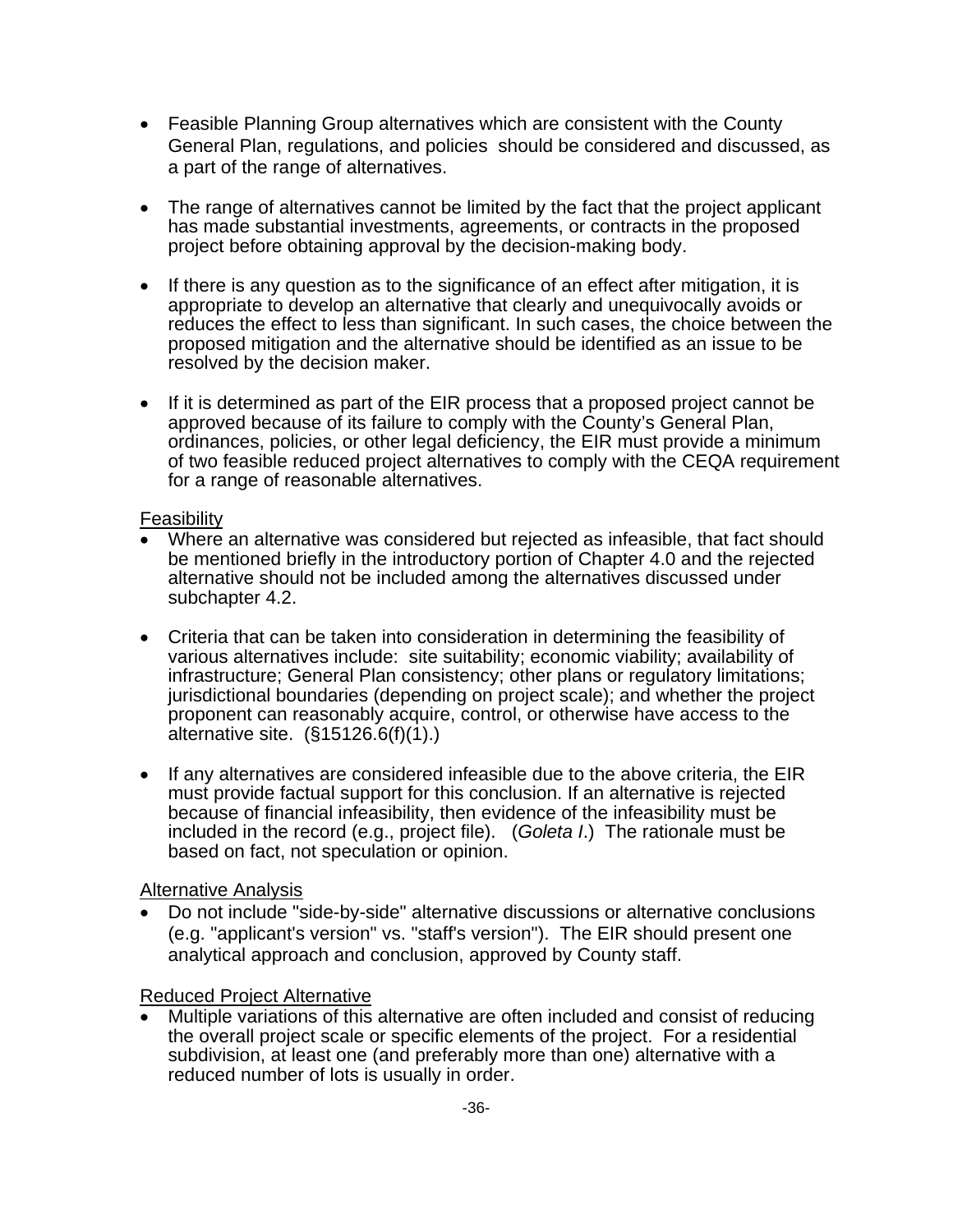Alternative Location Alternative

• A "rule of reason" should be followed in determining whether to include analysis of alternative locations.  $(\S15126.6(f)(2))$  The key question is whether any of the significance effects would be avoided or substantially lessened by putting the project in another location. If no feasible alternative locations exist, the EIR must disclose the reasons for this conclusion.  $(\S15126.6(f)(2))$  Further, if a previous document has previously considered a range of reasonable alternative locations, that document should be referenced and made available. (§15126.6(f)(3).) An Alternative Location analysis may not be omitted solely on the basis that the project proponent does not own other land for the project. However, whether a property is owned or can reasonably be acquired by the project proponent has a strong bearing on the feasibility of that site as a project alternative. Whether the project is proposed by a public agency with the power to acquire an alternative site, and whether a private proponent has rights because of existing legal relationships to acquire alternative sites, are factors to take into consideration. If alternative locations are rejected as infeasible, the reasons must be given.  $(S15126.6(f)(2)(b))$ 

#### No Project Alternative

• A "No Project Alternative" must be included. The purpose of the "No-Project" alternative is to provide a comparison of the environmental impacts that would result if the project is approved with what would occur if the project was not approved. (§15126.6(e)(1).)

There are two types of "No Project Alternatives"; either or both of these may be appropriate for inclusion in an EIR:

- $\circ$  When the project is the revision of an existing plan, policy or ongoing operation, the "No Project" Alternative will be the continuation of the existing plan, policy or operation into the future, and the analysis compares the proposed plan to what would occur under the existing plan.
- o When the project is *not* the revision of an existing plan, policy or ongoing operation (for example, a development project on identifiable property), the "No Project" Alternative is the circumstance where the project does not proceed, and the analysis compares the proposed project to the property remaining in its existing state. This would normally be a "No Build" circumstance, except where the analysis demonstrates that failure to proceed with the project would result in predictable actions by others, in which case the consequences of those actions should be discussed.

If the environmentally superior alternative is the "no project" alternative, the EIR shall also identify an environmentally superior alternative among the other alternatives (§15126.6(e)(2).)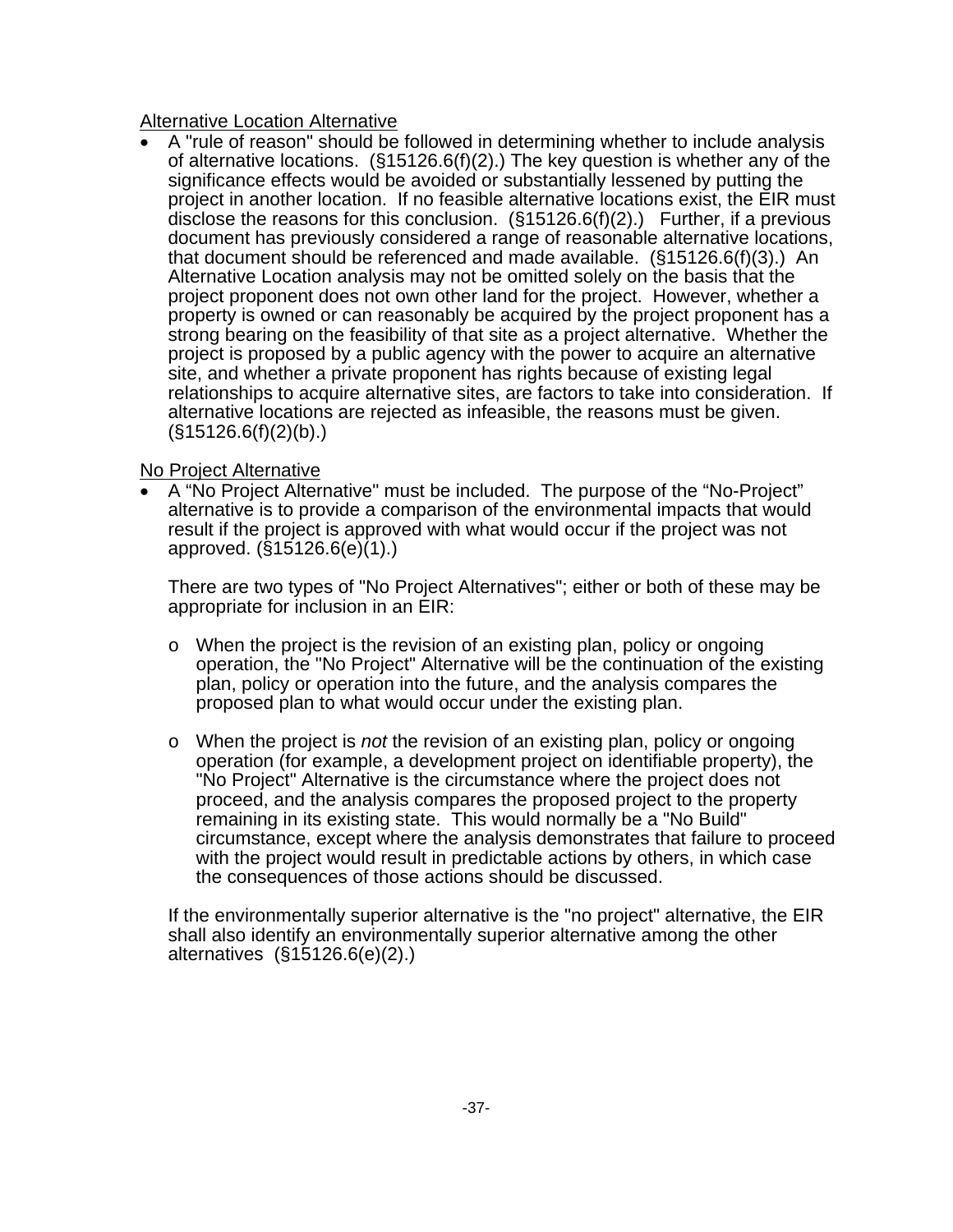### **4.2 Analysis of the "X" Alternative** [Repeat as Necessary]

#### **4.2.1 "X" Alternative Description and Setting**

Provide a synopsis that briefly describes the proposed project alternative, including description, location, and setting. Include in the description of the alternative the degree to which the project development objectives can be attained.

#### **4.2.2 Comparison of the Effects of the "X" Alternative to the Proposed Project**

The environmental effects of the alternative shall be described under each subject area, as accomplished in subchapter 2.1.X, however the subchapter headings do not need to be followed for sake of brevity. The discussion must be detailed enough to allow meaningful evaluation, analysis, and comparison with the proposed project. Mitigation, unavoidable adverse impacts, and the cumulative impacts only need to be described if they are different from the proposed project; otherwise state that these effects and mitigation requirements are the same. Any new significant effects associated with the alternative, but not associated with the proposed project, must be discussed. However, the discussion must be in less detail than the proposed project effects discussion in Chapter 2.0 of the EIR. (§15126.6(d).)

#### **4.X Environmentally Superior Alternative**

This section shall briefly compare the impacts of the various alternatives to the proposed project and to one another, and shall identify the "environmentally superior" alternative. If the environmentally superior alternative is the "No Project" alternative, then the EIR shall also identify an environmentally superior alternative among the other alternatives.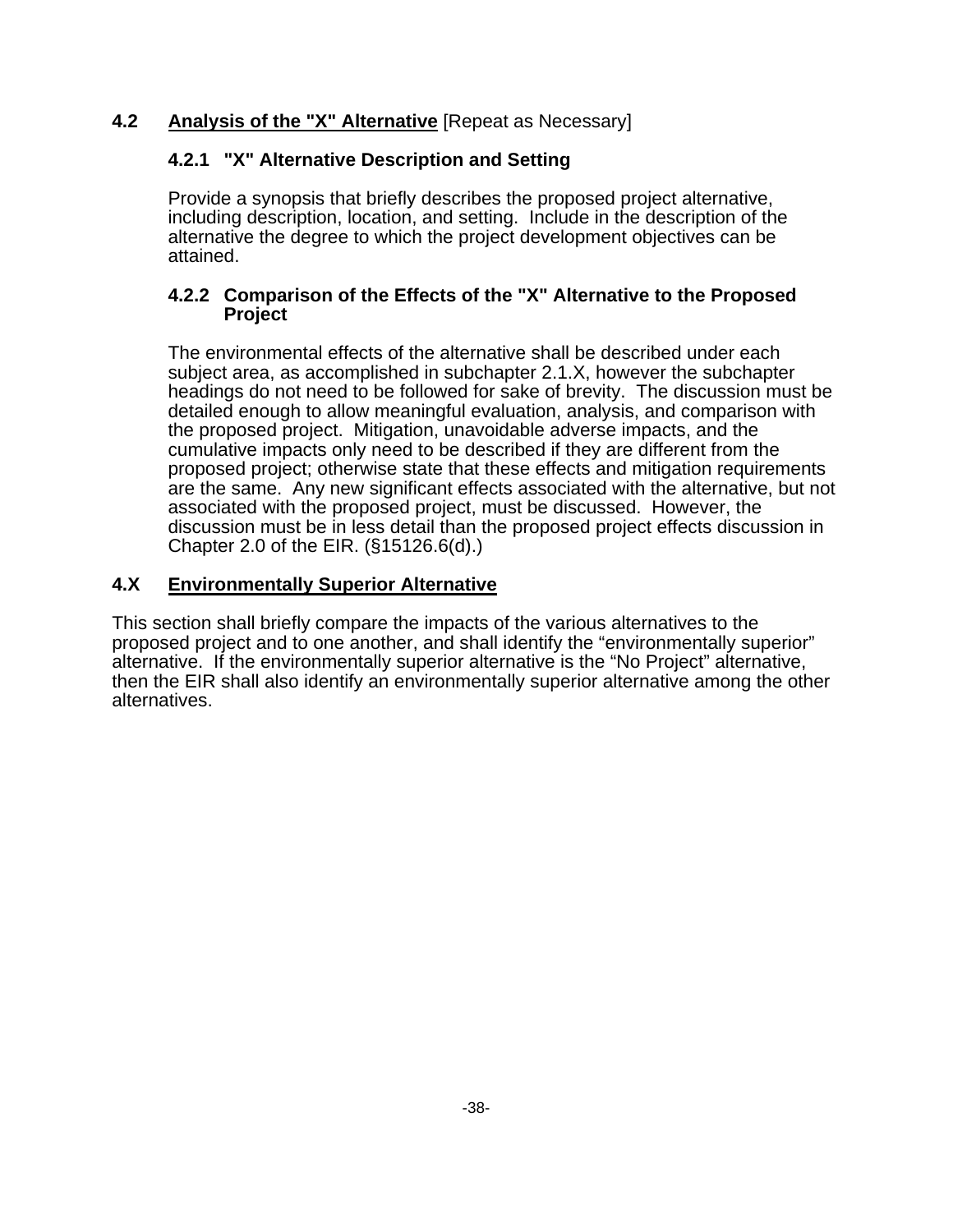### **5.0 LIST OF REFERENCES**

This list must provide adequate references to documents cited in the EIR. References that were heavily relied upon in the EIR analysis and which have a limited circulation must include a location where the public can readily access and review the document. (§15150.)

#### **6.0 LIST OF EIR PREPARERS AND PERSONS AND ORGANIZATIONS CONTACTED**

This list must clearly identify: 1) all staff, agencies, and organizations who prepared the EIR; and 2) all Federal, State, or local agencies, organizations, and individuals who were consulted during its preparation. The list must indicate the name, affiliation, and a very brief explanation of each individual's role in the preparation of the EIR. (§15129.)

#### **7.0 LIST OF MITIGATION MEASURES AND ENVIRONMENTAL DESIGN CONSIDERATIONS**

This list must include: 1) a comprehensive listing of all mitigation measures proposed for the project; and 2) a listing of all project design consideration that were relied upon to reduce impacts (e.g., applicant proposed open space areas, road improvements, drainage systems). The list should be divided into sections according to the subchapter and impact number.

### **TECHNICAL APPENDICES**

Technical appendices must be identified by letter and subject. Contents of the technical studies must include, at a minimum, the following:

- Environmental Initial Study.
- -- Notice of Preparation and Responses.
- -- Technical Studies (it is imperative that the project as assessed in the technical studies is consistent with the project description within the EIR). An exception can be given if the technical appendix assessed a clearly environmentally inferior project and concluded that the effects not to be significant or mitigable by design considerations that were incorporated into the "revised" project. Additionally, a technical study that addresses a larger area than the proposed project is allowable if the impacts attributed to the actual project area are accurately stated. (§15147.)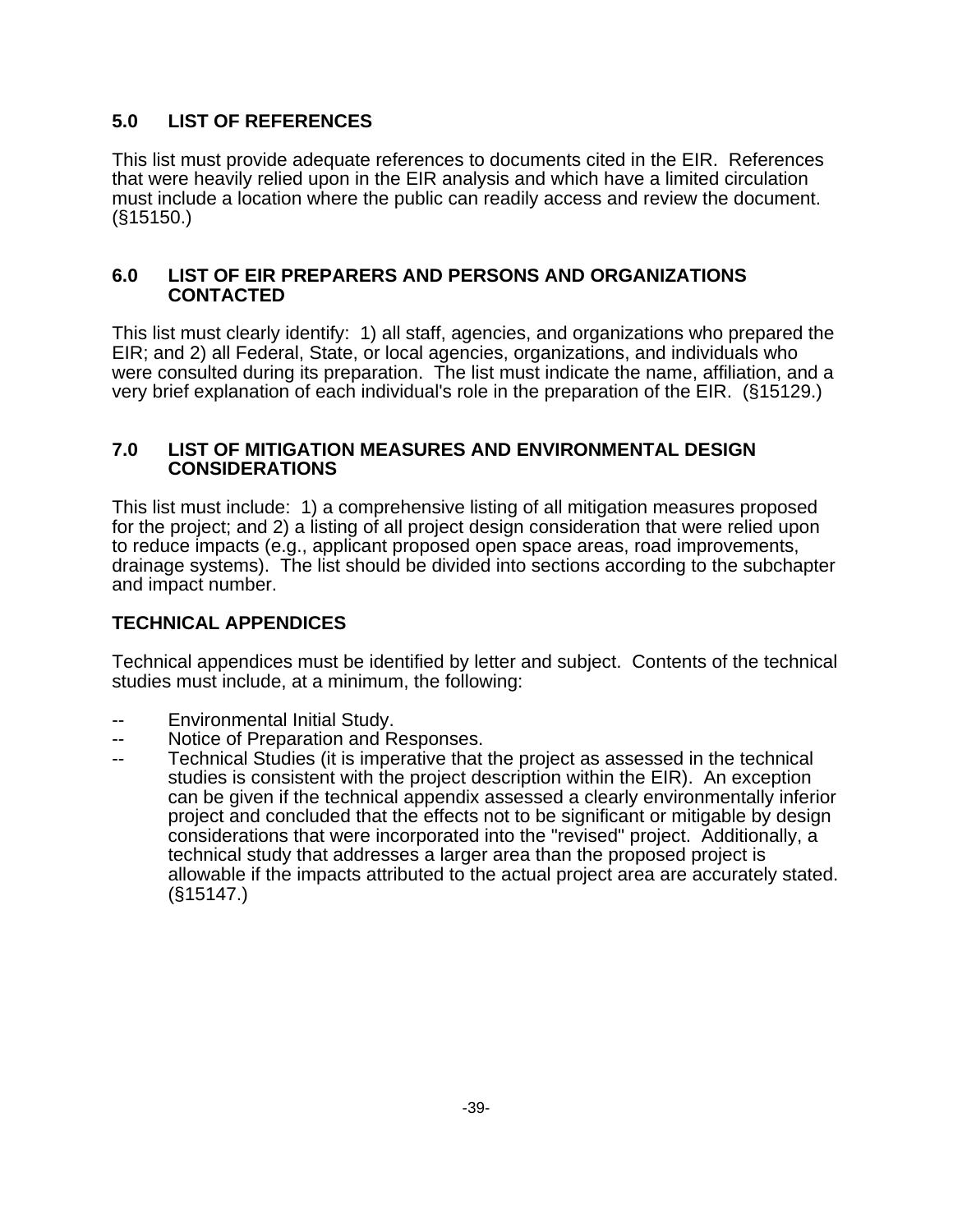#### **CONTENTS OF A RECIRCULATED DRAFT EIR** (§15132)

#### 1. READERS GUIDE

 A Readers Guide summarizing all revisions that have been made to the document is to be placed in the front of the recirculated Draft EIR. The Readers Guide should identify the comments (including author of comments) that were the impetus for the revisions.

#### 2. ERRATA SHEET

 Staff will determine whether an Errata Sheet can be used to identify required revisions to the document. Generally, the use of an Errata Sheet will be allowed for changes that involve 20 or fewer pages. Errata Sheets are to be placed in the front of the Draft EIR just behind the Readers Guide.

3. A COMPLETE COPY OF THE DRAFT EIR, amended/revised as necessary. All changes and revisions are to be in strikeout/underline format. The cover shall be printed on green colored cardstock or paper.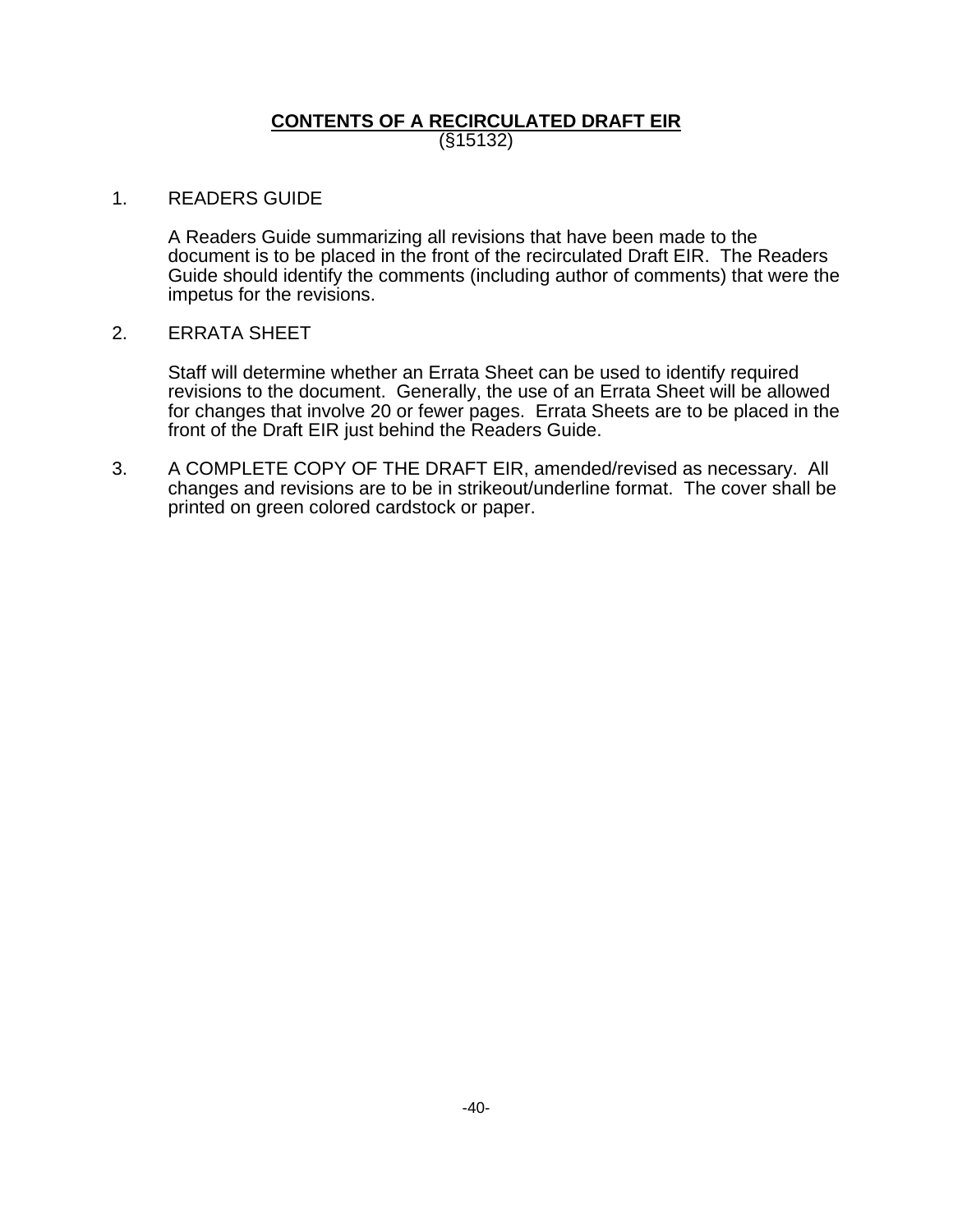#### **CONTENTS OF THE DRAFT FINAL EIR INCLUDING RESPONSES TO PUBLIC COMMENT** (§15132)

- 1. A COMPLETE COPY OF THE DRAFT FINAL EIR, amended/revised as necessary based on the public comment and recommendations. The document should be in strikeout/underline format to show the County decision maker all relevant changes made to the Draft Final EIR. Optionally, relevant changes made to the EIR may be shown on an Errata sheet at the discretion of County staff. The cover shall be printed on yellow colored cardstock or paper.
- 2. A LIST OF PERSONS, ORGANIZATIONS, AND PUBLIC AGENCIES THAT HAVE COMMENTED OR GIVEN RECOMMENDATIONS ON THE DRAFT EIR.
- 3. COMMENTS AND RESPONSES TO COMMENTS AND RECOMMENDATIONS RECEIVED ON THE DRAFT EIR. (Refer to Sample H).

 The response to comments must be part of a separate section within the EIR. Where the response to comments makes important changes in the information contained in the text of the draft EIR, then the text of the body of the EIR must be revised.

- 4. STATEMENT OF LOCATION AND CUSTODIAN OF DOCUMENTS OR OTHER MATERIALS THAT CONSTITUTE A RECORD OF PROCEEDINGS.
- 5. OTHER INFORMATION.

 Other information can be included in the Draft Final EIR that is deemed appropriate by the County, including a reader's guide, which may be required at the beginning of the EIR when there have been substantial changes to the EIR.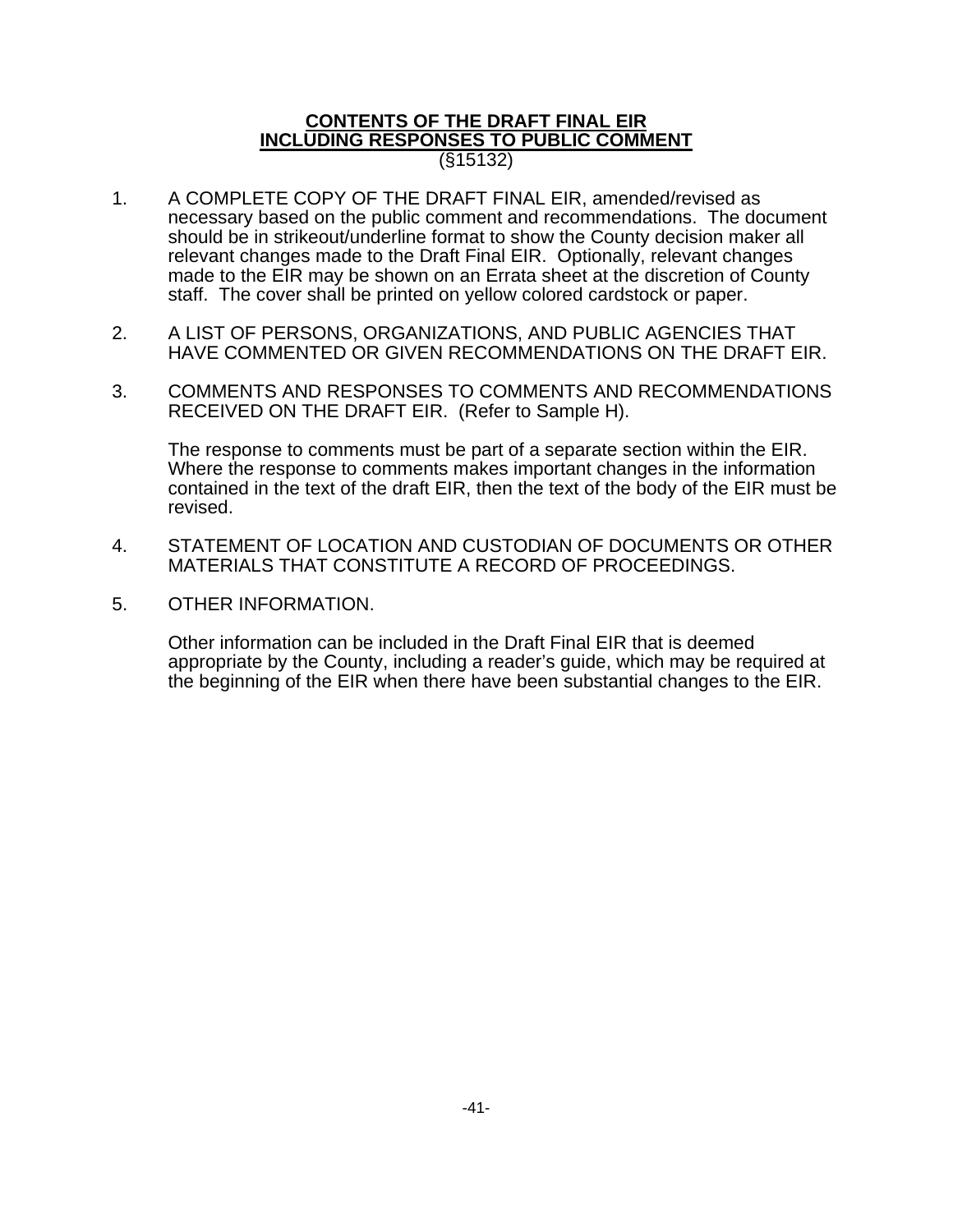#### **CONTENTS OF THE FINAL EIR INCLUDING RESPONSES TO PUBLIC COMMENT** (§15132)

In order to change a Draft Final EIR into a Final EIR, the EIR consultant must revise and reprint the Draft Final EIR to include the following:

- 1. A COMPLETE COPY OF THE FINAL EIR, amended/revised as necessary based on public comment and recommendations. (§15088(c).)
	- The cover shall be printed on blue colored cardstock or paper.
	- This document shall be in clean format with all strikeout/underline removed.
	- The term "Draft" EIR should be changed to "Final" EIR on the Cover Page and throughout the document.
	- The Table of Contents shall be updated to include all additions and changes.
	- A certification statement shall be added to the bottom right-hand corner of the Cover Page as shown in the example below:

"This Environmental Impact Report was certified by the

\_\_\_\_\_\_\_\_\_\_\_\_\_\_\_\_\_\_\_ on \_\_\_\_\_\_\_\_\_\_\_\_\_\_\_\_.

(Decision-Making Body) (Date/Item Number)

(SIGNATURE)\_\_\_\_\_\_\_\_\_\_

NAME (ALL CAPS) \_\_\_\_\_, Director

County of San Diego, Department of (Insert Department Name)"

Include the following as appendices to the final EIR:

- 2. A LIST OF PERSONS, ORGANIZATIONS, AND PUBLIC AGENCIES THAT HAVE COMMENTED OR GIVEN RECOMMENDATIONS ON THE DRAFT EIR.
- 3. COMMENTS AND RESPONSES TO COMMENTS AND RECOMMENDATIONS RECEIVED ON THE DRAFT EIR. (Refer to Sample H).

 The response to comments must be part of a separate section within the EIR. Where the response to comments makes important changes in the information contained in the text of the draft EIR, then the text of the body of the EIR must be revised.

- 4. STATEMENT OF LOCATION AND CUSTODIAN OF DOCUMENTS OR OTHER MATERIALS THAT CONSTITUTE A RECORD OF PROCEEDINGS.
- 5. OTHER INFORMATION.

 Other information can be included in the final EIR that is deemed appropriate by the County, including a reader's guide, which may be required at the beginning of the EIR when there have been substantial changes to the EIR. For future reference CEQA Findings may be included as attachments to the EIR.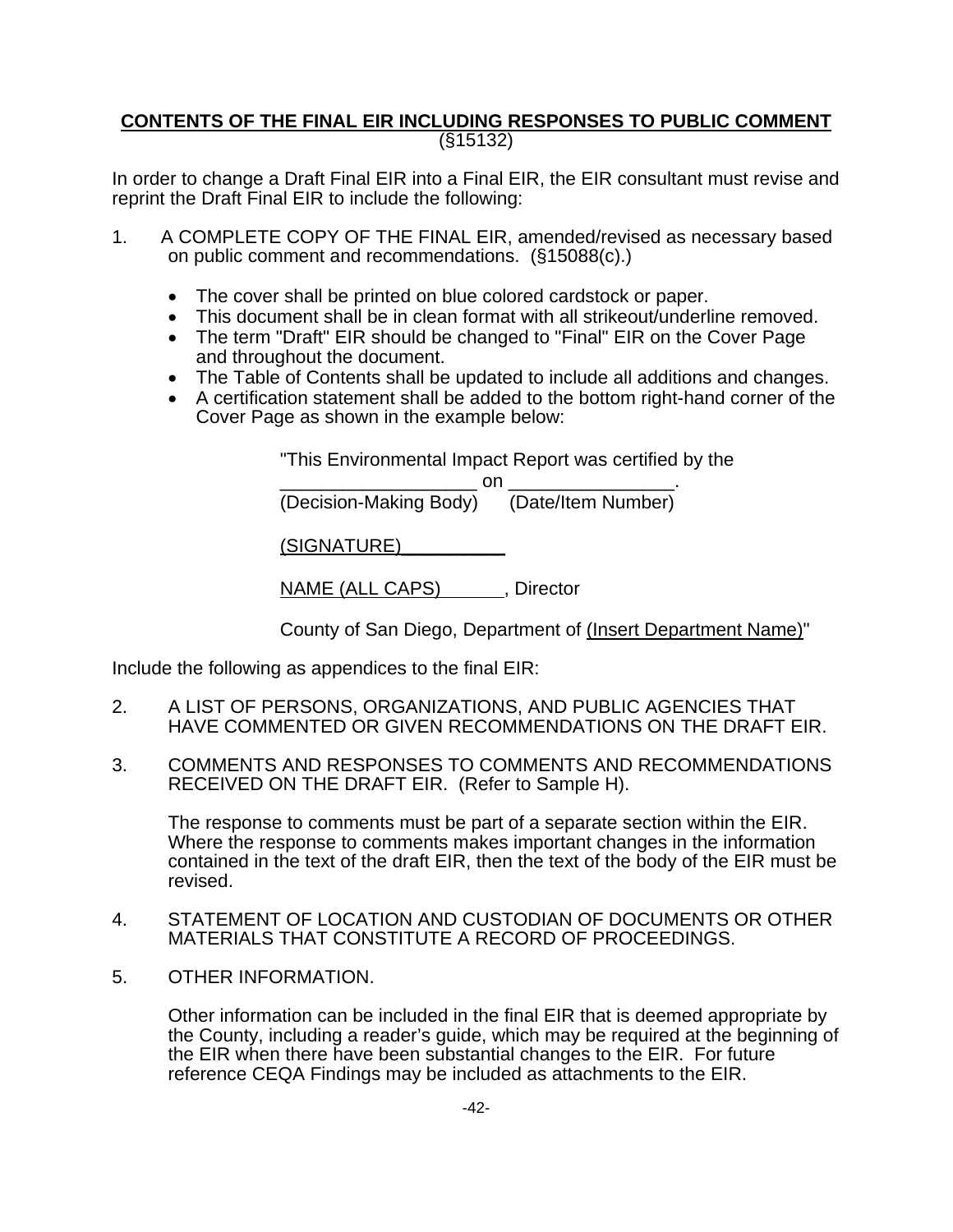**[Sample A]** 

## **\_\_\_\_\_ SCREENCHECK DRAFT ENVIRONMENTAL IMPACT REPORT**

**Type of EIR Project Common Name Permit Numbers/DPLU Environmental Log No. State Clearinghouse (SCH) Number** 

**Lead Agency:** 

**County of San Diego Department of Planning and Land Use 5201 Ruffin Road, Suite B San Diego, CA 92123** 

**Date**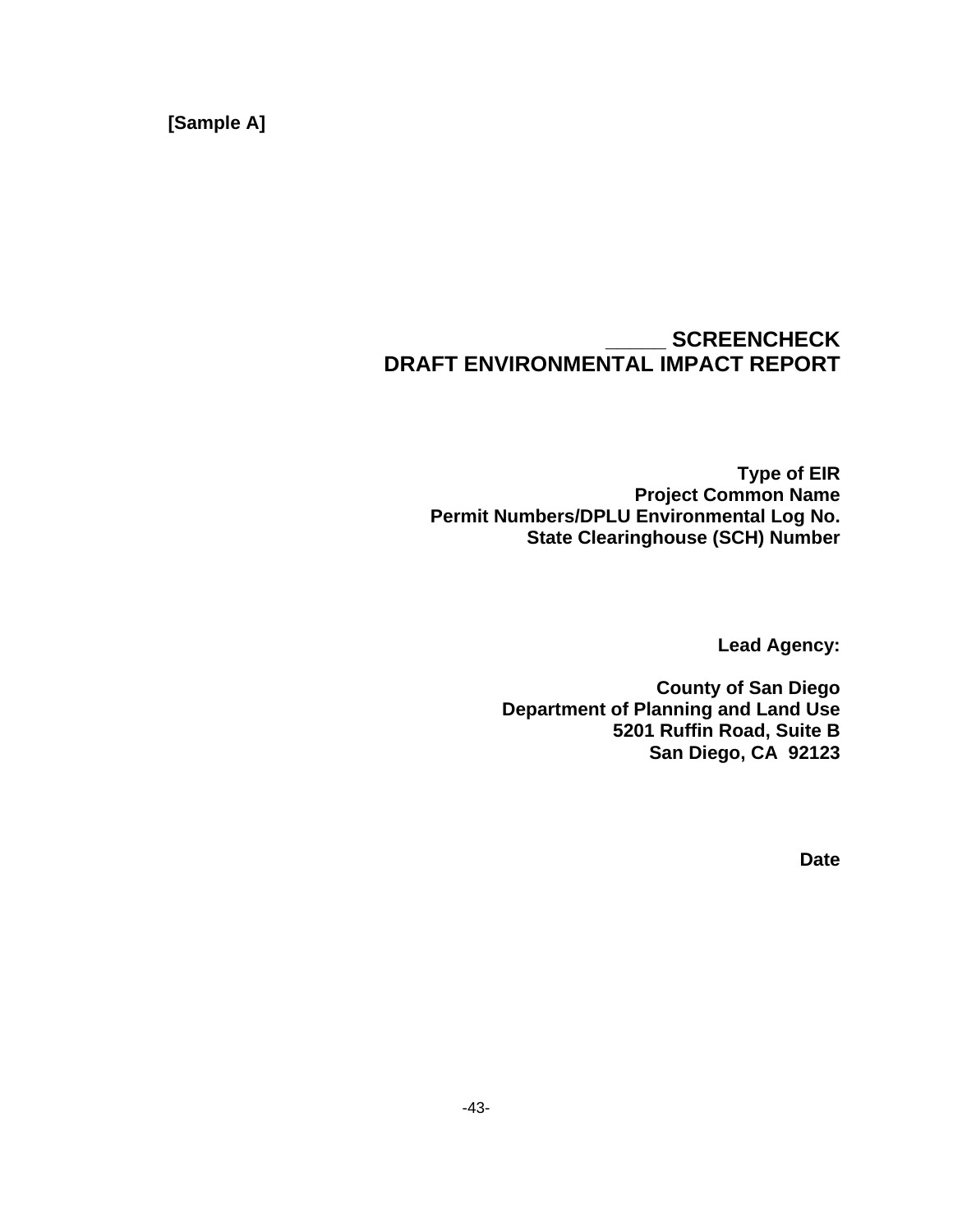### **[Sample B]**

### **\_\_\_\_\_ SCREENCHECK**

## **DRAFT ENVIRONMENTAL IMPACT REPORT**

**Project Common Name Permit Numbers/DPLU Environmental Log No. State Clearinghouse (SCH) Number** 

**Lead Agency:** 

**County of San Diego Department of Planning and Land Use 5201 Ruffin Road, Suite B San Diego, CA 92123 Contact: (Name), DPLU Project Manager Phone Number Contact: (Name), Environmental Coordinator Phone Number** 

**Preparer:** 

**Name Firm Name Address** 

**Project Proponent:** 

**Name Firm Name** 

**Date**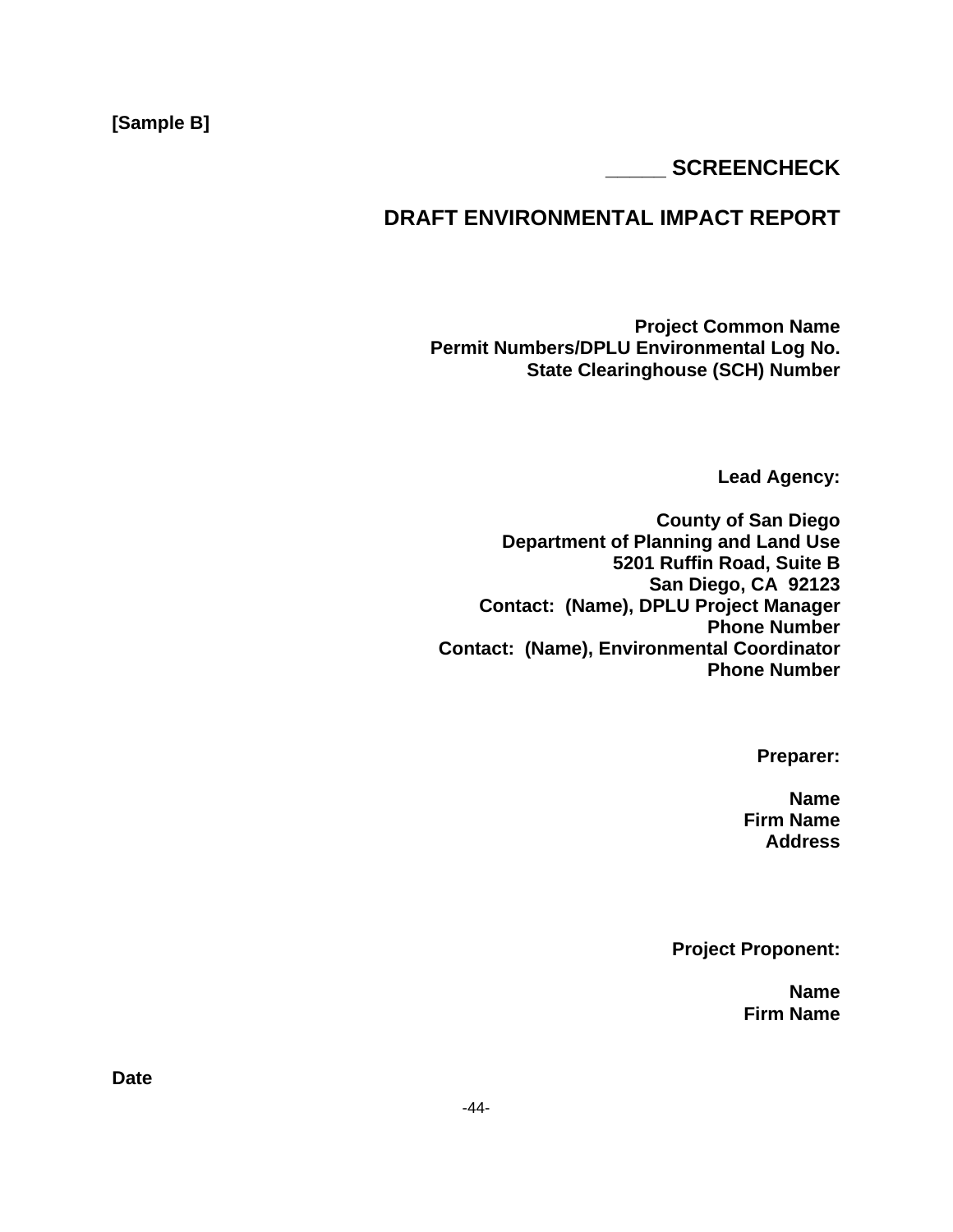#### **Summary of Significant Effects**

#### **SIGNIFICANT AND UNAVOIDABLE IMPACTS Project-Level Impacts \_.\_ Subject Area (e.g., 2.4. Cultural Resources, 2.8, Transportation/Circulation)**  Insert subject area here. Repeat as necessary. **Impact No.** Impact **Impact Impact Mitigation Conclusion and Mitigation Effectiveness \_.\_.\_ Focused Subject Area (e.g. 2.4.2.1 Prehistoric Sites, 2.8.2.1 Road Capacity - LOS)**  Insert focused subject area here. Repeat as necessary. Impact No. (e.g., CR-1, TR-4) Insert impact number here. Repeat as necessary. Impact Identify impact here. Repeat as necessary **Mitigation** Insert mitigation measure number (e.g., M-CR-1a, M-CR-1b, M-TR-4). Identify and briefly describe mitigation measures that will be implemented to reduce the severity of the impact. Repeat as necessary. Conclusion and Mitigation **Effectiveness** State significance of impact after implementation of mitigation. **Cumulative-Level Impacts \_.\_ Subject Area (e.g., 2.4. Cultural Resources, 2.8, Transportation/Circulation)**  Insert subject area here. Repeat as necessary. **Impact No.** Impact **Impact Impact Mitigation Conclusion and Mitigation Effectiveness \_.\_.\_ Subject Area (e.g. 2.4.2.1 Prehistoric Sites, 2.8.2.1 Road Capacity - LOS)**  Insert focused subject area here. Repeat as necessary. Impact No. (e.g., CR-4, TR-7) Insert impact number here. Repeat as necessary. Impact Identify impact here. Repeat as necessary **Mitigation** Insert mitigation measure number (e.g., M-CR-7, M-TR-9a, M-TR-9b). Identify and briefly describe mitigation measures that will be implemented to reduce the severity of the impact. Repeat as necessary. Conclusion and Mitigation **Effectiveness** State significance of impact after implementation of mitigation.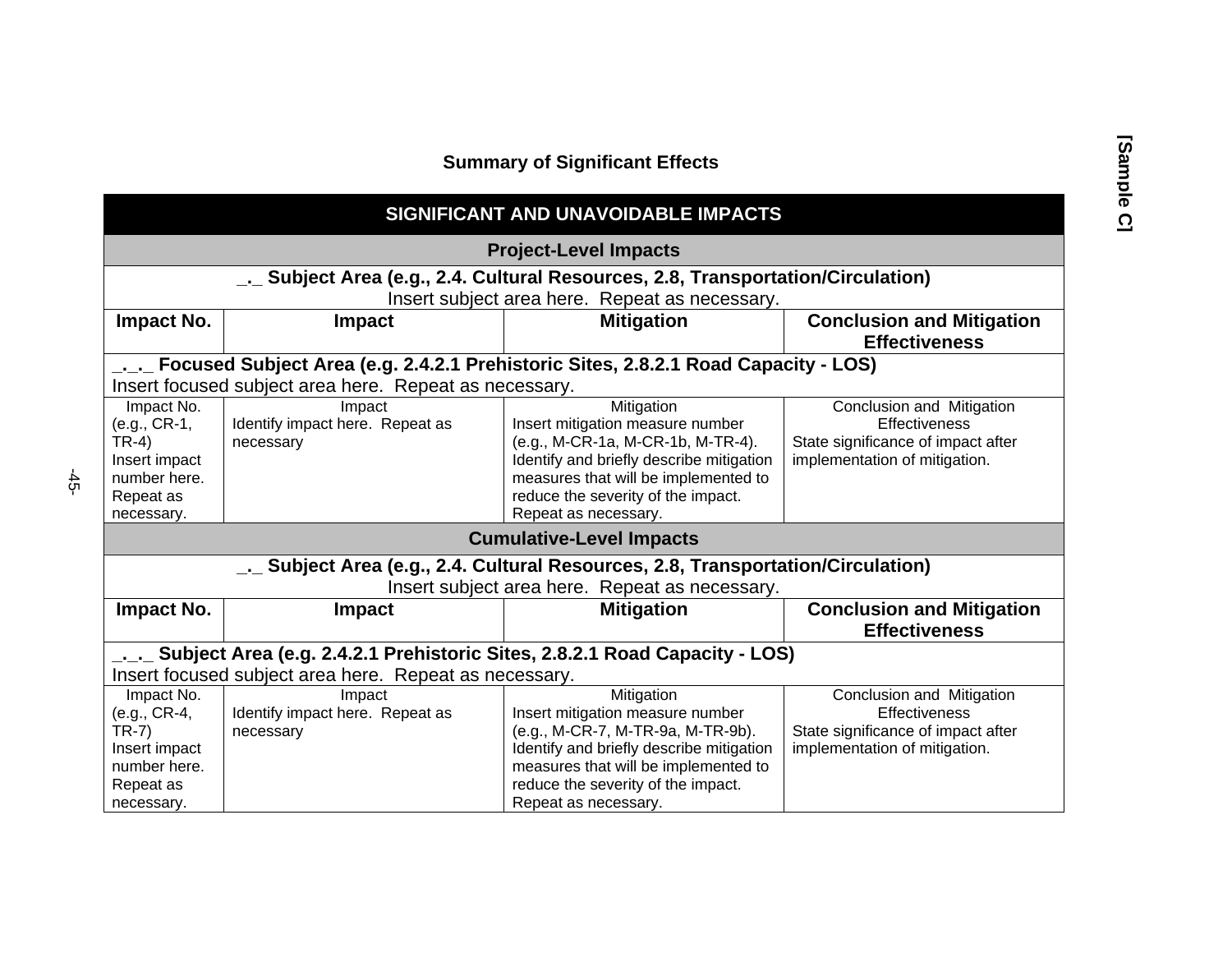| SIGNIFICANT IMPACTS MITIGATED TO A LEVEL OF LESS THAN SIGNIFICANT                        |                                                                                  |                                                                                          |                                                          |  |  |
|------------------------------------------------------------------------------------------|----------------------------------------------------------------------------------|------------------------------------------------------------------------------------------|----------------------------------------------------------|--|--|
|                                                                                          | <b>Project-Level Impacts</b>                                                     |                                                                                          |                                                          |  |  |
|                                                                                          | _. Subject Area (e.g., 2.4. Cultural Resources, 2.8, Transportation/Circulation) |                                                                                          |                                                          |  |  |
|                                                                                          |                                                                                  | Insert subject area here. Repeat as necessary.                                           |                                                          |  |  |
| Impact No.                                                                               | <b>Impact</b>                                                                    | <b>Mitigation</b>                                                                        | <b>Conclusion and Mitigation</b><br><b>Effectiveness</b> |  |  |
|                                                                                          |                                                                                  | _._._ Focused Subject Area (e.g. 2.4.2.1 Prehistoric Sites, 2.8.2.1 Road Capacity - LOS) |                                                          |  |  |
|                                                                                          | Insert focused subject area here. Repeat as necessary.                           |                                                                                          |                                                          |  |  |
| Impact No.                                                                               | Impact                                                                           | Mitigation                                                                               | Conclusion and Mitigation                                |  |  |
| (e.g., CR-1,                                                                             | Identify impact here. Repeat as                                                  | Insert mitigation measure number                                                         | <b>Effectiveness</b>                                     |  |  |
| $TR-4)$                                                                                  | necessary                                                                        | (e.g., M-CR-1a, M-CR-1b, M-TR-4).                                                        | State significance of impact after                       |  |  |
| Insert impact                                                                            |                                                                                  | Identify and briefly describe mitigation                                                 | implementation of mitigation.                            |  |  |
| number here.                                                                             |                                                                                  | measures that will be implemented to                                                     |                                                          |  |  |
| Repeat as                                                                                |                                                                                  | reduce the severity of the impact.                                                       |                                                          |  |  |
| necessary.                                                                               |                                                                                  | Repeat as necessary.                                                                     |                                                          |  |  |
|                                                                                          |                                                                                  | <b>Cumulative-Level Impacts</b>                                                          |                                                          |  |  |
|                                                                                          |                                                                                  | _. Subject Area (e.g., 2.4. Cultural Resources, 2.8, Transportation/Circulation)         |                                                          |  |  |
| Insert subject area here. Repeat as necessary.                                           |                                                                                  |                                                                                          |                                                          |  |  |
| <b>Impact No.</b>                                                                        | <b>Impact</b>                                                                    | <b>Mitigation</b>                                                                        | <b>Conclusion and Mitigation</b>                         |  |  |
|                                                                                          |                                                                                  |                                                                                          | <b>Effectiveness</b>                                     |  |  |
| _._._ Focused Subject Area (e.g. 2.4.2.1 Prehistoric Sites, 2.8.2.1 Road Capacity - LOS) |                                                                                  |                                                                                          |                                                          |  |  |
| Insert focused subject area here. Repeat as necessary.                                   |                                                                                  |                                                                                          |                                                          |  |  |
| Impact No.                                                                               | Impact                                                                           | Mitigation                                                                               | Conclusion and Mitigation                                |  |  |
| (e.g., CR-4,                                                                             | Identify impact here. Repeat as                                                  | Insert mitigation measure number                                                         | <b>Effectiveness</b>                                     |  |  |
| $TR-7)$                                                                                  | necessary                                                                        | (e.g. M-CR-7, M-TR-9a, M-TR-9b).                                                         | State significance of impact after                       |  |  |
| Insert impact                                                                            |                                                                                  | Identify and briefly describe mitigation                                                 | implementation of mitigation.                            |  |  |
| number here.                                                                             |                                                                                  | measures that will be implemented to                                                     |                                                          |  |  |
| Repeat as                                                                                |                                                                                  | reduce the severity of the impact.                                                       |                                                          |  |  |
| necessary.                                                                               |                                                                                  | Repeat as necessary.                                                                     |                                                          |  |  |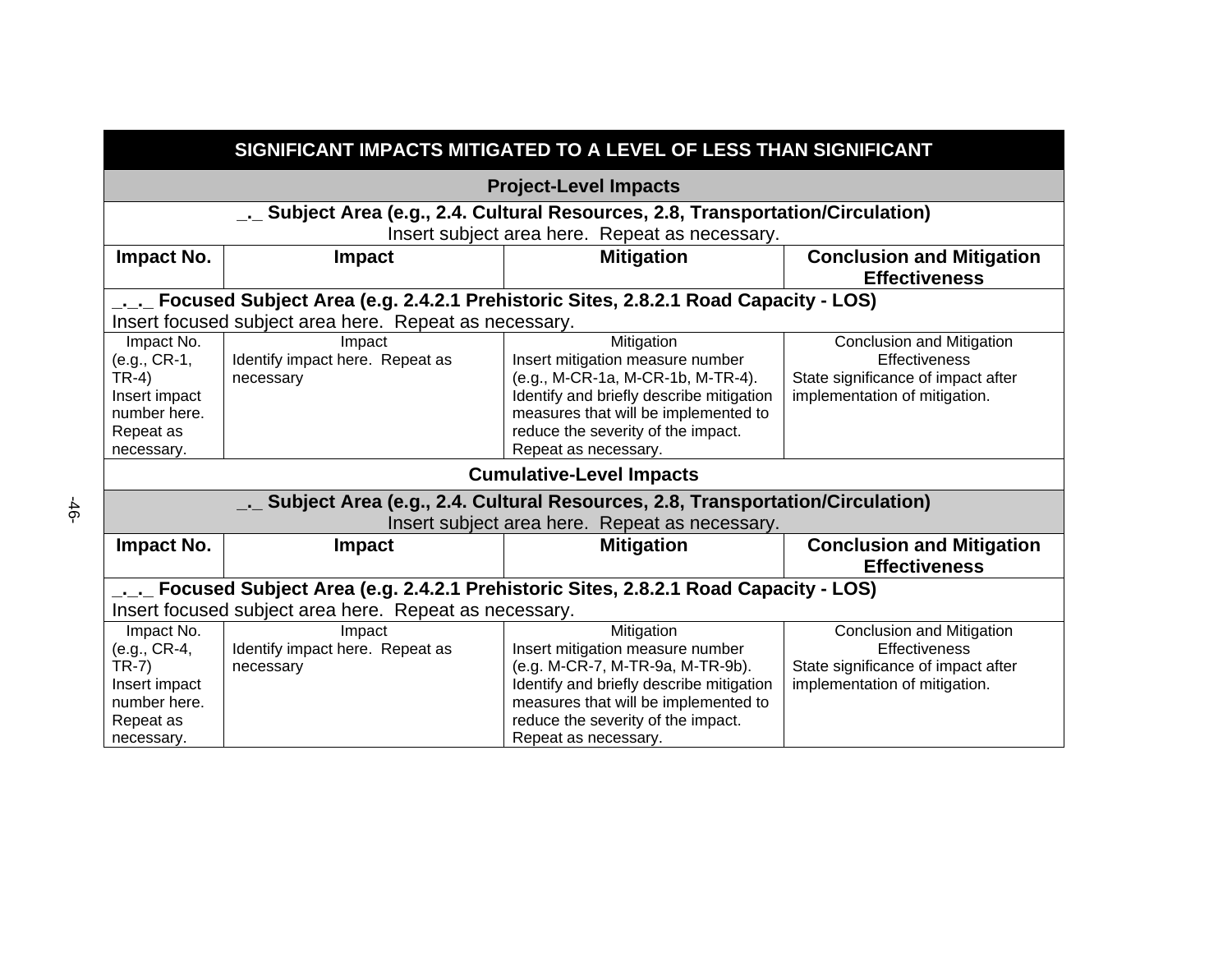## **Comparison of Project Alternative Impacts to Significant Proposed Project Impacts**

| <b>Impact Category</b>      | No Project/<br><b>No Build</b> | <b>Alternative</b><br>$Location - X$<br><b>Property</b> | <b>Alternative</b><br>$Location - Y$<br><b>Property</b> | Reduced<br>Project – No<br><b>Gas Station</b> | <b>Reduced</b><br>Project – No<br><b>Supermarket</b> | <b>Reduced</b><br><b>Supermarket</b><br><b>Facility</b> | No Gas<br>Station $-$<br><b>Small Retail</b><br><b>Shop</b><br><b>Building</b> |
|-----------------------------|--------------------------------|---------------------------------------------------------|---------------------------------------------------------|-----------------------------------------------|------------------------------------------------------|---------------------------------------------------------|--------------------------------------------------------------------------------|
| Transportation/Circulation  | Less                           | Greater                                                 | Greater                                                 | Less                                          | Less                                                 | Less                                                    | Less                                                                           |
| Air Quality                 | Less                           | Similar                                                 | Similar                                                 | Less                                          | Greater                                              | Greater                                                 | Less                                                                           |
| <b>Noise</b>                | Less                           | Less                                                    | Similar                                                 | Similar                                       | Less                                                 | Similar                                                 | Similar                                                                        |
| Drainage/Hydrology          | Similar                        | Similar                                                 | Less                                                    | Similar                                       | Similar                                              | Similar                                                 | Similar                                                                        |
| <b>Biological Resources</b> | Similar                        | Similar                                                 | Less                                                    | Similar                                       | Similar                                              | Similar                                                 | Similar                                                                        |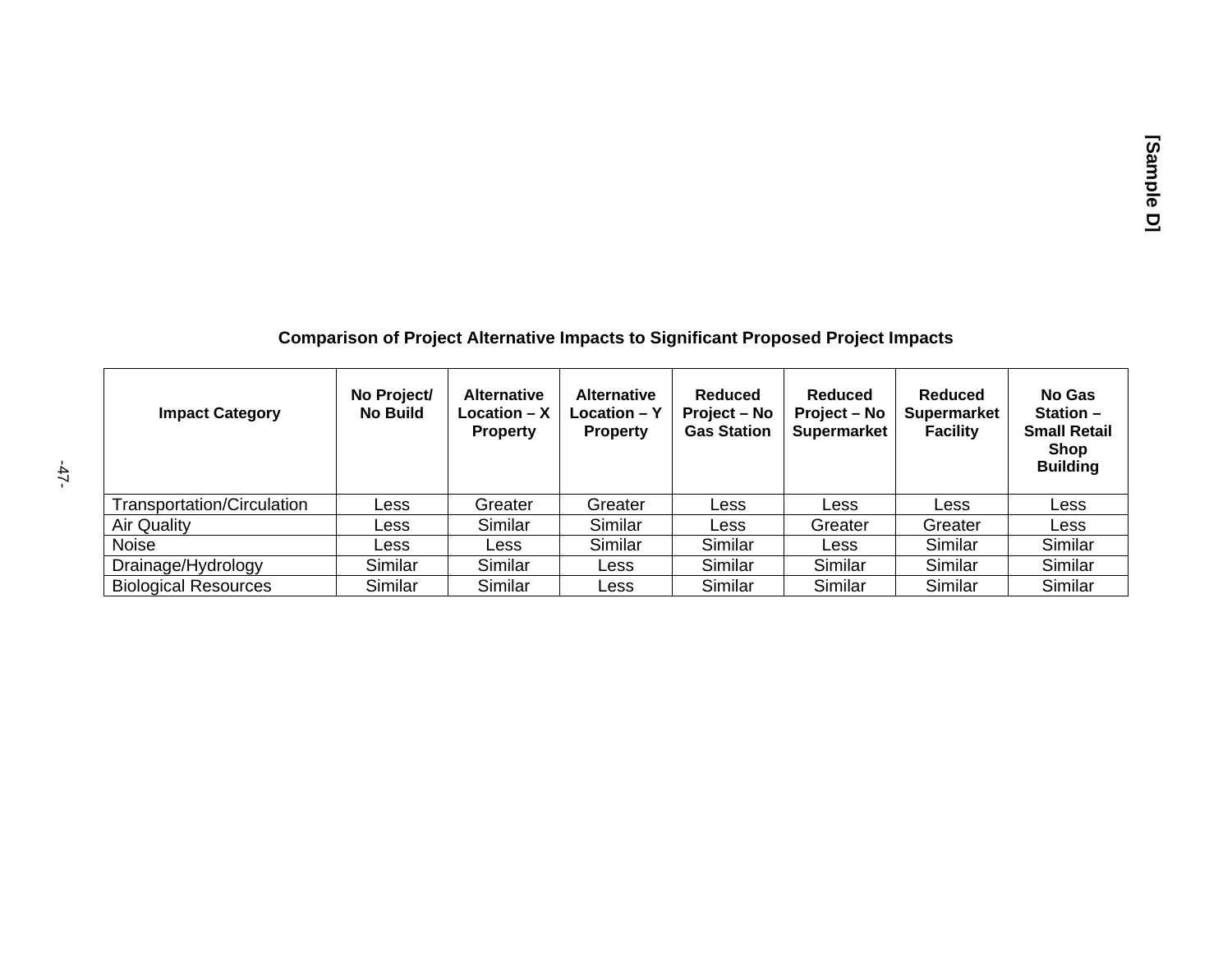## **[Sample E]**

## **SAMPLE OF MATRIX OF PROJECT APPROVALS**

| <b>Discretionary Approval/Permit</b>           | <b>Approving Agency</b>                     |
|------------------------------------------------|---------------------------------------------|
| <b>General Plan Amendment</b>                  | County of San Diego                         |
| Specific Plan                                  |                                             |
| Rezone                                         |                                             |
| <b>Tentative Map</b>                           |                                             |
| <b>Major Use Permit</b>                        |                                             |
| Landscape Plans                                |                                             |
| <b>Habitat Loss Permit</b>                     |                                             |
| <b>Grading Permit</b>                          |                                             |
| <b>Improvement Plans</b>                       |                                             |
| <b>County Right-of-Way Permits</b>             |                                             |
| <b>Air Quality Permit to Construct</b>         |                                             |
| Air Quality Permit to Operate - Title V Permit |                                             |
| Annexation to a City or Special District       | <b>Local Agency Formation Commission</b>    |
|                                                | (LAFCO)                                     |
| State Highway Encroachment Permit              | <b>CALTRANS</b>                             |
| National Pollutant Discharge Elimination       | <b>Regional Water Quality Control Board</b> |
| System (NPDES) Permit                          | (RWQCB)                                     |
| <b>General Industrial Stormwater Permit</b>    |                                             |
| <b>General Construction Stormwater Permit</b>  |                                             |
| Waste Discharge Requirements Permit            |                                             |
| 401 Permit - Water Quality Certification       |                                             |
|                                                |                                             |
| 1603 - Streambed Alteration Agreement          | CA Department of Fish and Game              |
|                                                | (CDFG)                                      |
| Section 7 - Consultation or Section 10a Permit | <b>US Fish and Wildlife Services</b>        |
| - Incidental Take                              | (USFWS)                                     |
| 404 Permit – Dredge and Fill                   | US Army Corps of Engineers (ACOE)           |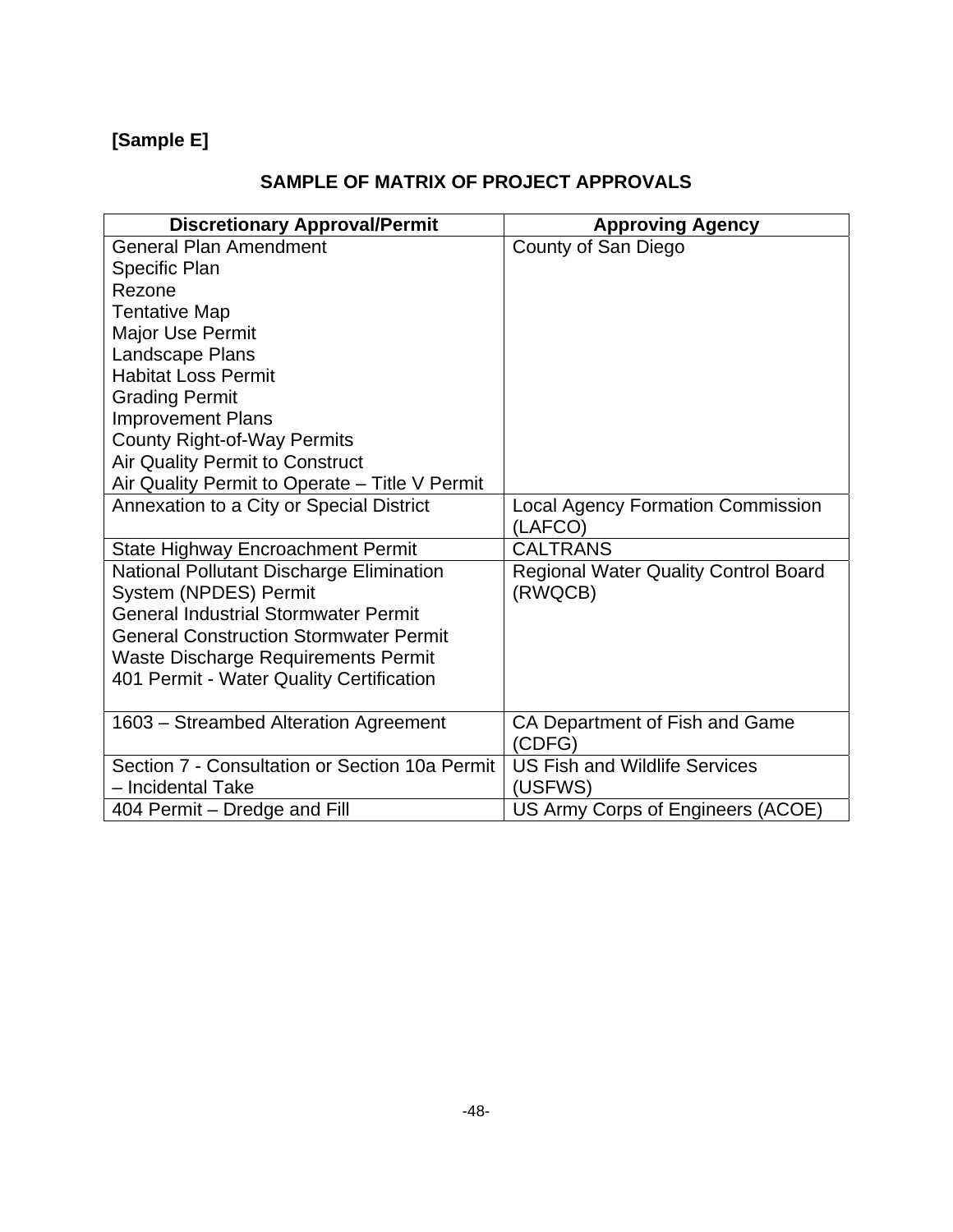#### **[Sample F]**

### **SUBJECT AREA AND FOCUSED SUBJECT AREA ANALYSIS FORMAT**

#### **SAMPLE – CULTURAL RESOURCES**

- **2.6 Cultural Resources**
- **2.6.1 Existing Conditions**
- **2.6.2 Analysis of Project Effects and Determination as to Significance**
- **2.6.2.1** *Prehistoric Sites*

Guidelines for the Determination of Significance

Analysis

**2.6.2.2** *Historic Sites*

Guidelines for the Determination of Significance

Analysis

- **2.6.3 Cumulative Impact Analysis**
- **2.6.4 Growth Inducing Impacts**
- **2.6.5 Significance of Impacts Prior to Mitigation**
- **2.6.6 Mitigation**
- **2.6.7 Conclusion**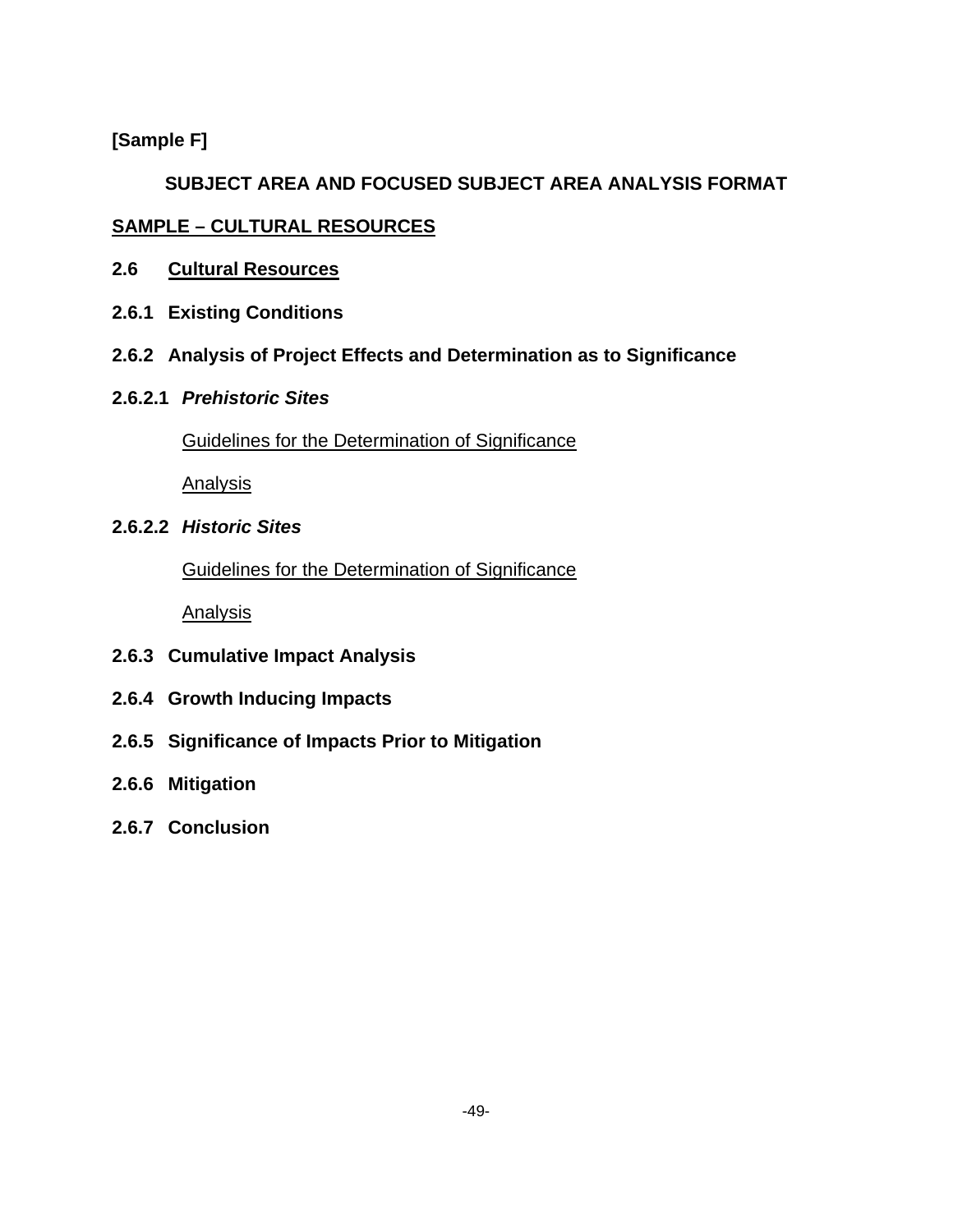### **SAMPLE – NOISE**

- **2.4 Noise**
- **2.4.1 Existing Conditions**
- **2.4.2 Analysis of Project Effects and Determination as to Significance**
- **2.4.2.1** *Noise Sensitive Areas Affected by Airborne Noise*

Guidelines for the Determination of Significance

Analysis

**2.4.2.2** *Project Generated Airborne Noise*

Guidelines for the Determination of Significance

Analysis

#### **2.4.2.3** *Groundborne Vibration and Noise Impacts*

Guidelines for the Determination of Significance

Analysis

- **2.4.3 Cumulative Impact Analysis**
- **2.4.4 Growth Inducing Impacts**
- **2.4.5 Significance of Impacts Prior to Mitigation**
- **2.4.6 Mitigation**
- **2.4.7 Conclusion**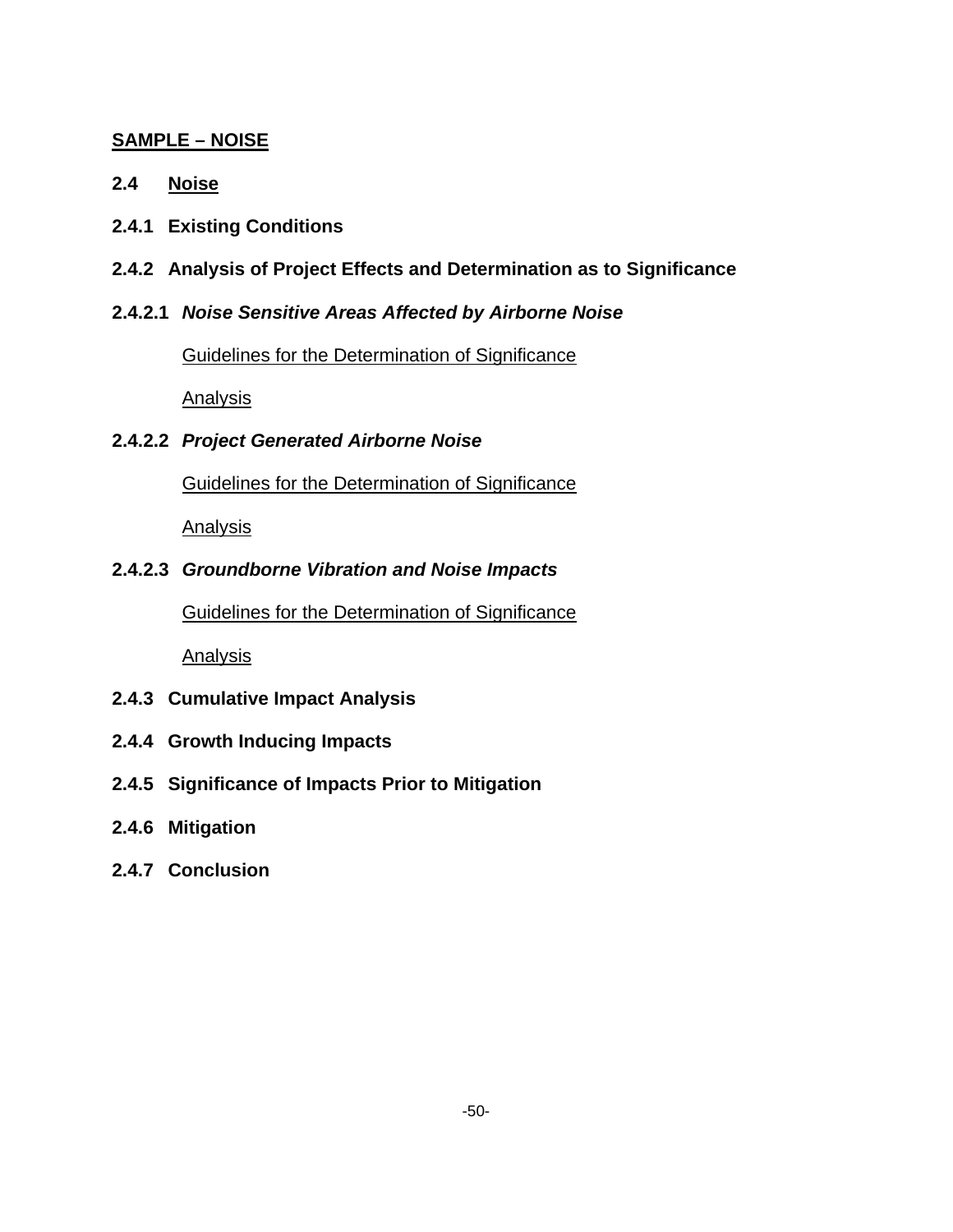#### **GUIDANCE AND SAMPLE FINDINGS REGARDING SIGNIFICANT EFFECTS**

### **GUIDANCE:**

Required Findings. Section 21081 of CEQA, and Section 15091 of the State CEQA Guidelines, prohibit project approval unless the public agency makes one or more written findings for **each** of the significant effects identified in the EIR, accompanied by a brief explanation of the **rationale** for each finding. The possible findings are:

- Changes or alterations have been made in, or incorporated into, the project which avoid or substantially lessen the significant effects as identified in the final EIR.
- Such changes or alterations are within the responsibility and jurisdiction of another public agency and not the agency making the finding. Such changes have been adopted by such other agency or can and should be adopted by such other agency.
- Specific economic, legal, social, technological, or other considerations, including provision of employment opportunities for highly trained workers, make infeasible the mitigation measures or project alternatives identified in the final EIR.

#### Approaches Available

- For many projects, all significant effects are mitigated. In that case, finding (1) under Section 15091(a) must be made for each significant effect, together with a statement of the rationale which supports the finding. The format for this approach should be substantially as is provided at Sample A below. Provide subject headings and group the significant effects under them, with the headings and the numbering of the significant effects and the mitigation measures to match the Final EIR text.
- For some projects, a mix of findings (1), (2) or (3) above may be applicable. In those cases, the format for the findings will be more complicated. The format should be substantially as in Sample B below, but may be adjusted as appropriate.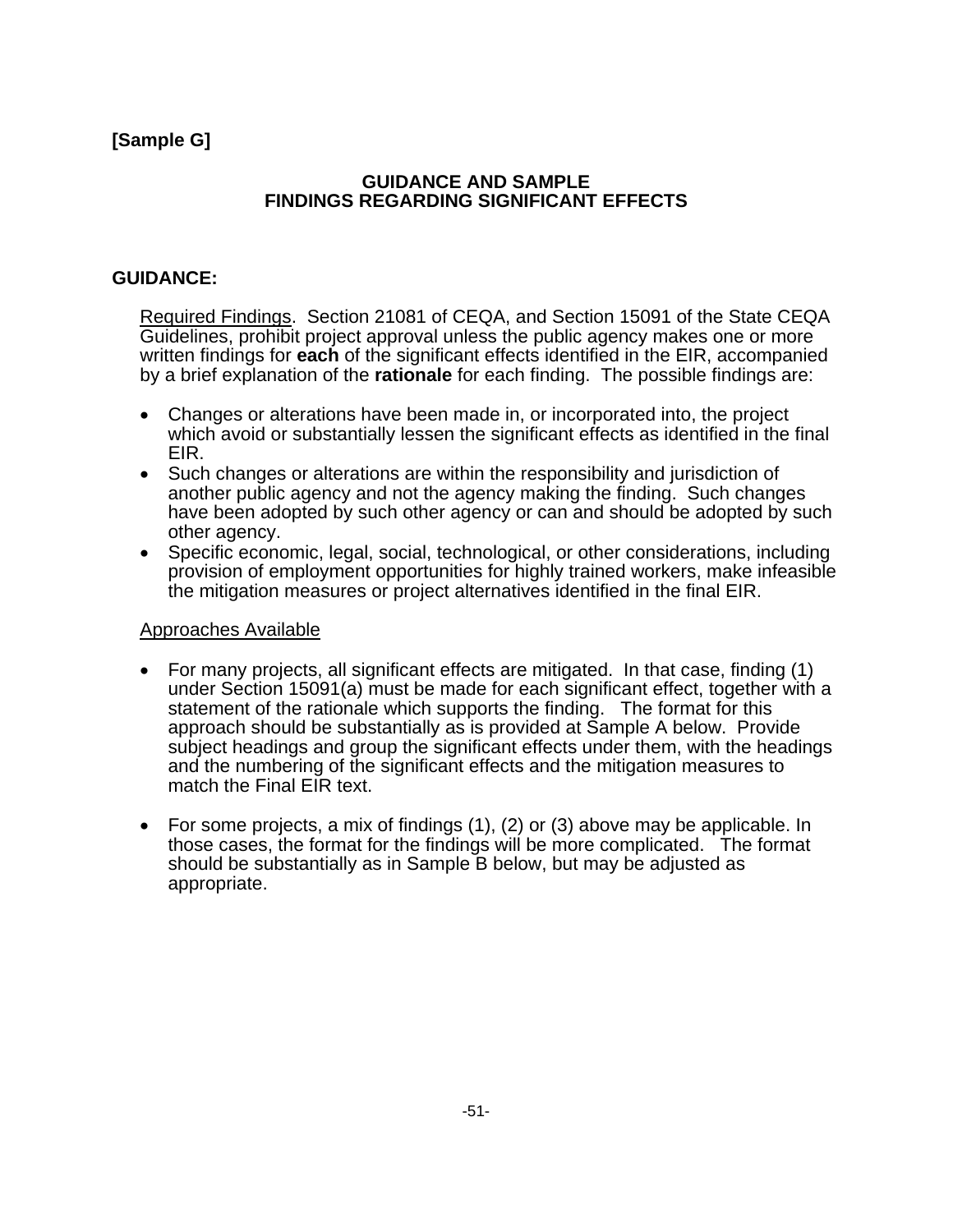#### **SAMPLES:**

**Sample A.** (Where all significant effects are mitigated):

#### "**FINDINGS REGARDING SIGNIFICANT EFFECTS**

"Pursuant to Section 15091 of the State CEQA Guidelines, the [decision making body] finds that, for each of the significant effects identified in the FEIR, changes or alterations have been required in, or incorporated into, the project which avoid or substantially lessen ("mitigate") each of the significant environmental effects as identified in the FEIR. The Impacts and Mitigation Measures are stated fully in the FEIR. The following are brief explanations of the rationale for this finding for each Impact:

#### "(1) Transportation/Circulation Impacts

**Impact TR-2:** With the implementation of the proposed project, Impact (insert impact number) would cause an effect to \_\_\_\_ (insert subject area) that would impact (insert subsubject area) because of cinsert what characteristics of the project will cause the effect).

(e.g., With the impementation of the proposed project, Impact TR-4 would cause an effect to Traffic that would impact intersections because of the additional daily trips that the project will contribute).

**Mitigation M-TR-2a:** The mitigation measures specified in the FEIR have been imposed upon the project as conditions of approval, requiring [provide summary of required mitigation]

. Implementation of this mitigation measure will [describe how mititgation measure will avoid or substantially lessen the significant effect, and what will be the consequence in terms of the significance criteria]

.

**Impact TR-3:** [Continue as above for each significant effect]

"(2) Biological Resource Impacts

**Impact BR-1:** [Continue as above]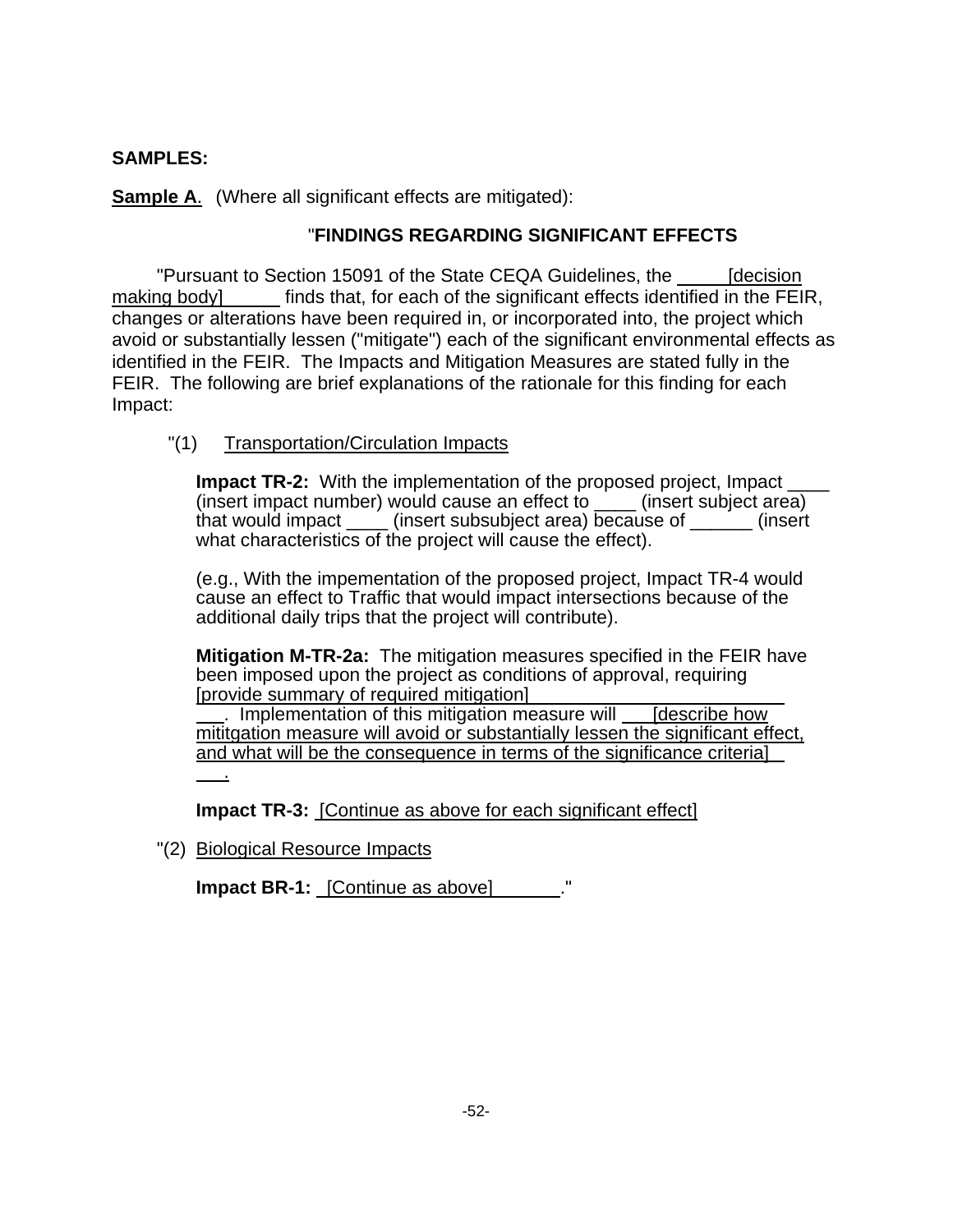**Sample B**: (Where a combination of findings (1), (2) and/or (3) applies):

## "**FINDINGS REGARDING SIGNIFICANT EFFECTS**

"A. Pursuant to Section 15091(a)(1) of the State CEQA Guidelines, the [decision making body] finds that, for each of the following significant effects as identified in the FEIR, changes or alterations (Mitigation Measures) have been required in, or incorporated into, the project which avoid or substantially lessen each of the significant environmental effects as identified in the FEIR. The significant effects (Impacts) and Mitigation Measures are stated fully in the FEIR. The following are brief explanations of the rationale for this finding for each Impact:

### "(1) Transportation/Circulation Impacts

**Impact TR-2:** With the implementation of the proposed project, Impact (insert impact number) would cause an effect to \_\_\_\_ (insert subject area) that would impact (insert subsubject area) because of cinsert what characteristics of the project will cause the effect).

(e.g., With the impementation of the proposed project, Impact TR-4 would cause an effect to Traffic that would impact intersections because of the additional daily trips that the project will contribute).

**Mitigation M-TR-2a:** The mitigation measures specified in the FEIR have been imposed upon the project as conditions of approval, requiring [provide summary of required mitigation]

. Implementation of this mitigation measure will [describe how mititgation measure will avoid or substantially lessen the significant effect, and what will be the consequence in terms of the significance criteria]

.

**Impact TR-3:** [Continue as above for each significant effect]

"B. Pursuant to Section 15091(a)(2) of the State CEQA Guidelines, the [decision making body] finds that, for each of the following significant effects as identified in the FEIR, changes or alterations which would avoid or substantially lessen these significant effects are within the responsibility and jurisdiction of another public agency and not the agency making the finding. Such changes have been adopted by such other agency or can and should be adopted by such other agency. The significant effects (Impacts) and Mitigation Measures are stated fully in the FEIR. The following are brief explanations of the rationale for this finding for each Impact:

"(4) Air Quality Impacts

**Impact AQ-4:** With the implementation of the proposed project. Impact (insert impact number) would cause an effect to \_\_\_\_ (insert subject area) that would impact \_\_\_\_ (insert subsubject area) because of \_\_\_\_\_\_ (insert what characteristics of the project will cause the effect).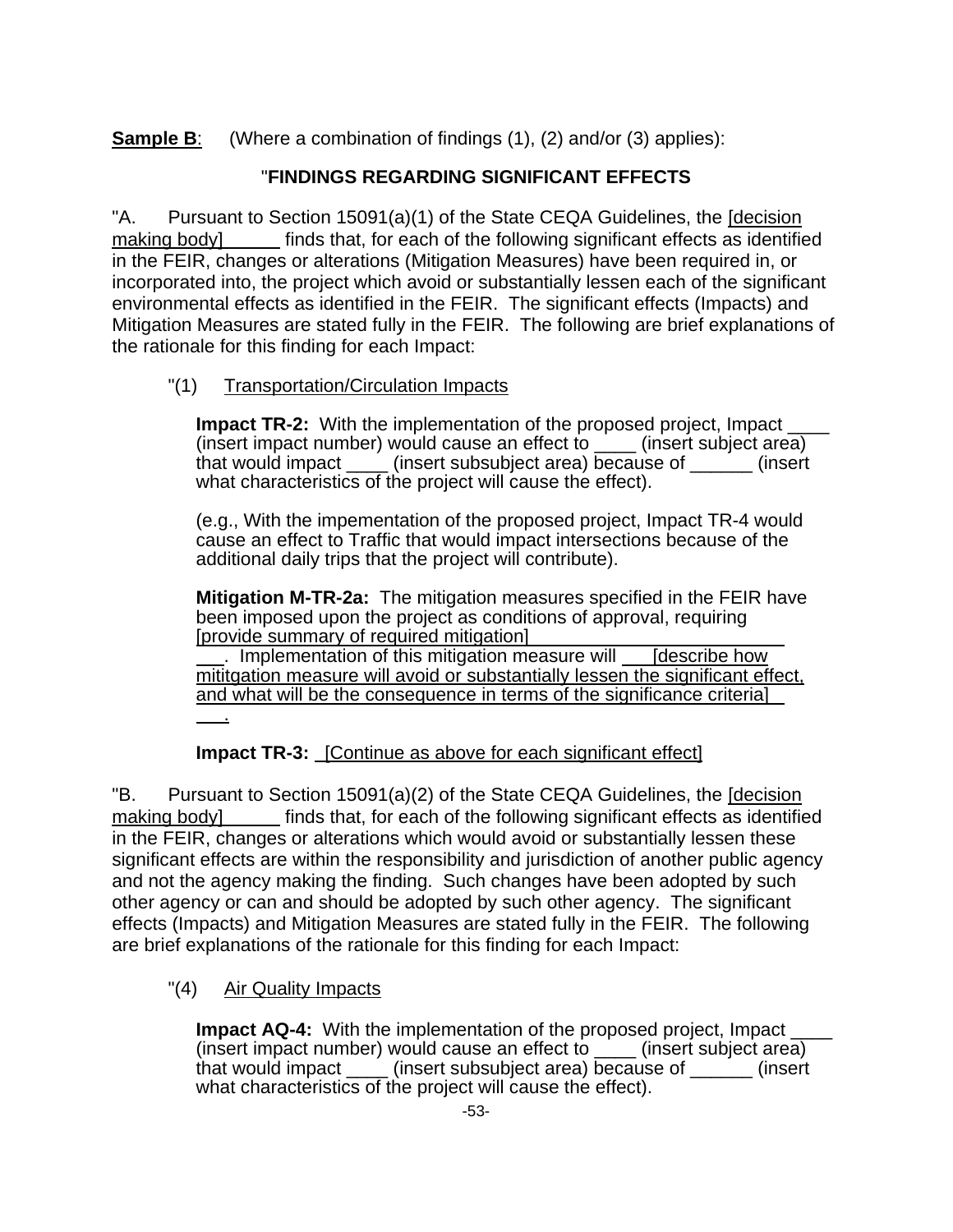**Mitigation M-AQ-4a:** The mitigation measure(s) specified in the FEIR of [describe mitigation measure(s)] is/are within the responsibility and jurisdiction of [specify other public agency] . The (se) mitigation measures **[either "were adopted by that agency on** [specify adoption information] " or "can and should be adopted b " can and should be adopted by that agency because [explain rationale]

**Impact AQ-5:** [Continue as above for each significant effect]"

"C. Pursuant to Section 15091(a)(3) of the State CEQA Guidelines, the [decision making body] finds that, for each of the following significant effects and project alternatives as identified in the FEIR, specific economic, legal, social, technological, or other considerations make the mitigation measures or project alternatives infeasible:

"(6) Visual / Aesthetic Impacts

**Impact AE-6:** With the implementation of the proposed project, Impact (insert impact number) would cause an effect to \_\_\_\_ (insert subject area) that would impact \_\_\_\_\_ (insert subsubject area) because of \_\_\_\_\_\_ (insert what characteristics of the project will cause the effect).

**Mitigation M-AE-6:** The *\_\_\_\_\_\_\_\_\_\_\_\_ [identify alternative or mitigation* measure] discussed at pages \_\_\_\_\_\_ of the Final EIR is infeasible because [set forth rationale for infeasibility, with reference to the location in the Final EIR or other places in the record where the supporting information can be found]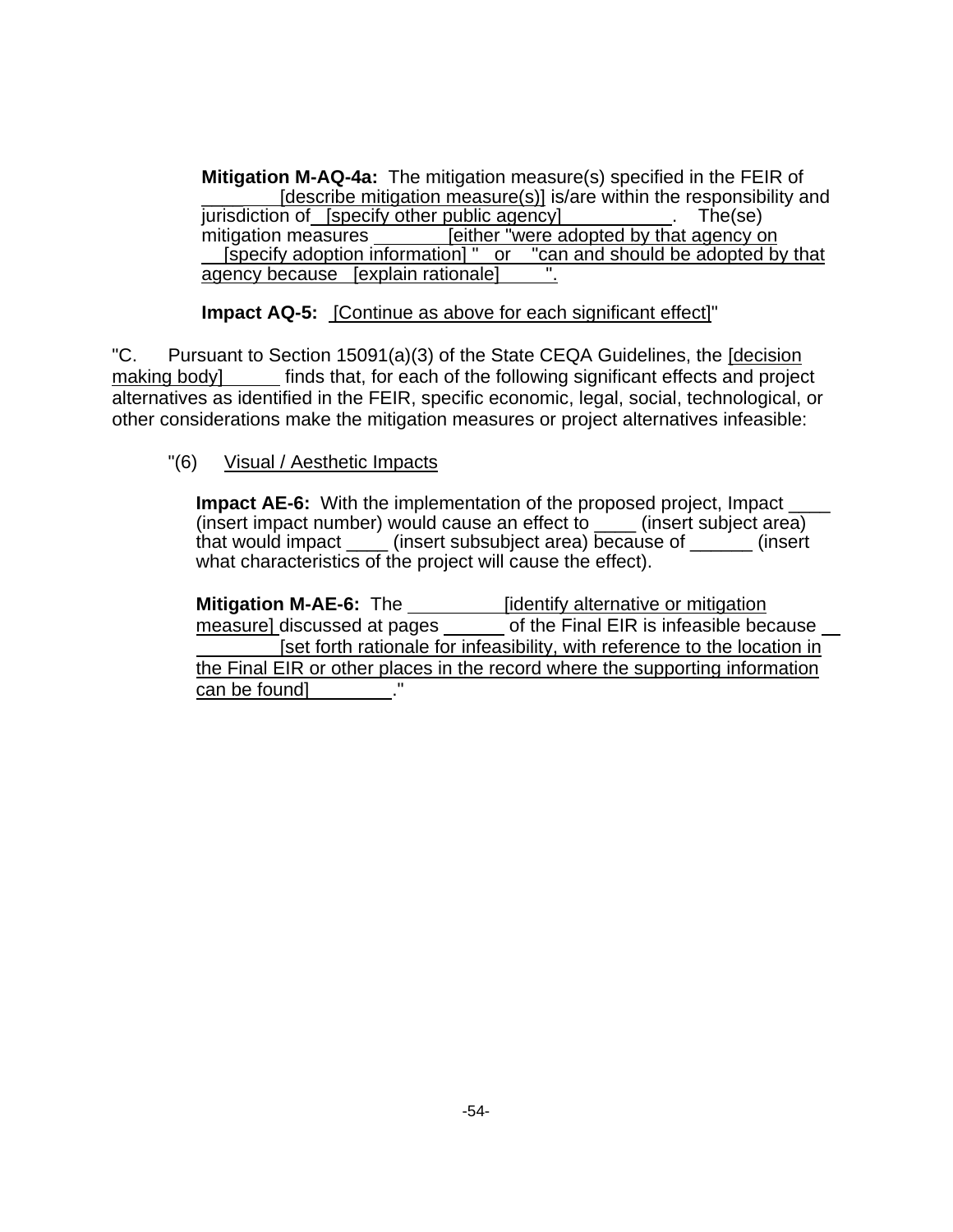### **[Sample H]**

#### **GUIDANCE REGARDING EVALUATION OF AND RESPONSES TO COMMENTS**

#### **1. IDENTIFYING SUBSTANTIVE COMMENTS:**

A comment deserving a substantive response may be :

- a. A recommendation for proposed changes to the project, proposed mitigation or alternatives to reduce significant effects of the project; or
- b. An objection to the adequacy of the Environmental Impact Report (EIR) or the data, analysis or conclusions on environmental issues.

 Be relatively inclusive in identifying statements that could be interpreted as meeting the above criteria. However, if a comment fails to raise any substantive matter, a general response such as the following should be used:

"The County of San Diego acknowledges and appreciates this letter. However, the **(choose one of the following as appropriate):** 

"issues raised are not related to an environmental issue pursuant to CEQA." OR

 "issues raised are not at variance with the existing content of the draft EIR." OR

"letter fails to raise any issue or make a substantive comment."

 Do not identify multiple comments as one comment. Make sure to break out individual comments.

#### **2. DIRECTIONS FOR RESPONDING TO COMMENTS:**

 The responses to comments are a very important legal and technical component of the CEQA process. Therefore, substantial time and effort is required to adequately respond to comments. The following guidance must be complied with when responding to comments: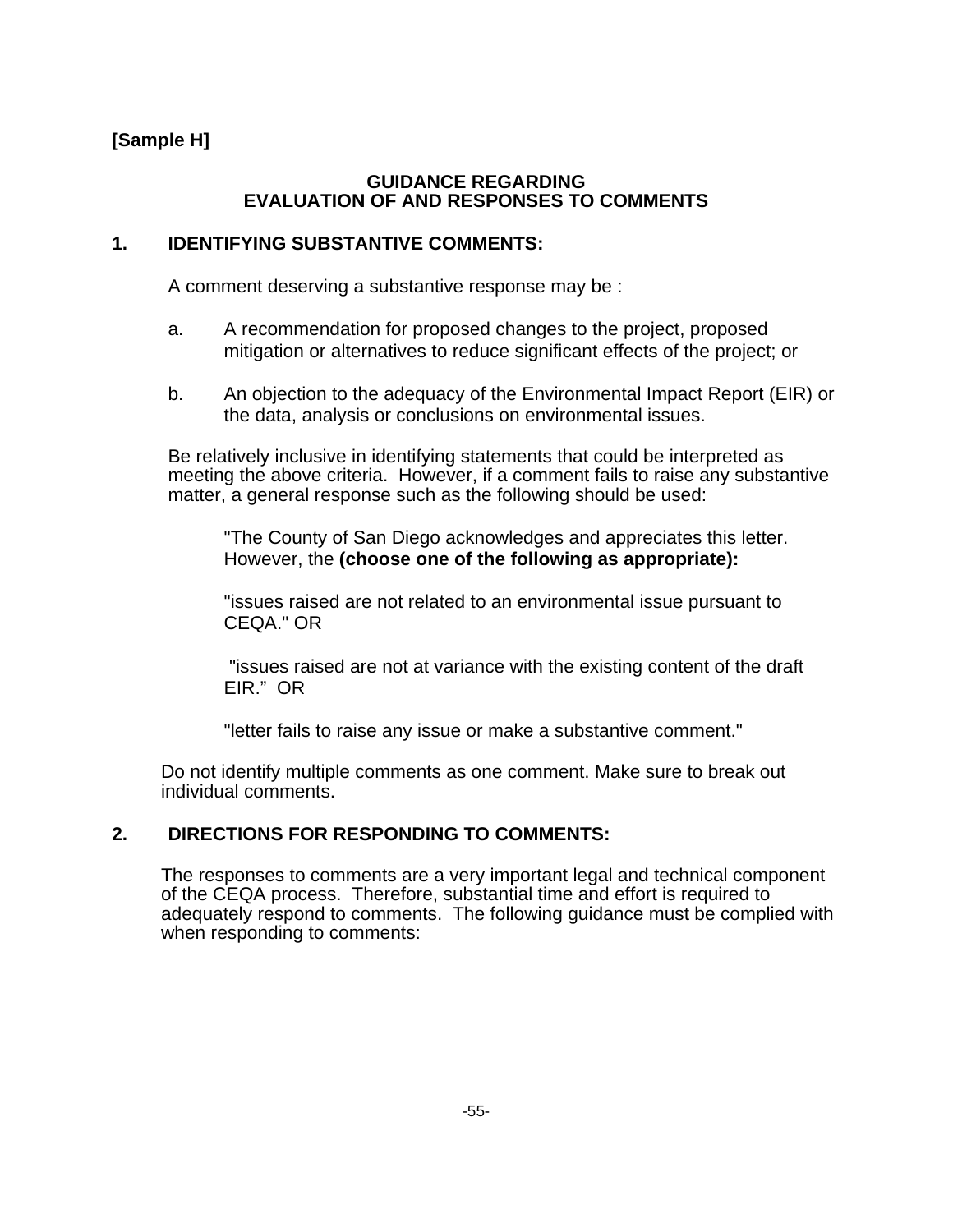- a. Clearly identify each comment letter with an alphabetical identifier (i.e., A, B, C, then AA, AB, AC, etc.). Then identify specific comments on a copy of the comment letter and assign each comment an alphanumeric designation (e.g., A-5, KK-32). Responses to comments must be keyed to this assigned number. DO NOT COMBINE WHAT SHOULD BE SEPARATE COMMENTS INTO ONE LARGE COMMENT. It is better to break out multiple issues raised into their component parts and respond to each discrete issue.
- b. The response must demonstrate an unbiased, good faith, and reasoned analysis of each comment received.
- c. Responses must be written in the context that the County is responding to the comment, not the consultant or applicant.
- d. Do not paraphrase comments. If comments are to be rewritten, they must be rewritten verbatim. It is preferred that a copy of the comment letter be scanned onto one-half of an 8.5" x 11" paper in landscape orientation with responses word processed onto the other half.
- e. The level of detail in the response must be consistent with the level of detail in the comment.
- f. Unsubstantiated conclusions in responses are not acceptable. **All responses must be supported by substantial evidence.**
- g. Initiate the response with a clear statement as to whether or not the County concurs with the recommendation or objection.
- h. If the County does not concur with the comment, include a fact-based discussion of the rationale for why the County does not concur.
- i. If the County concurs with the comment, determine whether responding to the comment would involve making "important changes" to the EIR, including the project description, impact discussion, mitigation or alternatives discussion.
	- (1) If responding to the comment would require making important changes, make those revisions, and simply state this in the response, along with a reference as to where the revision was made. Always double check to ensure that the reference is accurate.
	- (2) If responding to the comment does not require revision to the draft EIR (even if the County concurs with the comment), state this and give a brief rationale for not making any revision (unless the reasoning is clearly obvious).
- j. Respond directly to the comments as written. Avoid excessive interpretation of what is believed to be the point of the comment.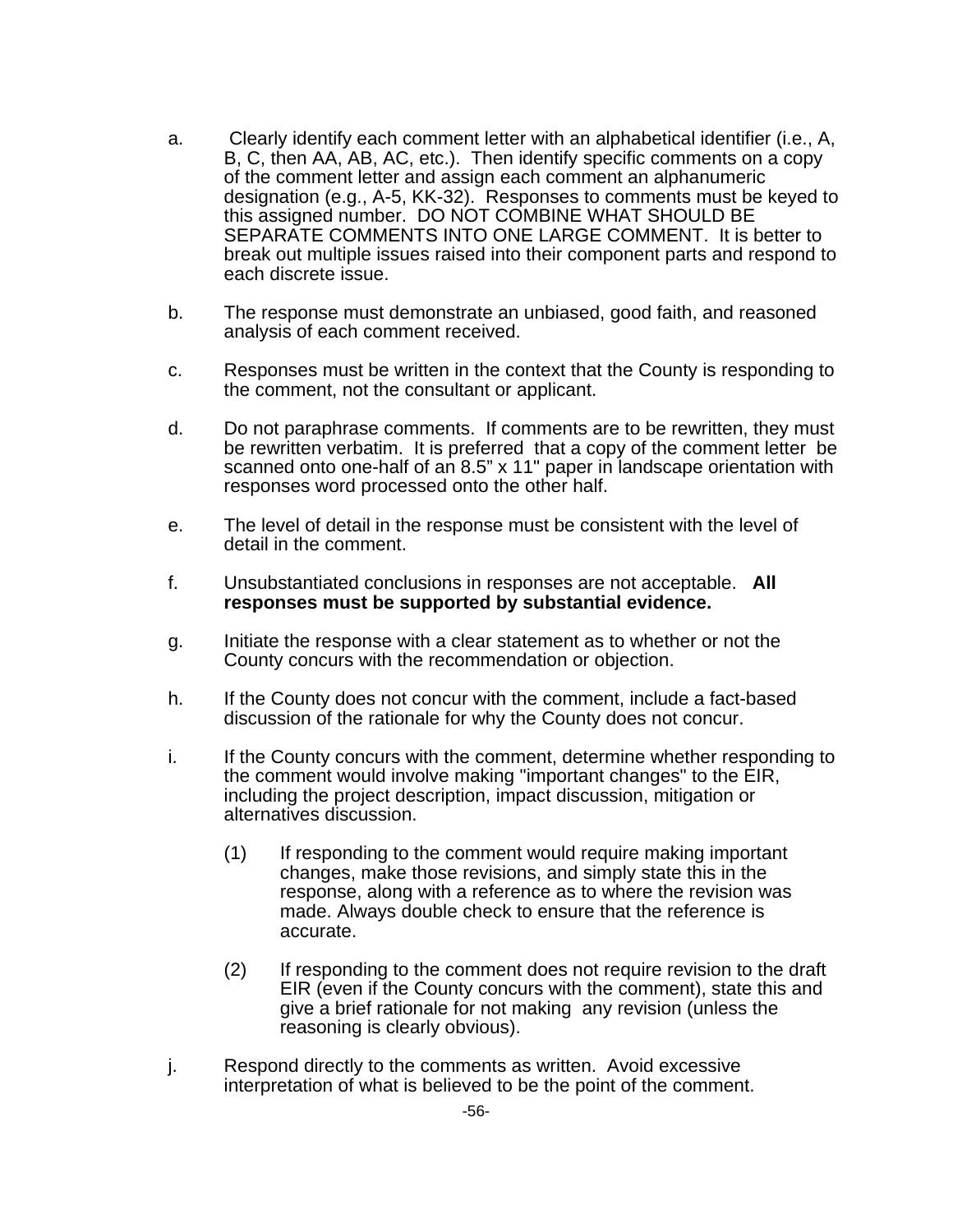- k. Once a draft response is written, re-read the comment and response to make sure that the response actually addresses the issues brought forth in the comment. It is common that issues are missed or that deviation from the issue occurs as the response is written.
- l. Cross-references may be made to responses to other comments, to avoid repetition and to reduce time and costs. Always double check to ensure that the reference is accurate and that the cross-referenced response fully addresses all points raised in the comment.
- m. For each response, which relies upon information contained in the EIR, provide page references to the locations where that information may be found.

#### **3. HANDLING OF LATE COMMENTS:**

- a. The County considers comments on EIRs to be received "on time" if the comment is:
	- (1) Received from the State Clearinghouse;
	- (2) Postmarked on or before the date of the close of the public review period (including any extensions); or
	- (3) Received (either hand delivered or by fax) at the address in the legal advertisement or the County Clerk at or before 4:00 p.m. on the date of the close of the public review period.
- b. **The County does not formally include responses to late comments in the final EIR.** The following procedures must be followed in handling of late comments:
	- (1) Comments that are late will be stamped as such upon receipt by County staff and separated from comments received on time.
	- (2) Late comments will be reviewed and responded to by the consultant per the requirements of Section 2, above except:
		- (a) Late comment responses will be kept separate from the responses to timely comments;
		- (b) Late commenters must not be listed on the List of Individuals, Organizations, and Public Agencies that Commented on the draft EIR;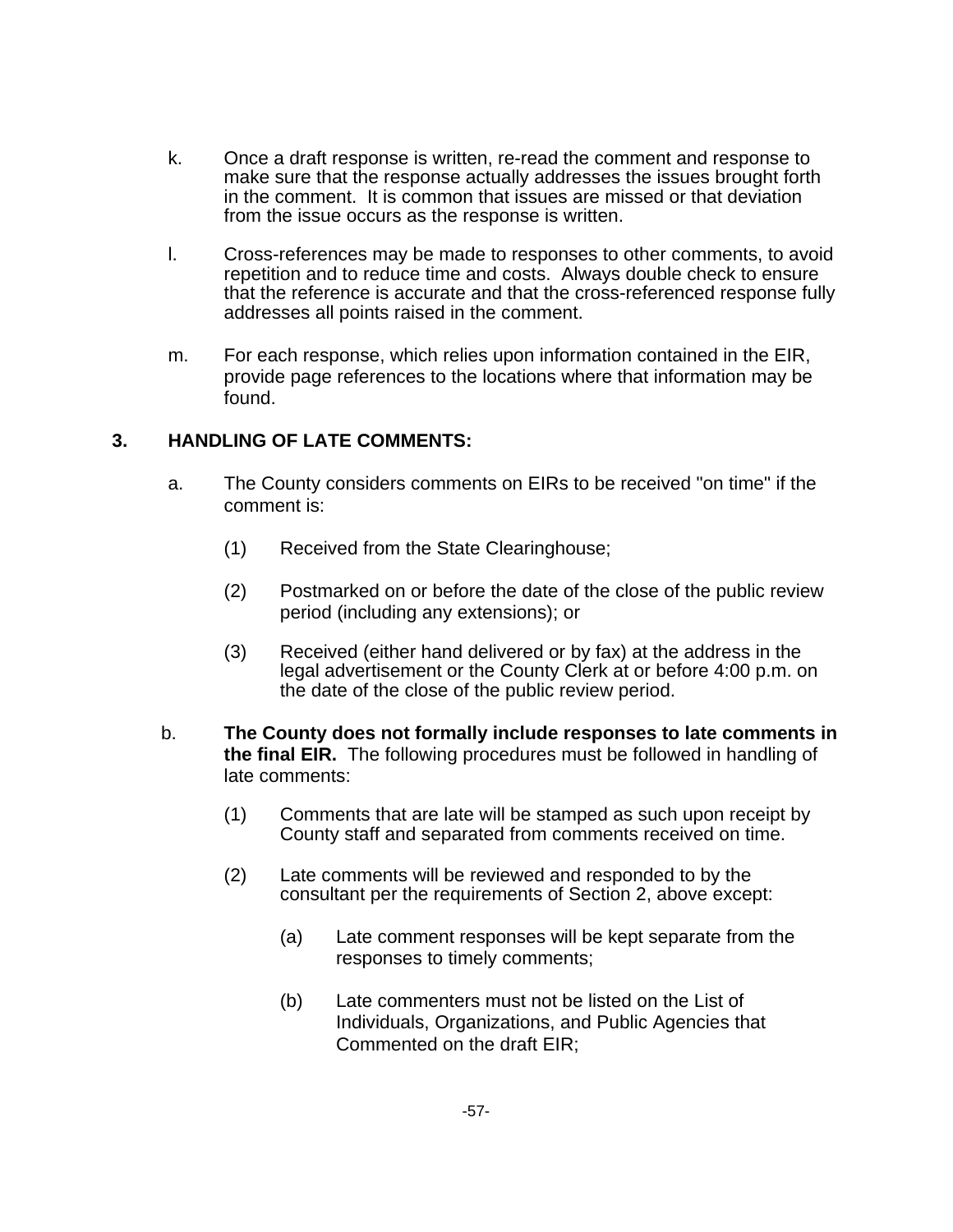- (c) County staff will place late comments and responses in the case file and will not include them in the final EIR package; and
- (d) Late commenters will not be given the ten day advance notice of hearing.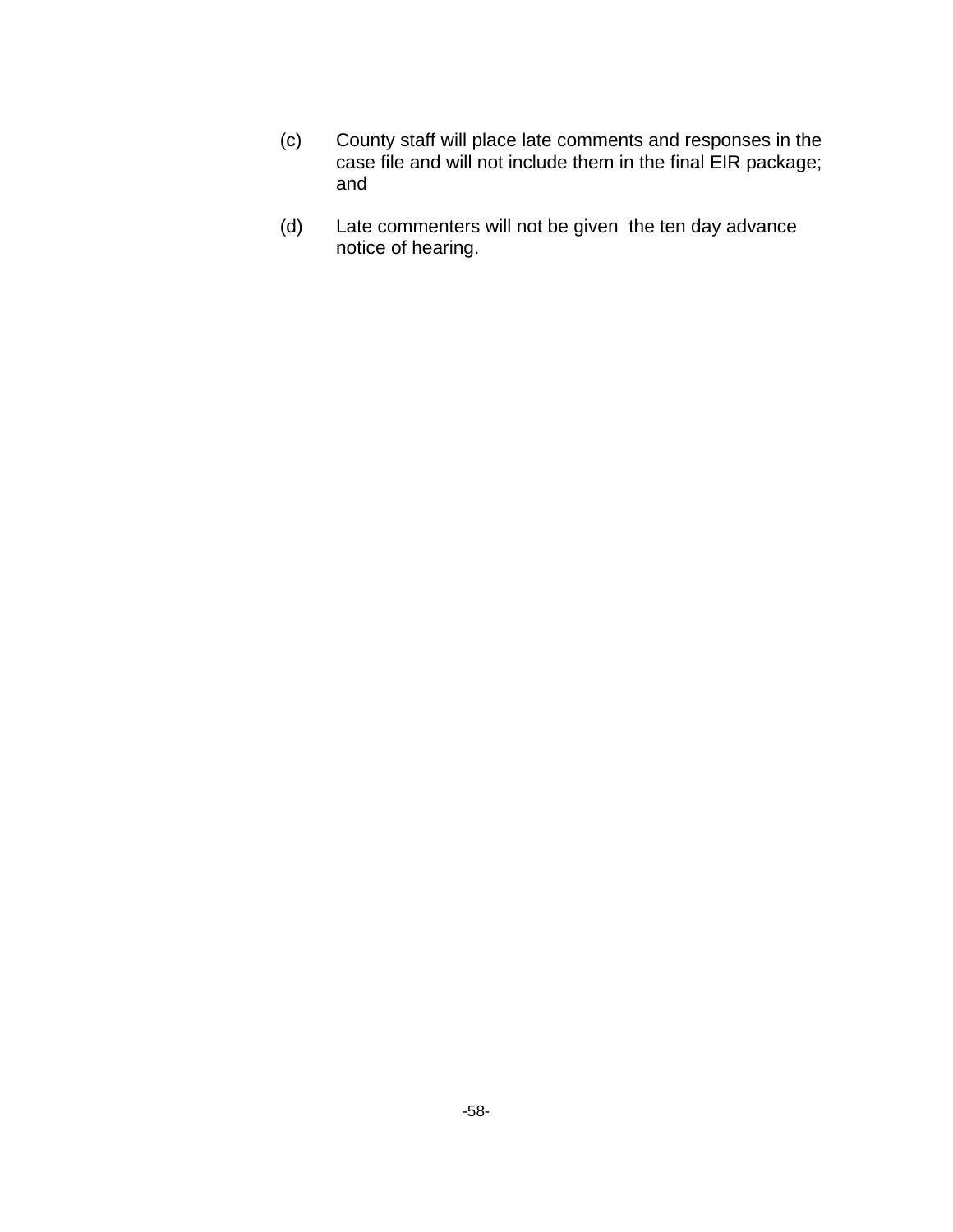**[Sample I]** 

### **LIST OF PERSONS, ORGANIZATIONS, AND PUBLIC AGENCIES THAT COMMENTED ON THE DRAFT EIR**

A draft version of this EIR was circulated for public review from Month XX, 20XX to Month XX, 20XX. The following is a listing of the names and addresses of persons, organizations, and public agencies that commented during this public review period.

| <b>FEDERAL AGENCIES</b> | <b>ADDRESS</b> |
|-------------------------|----------------|
|                         |                |

**STATE AGENCIES** ADDRESS

**COUNTY, CITY, AND OTHER LOCAL AGENCIES ADDRESS** 

**ORGANIZATIONS ADDRESS** 

**INDIVIDUALS ADDRESS**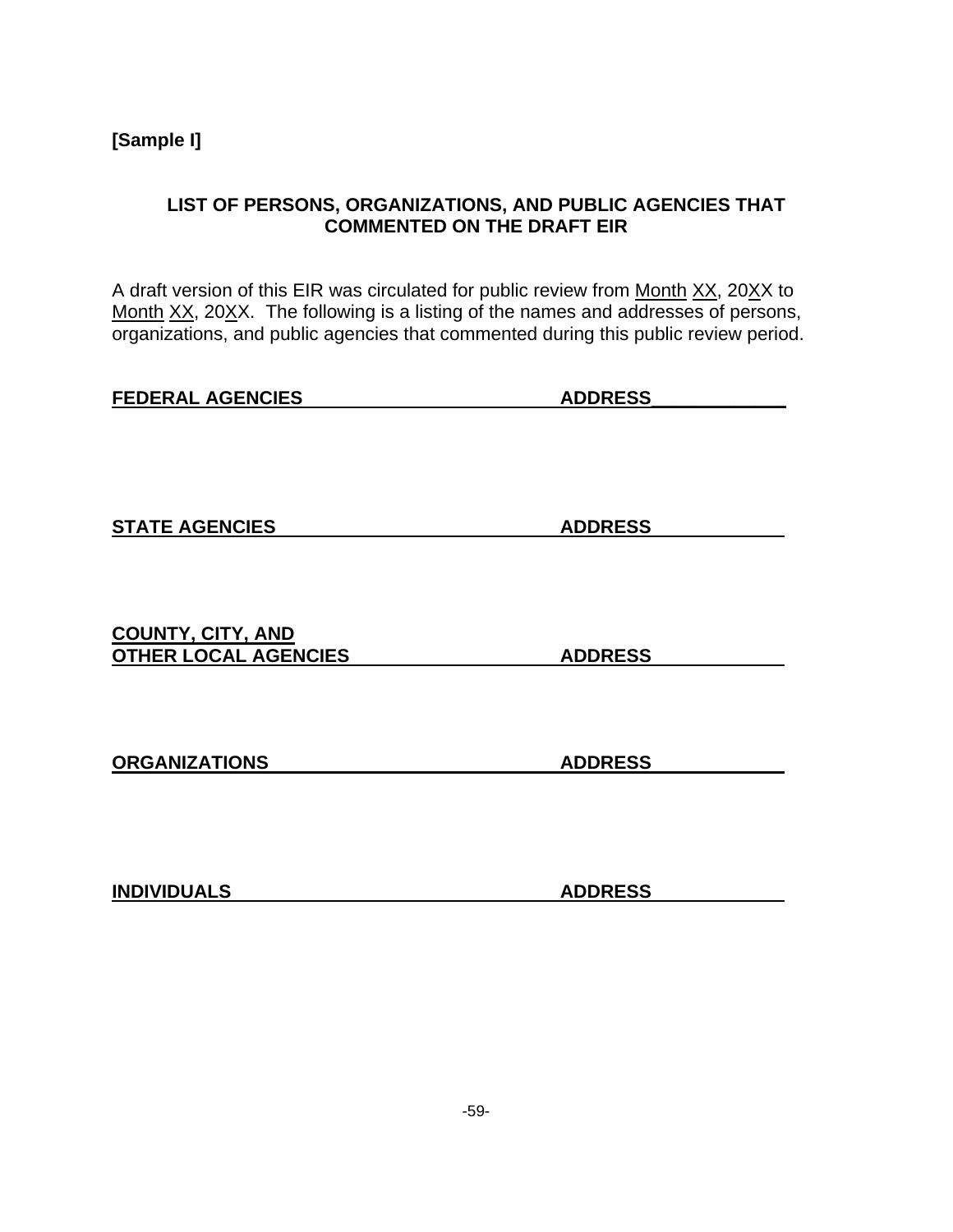#### **[Sample J]**

#### **GUIDANCE AND SAMPLE REGARDING STATEMENTS OF OVERRIDING CONSIDERATIONS (State CEQA Guidelines Section 15093)**

#### **GUIDANCE:**

Section 15093 of the State CEQA Guidelines provides:

- a. CEQA requires the decision-making body to balance, as applicable, the economic, legal, social, technological, or other benefits of a proposed project against its unavoidable environmental risks when determining whether to approve the project. If the specific economic, legal, social, technological, or other benefits of a proposed project outweigh the unavoidable adverse environmental effects, the adverse environmental effects may be considered "acceptable".
- b. When the lead agency approves a project which will result in the occurrence of significant effects which are identified in the final EIR but are not avoided or substantially lessened, the agency shall state in writing the specific reasons to support its action based on the final EIR and/or other information in the record. The statement of overriding considerations shall be supported by substantial evidence in the record.
- c. If an agency makes a statement of overriding considerations, the statement should be included in the record of the project approval and should be mentioned in the notice of determination. The statement does not substitute for, and shall be in addition to, findings required pursuant to Section 15091.

The San Diego County CEQA Guidelines provide that:

 Specific **economic** considerations which provide overriding benefits may include, but are not limited to:

- \* A significant increase in newly created long-term jobs.
- \* A significant increase in direct revenue to the County.
- \* Satisfaction of demand for a scarce product that is infeasible to produce at an alternative site where unmitigable environmental impacts can be avoided.

Specific **social** considerations which provide overriding benefits may include, but are not limited to: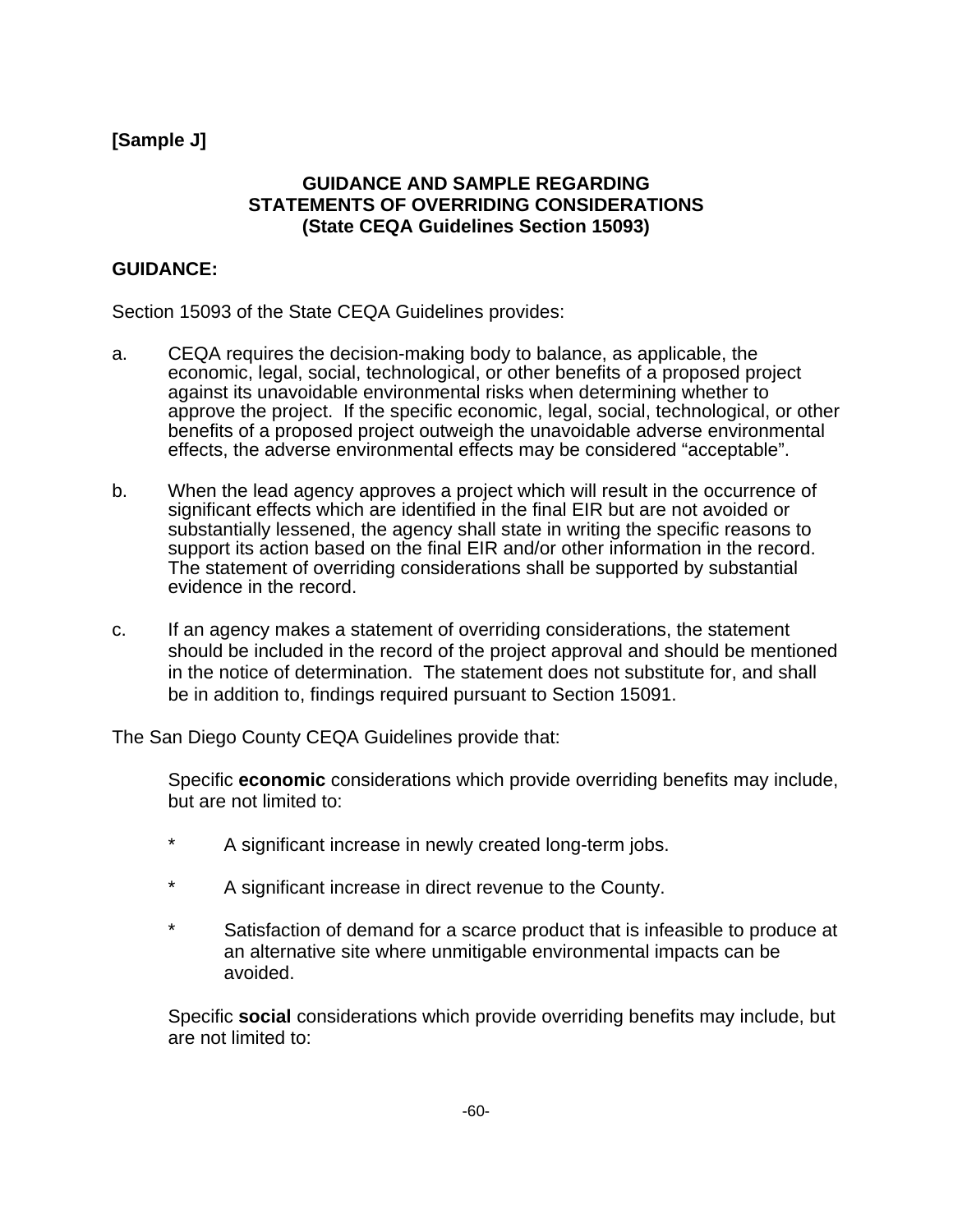\* Provision of an essential public facility or service that could not feasibly be provided at an alternative site where unmitigable environmental effects can be avoided.

Other considerations which provide overriding benefits may include but are not limited to:

- Legal considerations such as provisions of local, State or Federal law and court orders.
- Technical considerations which severely limit siting options.

(Article 7, Section 7.6, Paragraph 4.)

#### **SAMPLE:**

Preparers should utilize substantially the following format in drafting Statements of Overriding Considerations:

# **"STATEMENT OF OVERRIDING CONSIDERATIONS**



"The [decision-making body] has adopted Findings Regarding Significant Effects for the above project, which identify that certain significant effects of implementing the project are unavoidable even after incorporation of any feasible mitigation measures. The [decision making body] finds that the remaining unavoidable significant effects are acceptable due to each of the specific economic, legal, social, technological or other benefits which will result from approval and implementation of the project, as listed below. All of these benefits are based on the facts set forth in the Findings Regarding Significant Effects, the Final EIR, and the record of proceedings for this Project. Each of these benefits is a separate and independent basis that justifies approval of the project, so that if a court were to set aside the determination that any particular benefit will occur and justifies project approval, the [decision making body]

determines that it would stand by its determination that the remaining benefit(s) is or are sufficient to warrant project approval.

[List and discuss the overriding benefits. For each benefit, demonstrate how it is assured that the benefit will result from the project approval.